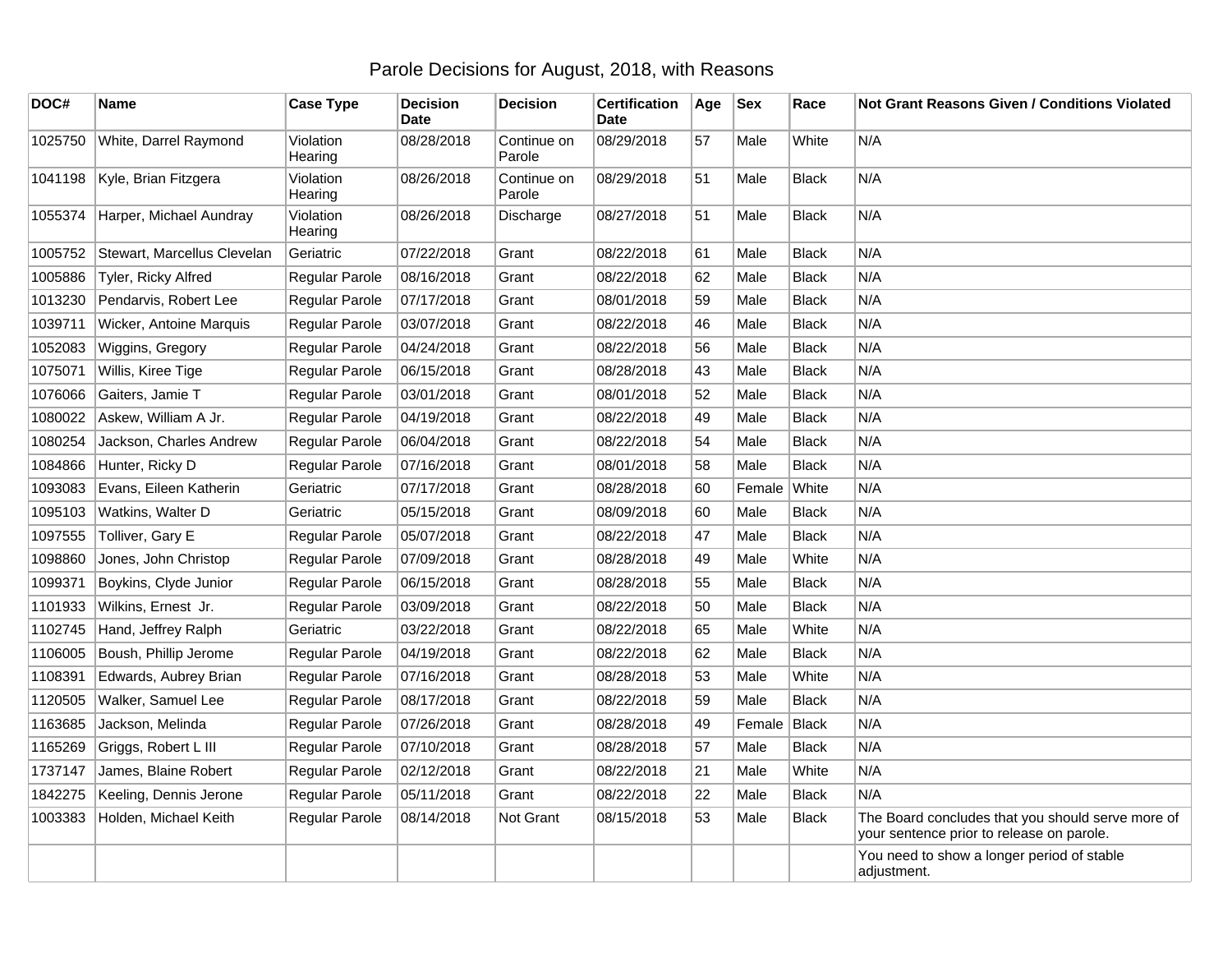| DOC#    | Name                     | <b>Case Type</b> | <b>Decision</b><br><b>Date</b> | <b>Decision</b> | <b>Certification</b><br><b>Date</b> | Age | <b>Sex</b> | Race         | Not Grant Reasons Given / Conditions Violated                                                                                                         |
|---------|--------------------------|------------------|--------------------------------|-----------------|-------------------------------------|-----|------------|--------------|-------------------------------------------------------------------------------------------------------------------------------------------------------|
| 1003383 | Holden, Michael Keith    | Regular Parole   | 08/14/2018                     | Not Grant       | 08/15/2018                          | 53  | Male       | <b>Black</b> | Your prior failure(s) and/or convictions while under<br>community supervision indicate that you are unlikely<br>to comply with conditions of release. |
| 1003591 | Saunders, William Bailey | Regular Parole   | 08/09/2018                     | Not Grant       | 08/13/2018                          | 58  | Male       | White        | Release at this time would diminish seriousness of<br>crime                                                                                           |
|         |                          |                  |                                |                 |                                     |     |            |              | Serious nature and circumstances of your offense(s).                                                                                                  |
|         |                          |                  |                                |                 |                                     |     |            |              | The Board concludes that you should serve more of<br>your sentence prior to release on parole.                                                        |
|         |                          |                  |                                |                 |                                     |     |            |              | Your record indicates a serious disregard for the<br>property rights of others.                                                                       |
| 1004307 | Walker, Gary Robert      | Regular Parole   | 08/15/2018                     | Not Grant       | 08/17/2018                          | 65  | Male       | <b>Black</b> | Considering your offense and your institutional<br>records, the Board concludes that you should serve<br>more of your sentence before being paroled.  |
|         |                          |                  |                                |                 |                                     |     |            |              | History of violence.                                                                                                                                  |
|         |                          |                  |                                |                 |                                     |     |            |              | The Board concludes that you should serve more of<br>your sentence prior to release on parole.                                                        |
|         |                          |                  |                                |                 |                                     |     |            |              | You need to show a longer period of stable<br>adjustment.                                                                                             |
|         |                          |                  |                                |                 |                                     |     |            |              | Your prior failure(s) and/or convictions while under<br>community supervision indicate that you are unlikely<br>to comply with conditions of release. |
| 1005320 | Wright, Wilsean A        | Regular Parole   | 08/08/2018                     | Not Grant       | 08/09/2018                          | 44  | Male       | <b>Black</b> | Considering your offense and your institutional<br>records, the Board concludes that you should serve<br>more of your sentence before being paroled.  |
|         |                          |                  |                                |                 |                                     |     |            |              | Crimes committed - Homicide/Murder; Robbery;<br><b>Heroin-Possess</b>                                                                                 |
|         |                          |                  |                                |                 |                                     |     |            |              | Release at this time would diminish seriousness of<br>crime                                                                                           |
|         |                          |                  |                                |                 |                                     |     |            |              | Serious nature and circumstances of your offense(s).                                                                                                  |
|         |                          |                  |                                |                 |                                     |     |            |              | The Board concludes that you should serve more of<br>your sentence prior to release on parole.                                                        |
|         |                          |                  |                                |                 |                                     |     |            |              | You need to show a longer period of stable<br>adjustment.                                                                                             |
| 1005460 | Carter, James D          | Regular Parole   | 08/01/2018                     | Not Grant       | 08/07/2018                          | 48  | Male       | Black        | Crimes committed - Malicious Wounding; Malicious<br>Wounding; Cocaine-Sell                                                                            |
|         |                          |                  |                                |                 |                                     |     |            |              | Extensive criminal record                                                                                                                             |
|         |                          |                  |                                |                 |                                     |     |            |              | History of substance abuse.                                                                                                                           |
|         |                          |                  |                                |                 |                                     |     |            |              | History of violence.                                                                                                                                  |
|         |                          |                  |                                |                 |                                     |     |            |              | The Board concludes that you should serve more of<br>your sentence prior to release on parole.                                                        |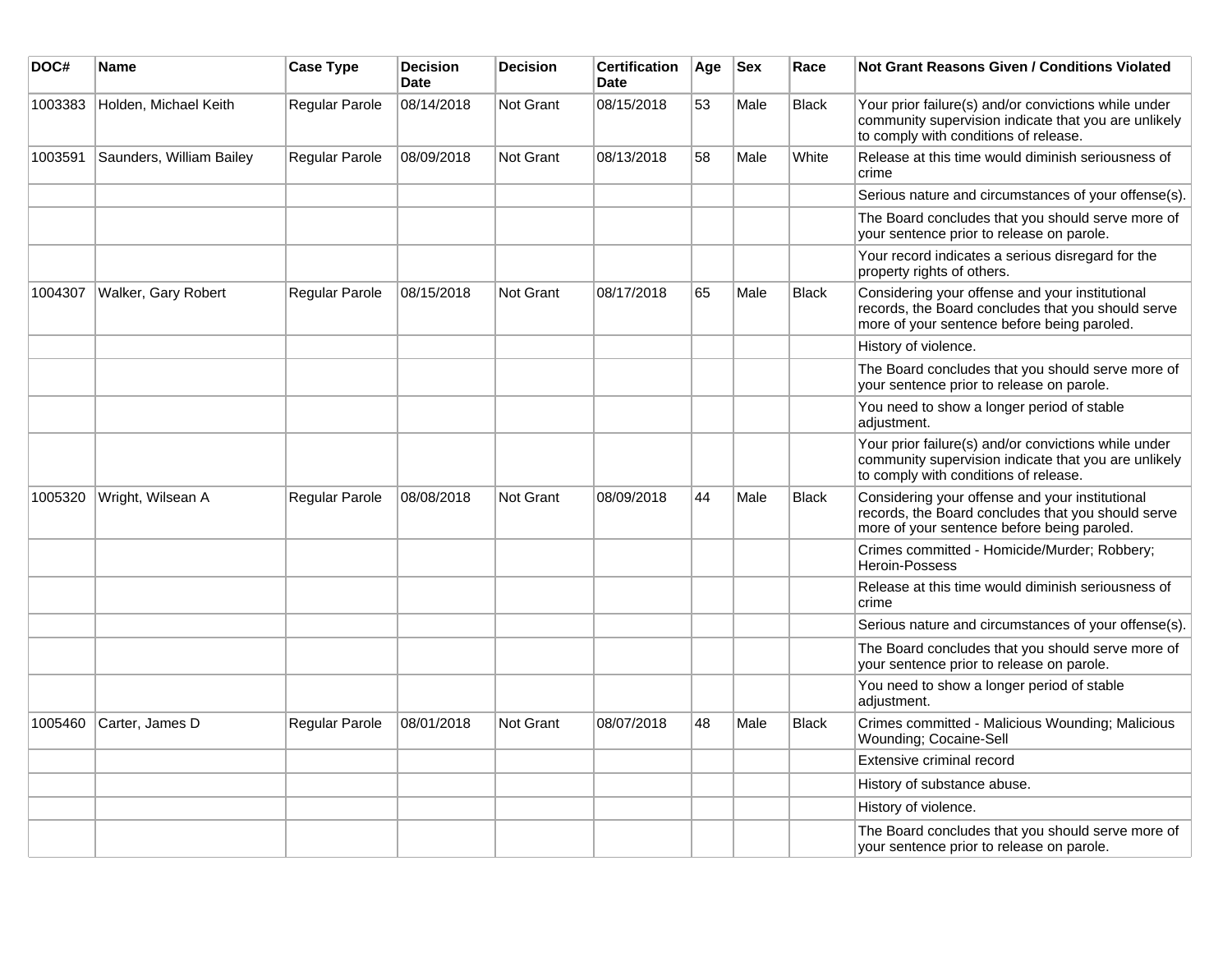| DOC#    | Name                | <b>Case Type</b> | <b>Decision</b><br><b>Date</b> | <b>Decision</b> | <b>Certification</b><br>Date | Age | <b>Sex</b> | Race         | Not Grant Reasons Given / Conditions Violated                                                                                                               |
|---------|---------------------|------------------|--------------------------------|-----------------|------------------------------|-----|------------|--------------|-------------------------------------------------------------------------------------------------------------------------------------------------------------|
| 1005460 | Carter, James D     | Regular Parole   | 08/01/2018                     | Not Grant       | 08/07/2018                   | 48  | Male       | <b>Black</b> | You need further participation in institutional work<br>and/or educational programs to indicate your positive<br>progression towards re-entry into society. |
|         |                     |                  |                                |                 |                              |     |            |              | Your prior failure(s) and/or convictions while under<br>community supervision indicate that you are unlikely<br>to comply with conditions of release.       |
| 1006455 | Solis, Jose German  | Regular Parole   | 08/20/2018                     | Not Grant       | 08/21/2018                   | 54  | Male       | White        | Crimes committed - Homicide-1st Degree; Robbery;<br><b>Assault And Battery</b>                                                                              |
|         |                     |                  |                                |                 |                              |     |            |              | Release at this time would diminish seriousness of<br>crime                                                                                                 |
|         |                     |                  |                                |                 |                              |     |            |              | Serious nature and circumstances of your offense(s).                                                                                                        |
|         |                     |                  |                                |                 |                              |     |            |              | The Board concludes that you should serve more of<br>your sentence prior to release on parole.                                                              |
|         |                     |                  |                                |                 |                              |     |            |              | The Board considers you to be a risk to the<br>community.                                                                                                   |
| 1006919 | Brown, Ronnie       | Geriatric        | 08/28/2018                     | Not Grant       | 08/30/2018                   | 68  | Male       | <b>Black</b> | Extensive criminal record                                                                                                                                   |
|         |                     |                  |                                |                 |                              |     |            |              | Release at this time would diminish seriousness of<br>crime                                                                                                 |
|         |                     |                  |                                |                 |                              |     |            |              | Serious nature and circumstances of your offense(s).                                                                                                        |
|         |                     |                  |                                |                 |                              |     |            |              | The Board concludes that you should serve more of<br>your sentence prior to release on parole.                                                              |
|         |                     |                  |                                |                 |                              |     |            |              | You need further participation in institutional work<br>and/or educational programs to indicate your positive<br>progression towards re-entry into society. |
| 1008091 | Carney, Charlie Ray | Regular Parole   | 08/20/2018                     | Not Grant       | 08/21/2018                   | 57  | Male       | Black        | Considering your offense and your institutional<br>records, the Board concludes that you should serve<br>more of your sentence before being paroled.        |
|         |                     |                  |                                |                 |                              |     |            |              | Crimes committed - Kidnap/Abduct; Sex Assault,<br>Rape; Sex Assault, Rape                                                                                   |
|         |                     |                  |                                |                 |                              |     |            |              | Extensive criminal record                                                                                                                                   |
|         |                     |                  |                                |                 |                              |     |            |              | Release at this time would diminish seriousness of<br>crime                                                                                                 |
|         |                     |                  |                                |                 |                              |     |            |              | Serious nature and circumstances of your offense(s).                                                                                                        |
|         |                     |                  |                                |                 |                              |     |            |              | The Board considers you to be a risk to the<br>community.                                                                                                   |
|         |                     |                  |                                |                 |                              |     |            |              | Your record indicates a serious disregard for the<br>property rights of others.                                                                             |
| 1008165 | Cosby, Lorenzo Jr.  | Regular Parole   | 08/22/2018                     | Not Grant       | 08/22/2018                   | 44  | Male       | <b>Black</b> | History of violence.                                                                                                                                        |
|         |                     |                  |                                |                 |                              |     |            |              | Release at this time would diminish seriousness of<br>crime                                                                                                 |
|         |                     |                  |                                |                 |                              |     |            |              | Serious nature and circumstances of your offense(s).                                                                                                        |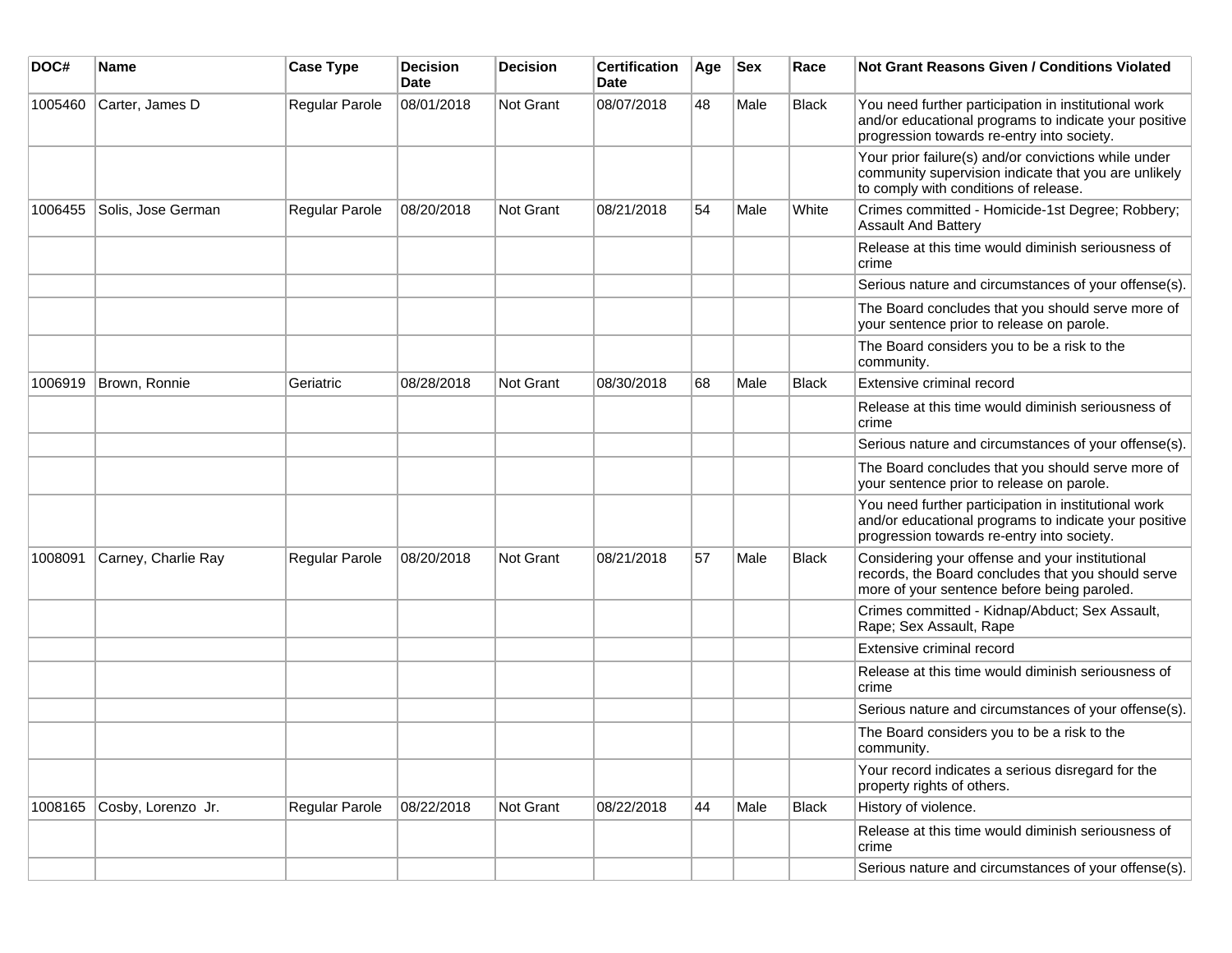| DOC#    | Name                     | <b>Case Type</b>      | <b>Decision</b><br><b>Date</b> | <b>Decision</b>  | <b>Certification</b><br><b>Date</b> | Age | <b>Sex</b> | Race         | Not Grant Reasons Given / Conditions Violated                                                                                                               |
|---------|--------------------------|-----------------------|--------------------------------|------------------|-------------------------------------|-----|------------|--------------|-------------------------------------------------------------------------------------------------------------------------------------------------------------|
| 1008165 | Cosby, Lorenzo Jr.       | Regular Parole        | 08/22/2018                     | Not Grant        | 08/22/2018                          | 44  | Male       | Black        | The Board concludes that you should serve more of<br>your sentence prior to release on parole.                                                              |
|         |                          |                       |                                |                  |                                     |     |            |              | You need further participation in institutional work<br>and/or educational programs to indicate your positive<br>progression towards re-entry into society. |
|         |                          |                       |                                |                  |                                     |     |            |              | You need to show a longer period of stable<br>adjustment.                                                                                                   |
| 1009125 | Mayo, Jimmy Lee          | <b>Regular Parole</b> | 08/20/2018                     | <b>Not Grant</b> | 08/21/2018                          | 66  | Male       | <b>Black</b> | Extensive criminal record                                                                                                                                   |
|         |                          |                       |                                |                  |                                     |     |            |              | History of violence.                                                                                                                                        |
|         |                          |                       |                                |                  |                                     |     |            |              | Serious nature and circumstances of your offense(s).                                                                                                        |
|         |                          |                       |                                |                  |                                     |     |            |              | The Board considers you to be a risk to the<br>community.                                                                                                   |
| 1009881 | Sills, Robert Edward Jr. | Regular Parole        | 08/11/2018                     | <b>Not Grant</b> | 08/13/2018                          | 48  | Male       | <b>Black</b> | Considering your offense and your institutional<br>records, the Board concludes that you should serve<br>more of your sentence before being paroled.        |
|         |                          |                       |                                |                  |                                     |     |            |              | Extensive criminal record                                                                                                                                   |
|         |                          |                       |                                |                  |                                     |     |            |              | Release at this time would diminish seriousness of<br>crime                                                                                                 |
|         |                          |                       |                                |                  |                                     |     |            |              | Serious nature and circumstances of your offense(s).                                                                                                        |
|         |                          |                       |                                |                  |                                     |     |            |              | The Board concludes that you should serve more of<br>your sentence prior to release on parole.                                                              |
| 1009950 | Adams, Elmer Nathanie    | Geriatric             | 08/14/2018                     | Not Grant        | 08/14/2018                          | 67  | Male       | <b>Black</b> | Crimes committed - Cocaine-Sell; Cocaine-Sell;<br>Cocaine-Sell                                                                                              |
|         |                          |                       |                                |                  |                                     |     |            |              | Extensive criminal record                                                                                                                                   |
|         |                          |                       |                                |                  |                                     |     |            |              | History of violence.                                                                                                                                        |
|         |                          |                       |                                |                  |                                     |     |            |              | Release at this time would diminish seriousness of<br>crime                                                                                                 |
|         |                          |                       |                                |                  |                                     |     |            |              | Serious nature and circumstances of your offense(s).                                                                                                        |
|         |                          |                       |                                |                  |                                     |     |            |              | The Board concludes that you should serve more of<br>your sentence prior to release on parole.                                                              |
| 1010606 | Steptoe, Tommy Ricardo   | Geriatric             | 08/16/2018                     | <b>Not Grant</b> | 08/20/2018                          | 65  | Male       | <b>Black</b> | Considering your offense and your institutional<br>records, the Board concludes that you should serve<br>more of your sentence before being paroled.        |
|         |                          |                       |                                |                  |                                     |     |            |              | Extensive criminal record                                                                                                                                   |
|         |                          |                       |                                |                  |                                     |     |            |              | Release at this time would diminish seriousness of<br>crime                                                                                                 |
|         |                          |                       |                                |                  |                                     |     |            |              | Serious nature and circumstances of your offense(s).                                                                                                        |
|         |                          |                       |                                |                  |                                     |     |            |              | The Board considers you to be a risk to the<br>community.                                                                                                   |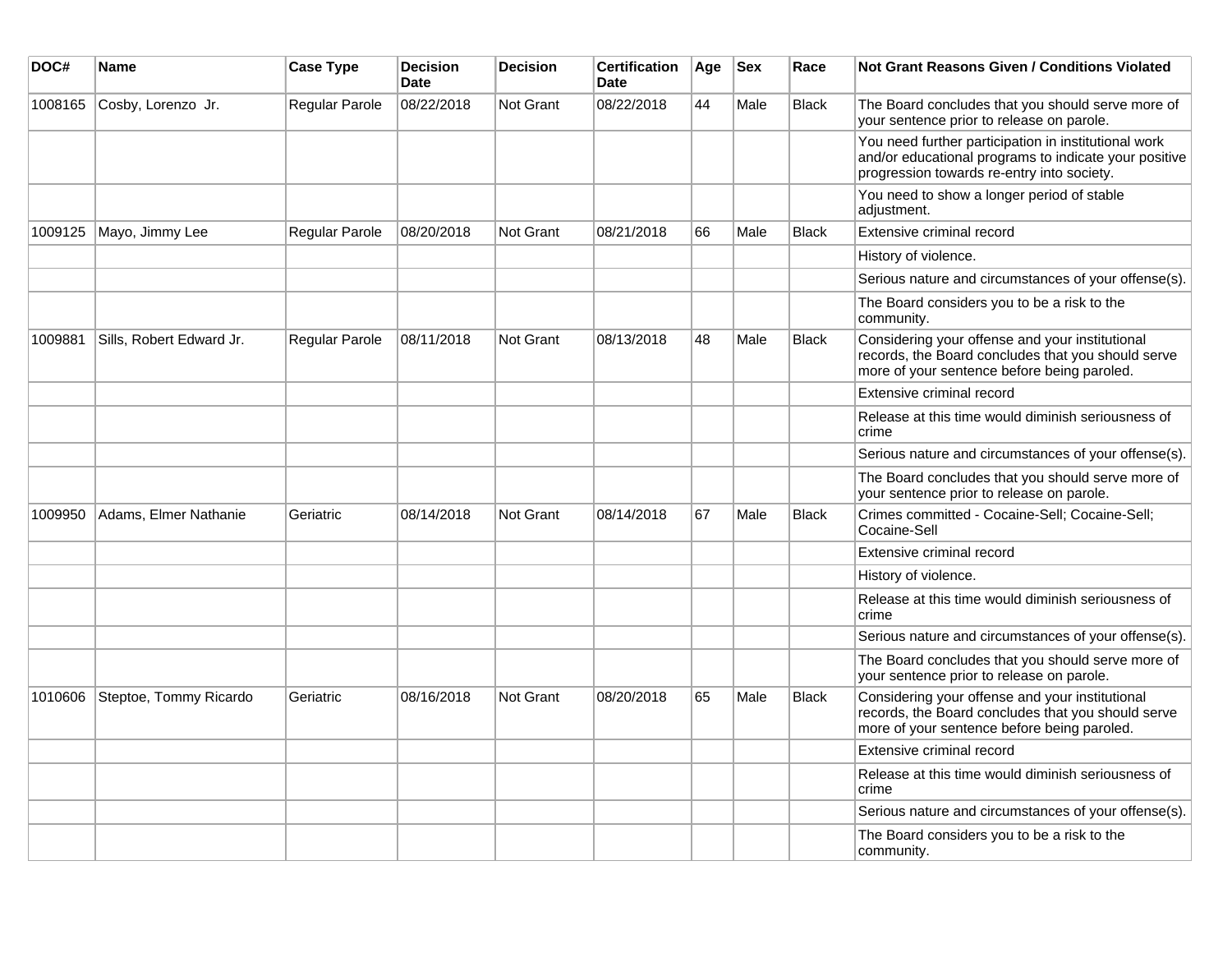| DOC#    | <b>Name</b>            | <b>Case Type</b> | <b>Decision</b><br><b>Date</b> | <b>Decision</b> | <b>Certification</b><br><b>Date</b> | Age | <b>Sex</b> | Race         | <b>Not Grant Reasons Given / Conditions Violated</b>                                                                                                        |
|---------|------------------------|------------------|--------------------------------|-----------------|-------------------------------------|-----|------------|--------------|-------------------------------------------------------------------------------------------------------------------------------------------------------------|
| 1010606 | Steptoe, Tommy Ricardo | Geriatric        | 08/16/2018                     | Not Grant       | 08/20/2018                          | 65  | Male       | <b>Black</b> | Your prior failure(s) and/or convictions while under<br>community supervision indicate that you are unlikely<br>to comply with conditions of release.       |
|         |                        |                  |                                |                 |                                     |     |            |              | Your record of institutional infractions indicates a<br>disregard for rules and that you are not ready to<br>conform to society.                            |
| 1010828 | Orr, Johnnie Mack      | Regular Parole   | 08/03/2018                     | Not Grant       | 08/09/2018                          | 58  | Male       | White        | Release at this time would diminish seriousness of<br>crime                                                                                                 |
|         |                        |                  |                                |                 |                                     |     |            |              | Serious nature and circumstances of your offense(s).                                                                                                        |
|         |                        |                  |                                |                 |                                     |     |            |              | The Board concludes that you should serve more of<br>your sentence prior to release on parole.                                                              |
|         |                        |                  |                                |                 |                                     |     |            |              | The Board considers you to be a risk to the<br>community.                                                                                                   |
| 1010895 | Thorne, Rudolph        | Geriatric        | 08/17/2018                     | Not Grant       | 08/20/2018                          | 66  | Male       | <b>Black</b> | Crimes committed - Kidnap/Abduct; Kidnap/Abduct;<br>Kidnap - Attempted                                                                                      |
|         |                        |                  |                                |                 |                                     |     |            |              | History of substance abuse.                                                                                                                                 |
|         |                        |                  |                                |                 |                                     |     |            |              | Serious nature and circumstances of your offense(s).                                                                                                        |
|         |                        |                  |                                |                 |                                     |     |            |              | You need further participation in institutional work<br>and/or educational programs to indicate your positive<br>progression towards re-entry into society. |
|         |                        |                  |                                |                 |                                     |     |            |              | Your prior failure(s) and/or convictions while under<br>community supervision indicate that you are unlikely<br>to comply with conditions of release.       |
| 1011337 | Murray, Kenneth        | Geriatric        | 08/16/2018                     | Not Grant       | 08/17/2018                          | 71  | Male       | White        | Crimes committed - Murder: 2nd Degree                                                                                                                       |
|         |                        |                  |                                |                 |                                     |     |            |              | Extensive criminal record                                                                                                                                   |
|         |                        |                  |                                |                 |                                     |     |            |              | History of substance abuse.                                                                                                                                 |
|         |                        |                  |                                |                 |                                     |     |            |              | History of violence.                                                                                                                                        |
|         |                        |                  |                                |                 |                                     |     |            |              | Release at this time would diminish seriousness of<br>crime                                                                                                 |
|         |                        |                  |                                |                 |                                     |     |            |              | Serious nature and circumstances of your offense(s).                                                                                                        |
|         |                        |                  |                                |                 |                                     |     |            |              | The Board concludes that you should serve more of<br>your sentence prior to release on parole.                                                              |
| 1011622 | Settle, John H Jr.     | Regular Parole   | 08/20/2018                     | Not Grant       | 08/21/2018                          | 52  | Male       | <b>Black</b> | Extensive criminal record                                                                                                                                   |
|         |                        |                  |                                |                 |                                     |     |            |              | History of substance abuse.                                                                                                                                 |
|         |                        |                  |                                |                 |                                     |     |            |              | History of violence.                                                                                                                                        |
|         |                        |                  |                                |                 |                                     |     |            |              | Release at this time would diminish seriousness of<br>crime                                                                                                 |
|         |                        |                  |                                |                 |                                     |     |            |              | Serious nature and circumstances of your offense(s).                                                                                                        |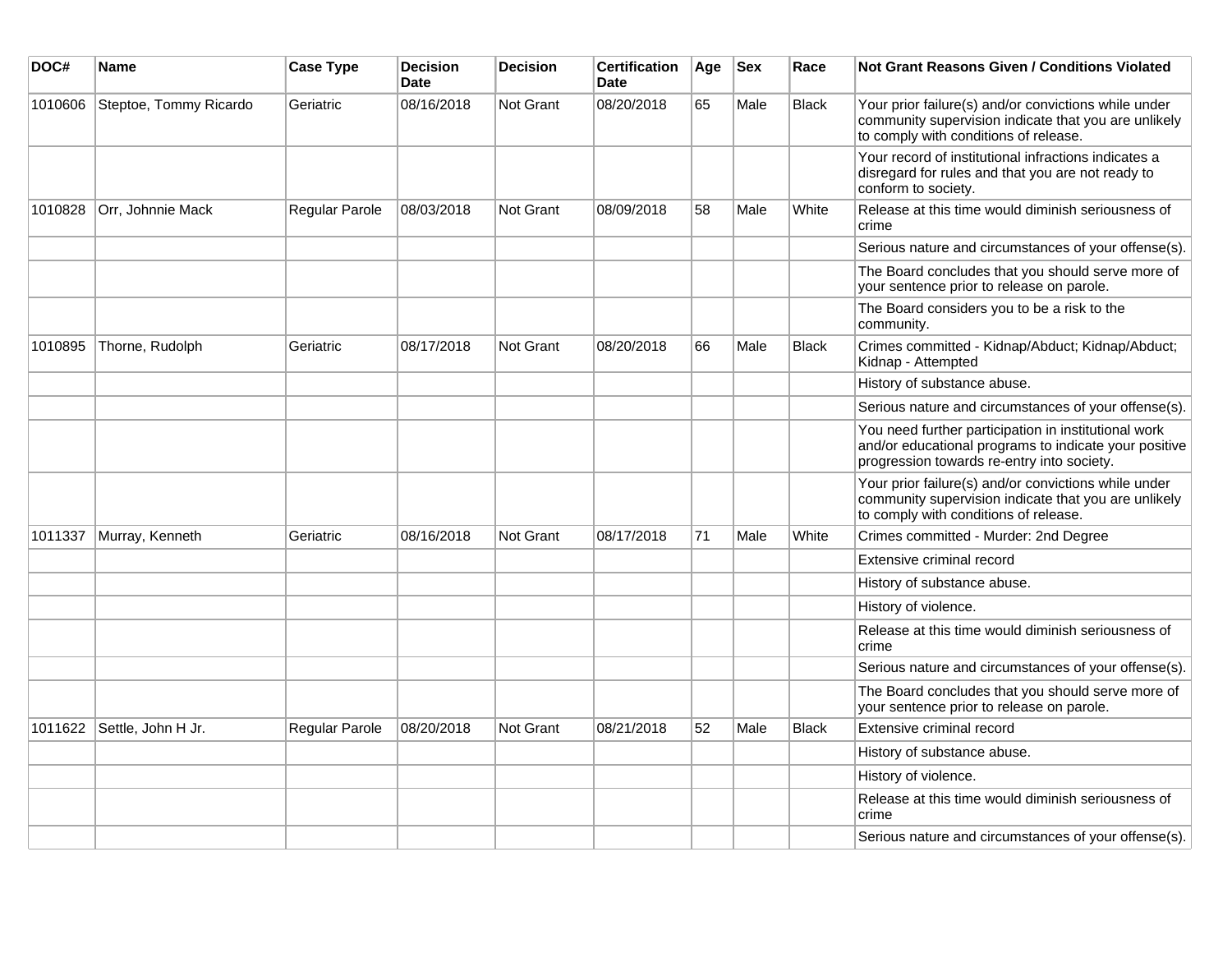| DOC#    | <b>Name</b>              | <b>Case Type</b>      | <b>Decision</b><br><b>Date</b> | <b>Decision</b>  | <b>Certification</b><br><b>Date</b> | Age | <b>Sex</b>   | Race         | Not Grant Reasons Given / Conditions Violated                                                                                                            |
|---------|--------------------------|-----------------------|--------------------------------|------------------|-------------------------------------|-----|--------------|--------------|----------------------------------------------------------------------------------------------------------------------------------------------------------|
| 1011622 | Settle, John H Jr.       | Regular Parole        | 08/20/2018                     | <b>Not Grant</b> | 08/21/2018                          | 52  | Male         | <b>Black</b> | Your prior failure(s) and/or convictions while under<br>community supervision indicate that you are unlikely<br>to comply with conditions of release.    |
| 1012216 | Swanson, Valerie Oters   | Regular Parole        | 07/31/2018                     | Not Grant        | 08/06/2018                          | 60  | Female White |              | Crimes committed - Homicide-1st Degree                                                                                                                   |
|         |                          |                       |                                |                  |                                     |     |              |              | Release at this time would diminish seriousness of<br>crime                                                                                              |
|         |                          |                       |                                |                  |                                     |     |              |              | Serious nature and circumstances of your offense(s).                                                                                                     |
|         |                          |                       |                                |                  |                                     |     |              |              | The Board concludes that you should serve more of<br>your sentence prior to release on parole.                                                           |
| 1012686 | Campbell, Charles Manuel | Regular Parole        | 08/02/2018                     | <b>Not Grant</b> | 08/06/2018                          | 78  | Male         | White        | No Interest in Parole                                                                                                                                    |
| 1012834 | Harvey, Rhoden Elijah    | Regular Parole        | 08/15/2018                     | <b>Not Grant</b> | 08/17/2018                          | 46  | Male         | <b>Black</b> | Crimes committed - Homicide-1st Degree; Sex<br>Assault, Rape; Use Of Firearm In Felony                                                                   |
|         |                          |                       |                                |                  |                                     |     |              |              | History of violence.                                                                                                                                     |
|         |                          |                       |                                |                  |                                     |     |              |              | Release at this time would diminish seriousness of<br>crime                                                                                              |
|         |                          |                       |                                |                  |                                     |     |              |              | Serious nature and circumstances of your offense(s).                                                                                                     |
|         |                          |                       |                                |                  |                                     |     |              |              | The Board concludes that you should serve more of<br>your sentence prior to release on parole.                                                           |
| 1021638 | Gould, Kelvin            | Geriatric             | 08/17/2018                     | <b>Not Grant</b> | 08/20/2018                          | 64  | Male         | <b>Black</b> | Crimes committed - Aggravated Sexual Battery:<br>Victim <13 Yrs; Object Sexual Penetration: Victim<br><13 Yrs; Indecent Liberties: W/Child By Parent/Etc |
|         |                          |                       |                                |                  |                                     |     |              |              | Release at this time would diminish seriousness of<br>crime                                                                                              |
|         |                          |                       |                                |                  |                                     |     |              |              | Serious nature and circumstances of your offense(s).                                                                                                     |
|         |                          |                       |                                |                  |                                     |     |              |              | The Board concludes that you should serve more of<br>your sentence prior to release on parole.                                                           |
|         |                          |                       |                                |                  |                                     |     |              |              | The Board considers you to be a risk to the<br>community.                                                                                                |
| 1022520 | Fortune, Terry Marvin    | <b>Regular Parole</b> | 08/16/2018                     | <b>Not Grant</b> | 08/17/2018                          | 60  | Male         | White        | History of violence.                                                                                                                                     |
|         |                          |                       |                                |                  |                                     |     |              |              | Release at this time would diminish seriousness of<br>crime                                                                                              |
|         |                          |                       |                                |                  |                                     |     |              |              | Serious nature and circumstances of your offense(s).                                                                                                     |
|         |                          |                       |                                |                  |                                     |     |              |              | The Board considers you to be a risk to the<br>community.                                                                                                |
| 1023225 | Greenlaw, Thomas George  | Regular Parole        | 08/28/2018                     | Not Grant        | 08/28/2018                          | 59  | Male         | White        | Extensive criminal record                                                                                                                                |
|         |                          |                       |                                |                  |                                     |     |              |              | History of substance abuse.                                                                                                                              |
|         |                          |                       |                                |                  |                                     |     |              |              | History of violence.                                                                                                                                     |
|         |                          |                       |                                |                  |                                     |     |              |              | Poor institutional adjustment (for example,<br>motivation/attitude, unfavorable reports, lack of<br>program involvement, etc.)                           |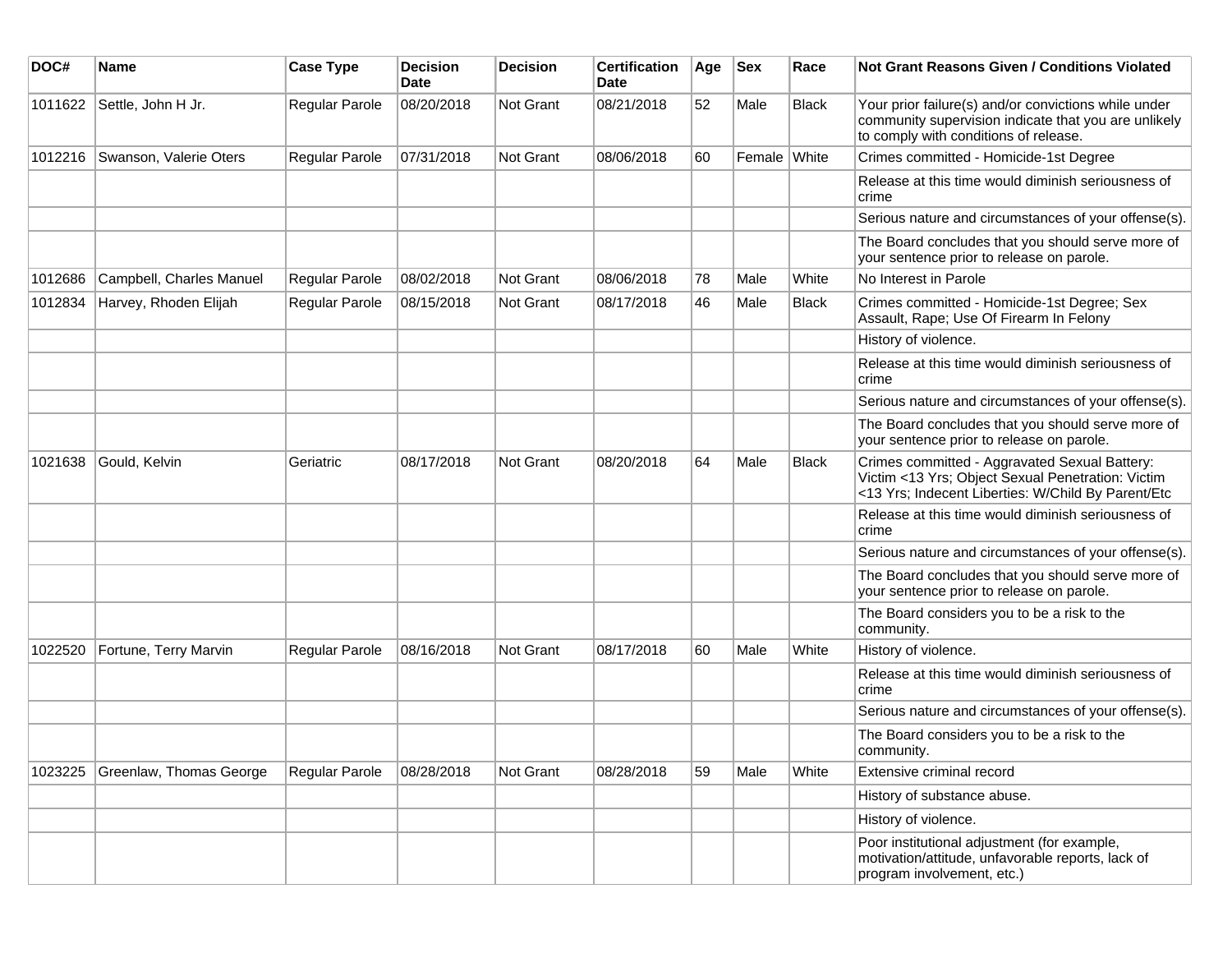| DOC#    | <b>Name</b>             | <b>Case Type</b>      | <b>Decision</b><br><b>Date</b> | <b>Decision</b>  | <b>Certification</b><br><b>Date</b> | Age | <b>Sex</b> | Race         | <b>Not Grant Reasons Given / Conditions Violated</b>                                                                                                  |
|---------|-------------------------|-----------------------|--------------------------------|------------------|-------------------------------------|-----|------------|--------------|-------------------------------------------------------------------------------------------------------------------------------------------------------|
| 1023225 | Greenlaw, Thomas George | Regular Parole        | 08/28/2018                     | <b>Not Grant</b> | 08/28/2018                          | 59  | Male       | White        | Serious nature and circumstances of your offense(s).                                                                                                  |
|         |                         |                       |                                |                  |                                     |     |            |              | Your prior failure(s) and/or convictions while under<br>community supervision indicate that you are unlikely<br>to comply with conditions of release. |
|         |                         |                       |                                |                  |                                     |     |            |              | Your record of institutional infractions indicates a<br>disregard for rules and that you are not ready to<br>conform to society.                      |
| 1023384 | Johnson, George Edward  | <b>Regular Parole</b> | 08/20/2018                     | <b>Not Grant</b> | 08/21/2018                          | 45  | Male       | <b>Black</b> | History of substance abuse.                                                                                                                           |
|         |                         |                       |                                |                  |                                     |     |            |              | History of violence.                                                                                                                                  |
|         |                         |                       |                                |                  |                                     |     |            |              | Poor institutional adjustment (for example,<br>motivation/attitude, unfavorable reports, lack of<br>program involvement, etc.)                        |
|         |                         |                       |                                |                  |                                     |     |            |              | Serious nature and circumstances of your offense(s).                                                                                                  |
|         |                         |                       |                                |                  |                                     |     |            |              | The Board considers you to be a risk to the<br>community.                                                                                             |
|         |                         |                       |                                |                  |                                     |     |            |              | You need to show a longer period of stable<br>adjustment.                                                                                             |
|         |                         |                       |                                |                  |                                     |     |            |              | Your record of institutional infractions indicates a<br>disregard for rules and that you are not ready to<br>conform to society.                      |
| 1024183 | Jackson, Marvin Keith   | Regular Parole        | 08/27/2018                     | Not Grant        | 08/28/2018                          | 52  | Male       | <b>Black</b> | Conviction of a new crime while incarcerated                                                                                                          |
|         |                         |                       |                                |                  |                                     |     |            |              | Crimes committed - Abduct-No Ransom Or Asslt;<br>Rape-Gun; Robbery                                                                                    |
|         |                         |                       |                                |                  |                                     |     |            |              | History of violence.                                                                                                                                  |
|         |                         |                       |                                |                  |                                     |     |            |              | Release at this time would diminish seriousness of<br>crime                                                                                           |
|         |                         |                       |                                |                  |                                     |     |            |              | The Board concludes that you should serve more of<br>your sentence prior to release on parole.                                                        |
|         |                         |                       |                                |                  |                                     |     |            |              | The Board considers you to be a risk to the<br>community.                                                                                             |
| 1024381 | Fields, Victor          | Geriatric             | 08/16/2018                     | Not Grant        | 08/17/2018                          | 60  | Male       | <b>Black</b> | Considering your offense and your institutional<br>records, the Board concludes that you should serve<br>more of your sentence before being paroled.  |
|         |                         |                       |                                |                  |                                     |     |            |              | Crimes committed - Homicide/Murder; Violating<br>Prison Rules; Use Of Firearm In Felony                                                               |
|         |                         |                       |                                |                  |                                     |     |            |              | History of substance abuse.                                                                                                                           |
|         |                         |                       |                                |                  |                                     |     |            |              | History of violence.                                                                                                                                  |
|         |                         |                       |                                |                  |                                     |     |            |              | Release at this time would diminish seriousness of<br>crime                                                                                           |
|         |                         |                       |                                |                  |                                     |     |            |              | Serious nature and circumstances of your offense(s).                                                                                                  |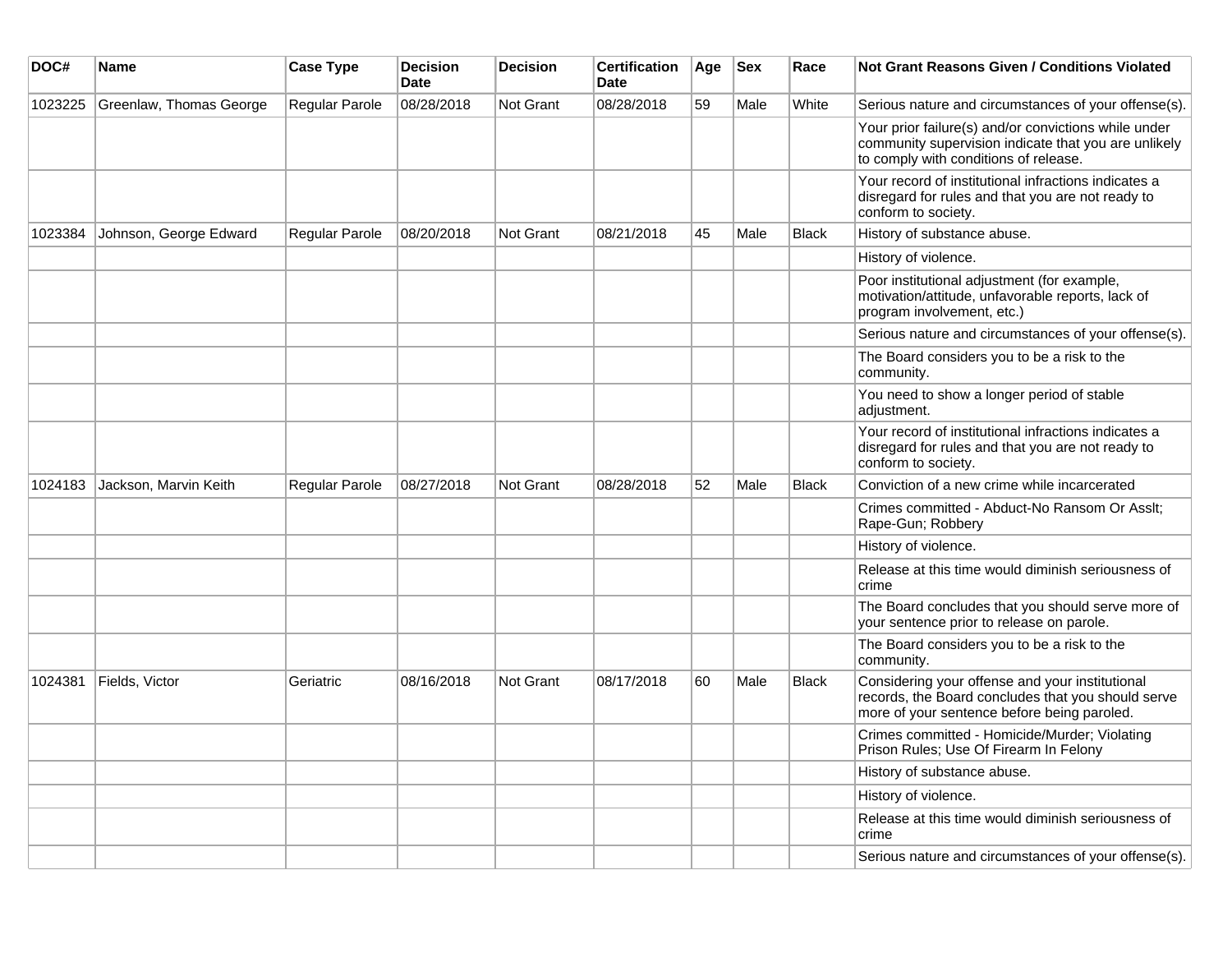| DOC#    | Name                       | <b>Case Type</b> | <b>Decision</b><br>Date | <b>Decision</b>  | <b>Certification</b><br>Date | Age | <b>Sex</b> | Race         | <b>Not Grant Reasons Given / Conditions Violated</b>                                                                             |
|---------|----------------------------|------------------|-------------------------|------------------|------------------------------|-----|------------|--------------|----------------------------------------------------------------------------------------------------------------------------------|
| 1024381 | Fields, Victor             | Geriatric        | 08/16/2018              | Not Grant        | 08/17/2018                   | 60  | Male       | <b>Black</b> | Your record of institutional infractions indicates a<br>disregard for rules and that you are not ready to<br>conform to society. |
| 1026576 | Wall, James Plummer        | Regular Parole   | 08/20/2018              | <b>Not Grant</b> | 08/21/2018                   | 62  | Male       | Black        | Crimes committed - Sex Assault, Rape; Forcible<br>Sodomy; Robbery                                                                |
|         |                            |                  |                         |                  |                              |     |            |              | History of violence.                                                                                                             |
|         |                            |                  |                         |                  |                              |     |            |              | Serious nature and circumstances of your offense(s).                                                                             |
| 1026778 | Weller, William Elwood Jr. | Regular Parole   | 08/24/2018              | <b>Not Grant</b> | 08/27/2018                   | 69  | Male       | White        | Crimes committed - Homicide-Capital; Robbery;<br>Arson                                                                           |
|         |                            |                  |                         |                  |                              |     |            |              | Release at this time would diminish seriousness of<br>crime                                                                      |
|         |                            |                  |                         |                  |                              |     |            |              | Serious nature and circumstances of your offense(s).                                                                             |
| 1032626 | Rother, Allan Leigh        | Geriatric        | 08/03/2018              | <b>Not Grant</b> | 08/09/2018                   | 67  | Male       | White        | Release at this time would diminish seriousness of<br>crime                                                                      |
|         |                            |                  |                         |                  |                              |     |            |              | Serious nature and circumstances of your offense(s).                                                                             |
|         |                            |                  |                         |                  |                              |     |            |              | The Board concludes that you should serve more of<br>your sentence prior to release on parole.                                   |
|         |                            |                  |                         |                  |                              |     |            |              | The Board considers you to be a risk to the<br>community.                                                                        |
| 1034333 | Roberts, Jupiter           | Geriatric        | 08/18/2018              | <b>Not Grant</b> | 08/20/2018                   | 67  | Male       | <b>Black</b> | Crimes committed - Sex Assault, Rape; Aggravated<br>Sexual Battery; Carnal Knowledge                                             |
|         |                            |                  |                         |                  |                              |     |            |              | Release at this time would diminish seriousness of<br>crime                                                                      |
|         |                            |                  |                         |                  |                              |     |            |              | Serious nature and circumstances of your offense(s).                                                                             |
|         |                            |                  |                         |                  |                              |     |            |              | The Board considers you to be a risk to the<br>community.                                                                        |
| 1034837 | Winston, Charles Owens     | Regular Parole   | 08/28/2018              | Not Grant        | 08/30/2018                   | 65  | Male       | <b>Black</b> | Extensive criminal record                                                                                                        |
|         |                            |                  |                         |                  |                              |     |            |              | Release at this time would diminish seriousness of<br>crime                                                                      |
|         |                            |                  |                         |                  |                              |     |            |              | Serious nature and circumstances of your offense(s).                                                                             |
|         |                            |                  |                         |                  |                              |     |            |              | The Board concludes that you should serve more of<br>your sentence prior to release on parole.                                   |
|         |                            |                  |                         |                  |                              |     |            |              | The Board considers you to be a risk to the<br>community.                                                                        |
|         |                            |                  |                         |                  |                              |     |            |              | You need to show a longer period of stable<br>adjustment.                                                                        |
| 1035901 | Chapman, Torrey Lamont     | Regular Parole   | 08/11/2018              | Not Grant        | 08/13/2018                   | 41  | Male       | Black        | Crimes committed - Homicide-1st Degree; Use Of<br>Firearm In Felony                                                              |
|         |                            |                  |                         |                  |                              |     |            |              | Release at this time would diminish seriousness of<br>crime                                                                      |
|         |                            |                  |                         |                  |                              |     |            |              | Serious nature and circumstances of your offense(s).                                                                             |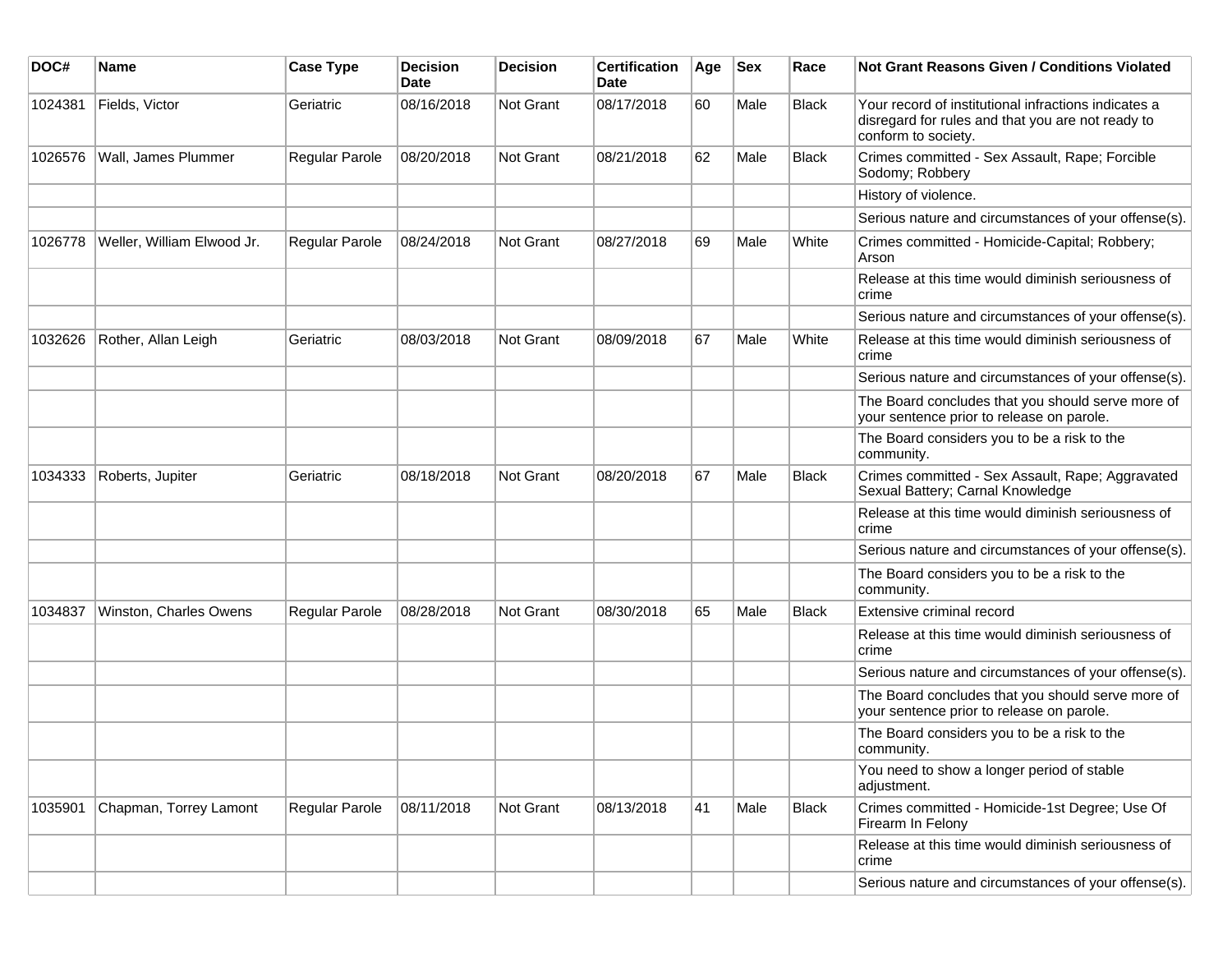| DOC#    | <b>Name</b>            | <b>Case Type</b> | <b>Decision</b><br><b>Date</b> | <b>Decision</b>  | <b>Certification</b><br>Date | Age | <b>Sex</b>     | Race         | <b>Not Grant Reasons Given / Conditions Violated</b>                                                                                                        |
|---------|------------------------|------------------|--------------------------------|------------------|------------------------------|-----|----------------|--------------|-------------------------------------------------------------------------------------------------------------------------------------------------------------|
| 1035901 | Chapman, Torrey Lamont | Regular Parole   | 08/11/2018                     | <b>Not Grant</b> | 08/13/2018                   | 41  | Male           | <b>Black</b> | The Board concludes that you should serve more of<br>your sentence prior to release on parole.                                                              |
|         |                        |                  |                                |                  |                              |     |                |              | The Board considers you to be a risk to the<br>community.                                                                                                   |
|         |                        |                  |                                |                  |                              |     |                |              | You need further participation in institutional work<br>and/or educational programs to indicate your positive<br>progression towards re-entry into society. |
|         |                        |                  |                                |                  |                              |     |                |              | You need to show a longer period of stable<br>adjustment.                                                                                                   |
| 1036010 | Looney, Ferrell        | Geriatric        | 08/07/2018                     | <b>Not Grant</b> | 08/09/2018                   | 62  | Male           | White        | No Interest in Parole                                                                                                                                       |
| 1036234 | Curtis, James Edmond   | Geriatric        | 08/06/2018                     | <b>Not Grant</b> | 08/09/2018                   | 77  | Male           | White        | Crimes committed - Rape: Intercourse By<br>Force/Threat/Intimidation; Rape: Intercourse W/<br>Victim <13 Yrs; Sodomy: Victim <13 Yrs                        |
|         |                        |                  |                                |                  |                              |     |                |              | Release at this time would diminish seriousness of<br>crime                                                                                                 |
|         |                        |                  |                                |                  |                              |     |                |              | Serious nature and circumstances of your offense(s).                                                                                                        |
|         |                        |                  |                                |                  |                              |     |                |              | The Board concludes that you should serve more of<br>your sentence prior to release on parole.                                                              |
|         |                        |                  |                                |                  |                              |     |                |              | The Board considers you to be a risk to the<br>community.                                                                                                   |
| 1042465 | Trabue, Darrell O      | Regular Parole   | 07/31/2018                     | <b>Not Grant</b> | 08/06/2018                   | 58  | Male           | Black        | Crimes committed - Aggravated Sexual Battery;<br>Aggravated Sexual Battery; Aggravated Sexual<br>Battery                                                    |
|         |                        |                  |                                |                  |                              |     |                |              | Release at this time would diminish seriousness of<br>crime                                                                                                 |
|         |                        |                  |                                |                  |                              |     |                |              | Serious nature and circumstances of your offense(s).                                                                                                        |
|         |                        |                  |                                |                  |                              |     |                |              | Your prior failure(s) and/or convictions while under<br>community supervision indicate that you are unlikely<br>to comply with conditions of release.       |
| 1043487 | Ward, Timothy Ray      | Geriatric        | 08/22/2018                     | <b>Not Grant</b> | 08/23/2018                   | 64  | Male           | <b>Black</b> | Crimes committed - Homicide-Attempted;<br>Kidnap/Abduct; Robbery                                                                                            |
|         |                        |                  |                                |                  |                              |     |                |              | Extensive criminal record                                                                                                                                   |
|         |                        |                  |                                |                  |                              |     |                |              | Serious nature and circumstances of your offense(s).                                                                                                        |
|         |                        |                  |                                |                  |                              |     |                |              | The Board concludes that you should serve more of<br>your sentence prior to release on parole.                                                              |
| 1044399 | Minor, Jacquetta Grace | Regular Parole   | 08/14/2018                     | <b>Not Grant</b> | 08/15/2018                   | 60  | Female   Black |              | Crimes committed - Malicious Wounding; Forgery;<br>Uttering, Pass Forged Object                                                                             |
|         |                        |                  |                                |                  |                              |     |                |              | Release at this time would diminish seriousness of<br>crime                                                                                                 |
|         |                        |                  |                                |                  |                              |     |                |              | Serious nature and circumstances of your offense(s).                                                                                                        |
|         |                        |                  |                                |                  |                              |     |                |              | The Board concludes that you should serve more of<br>your sentence prior to release on parole.                                                              |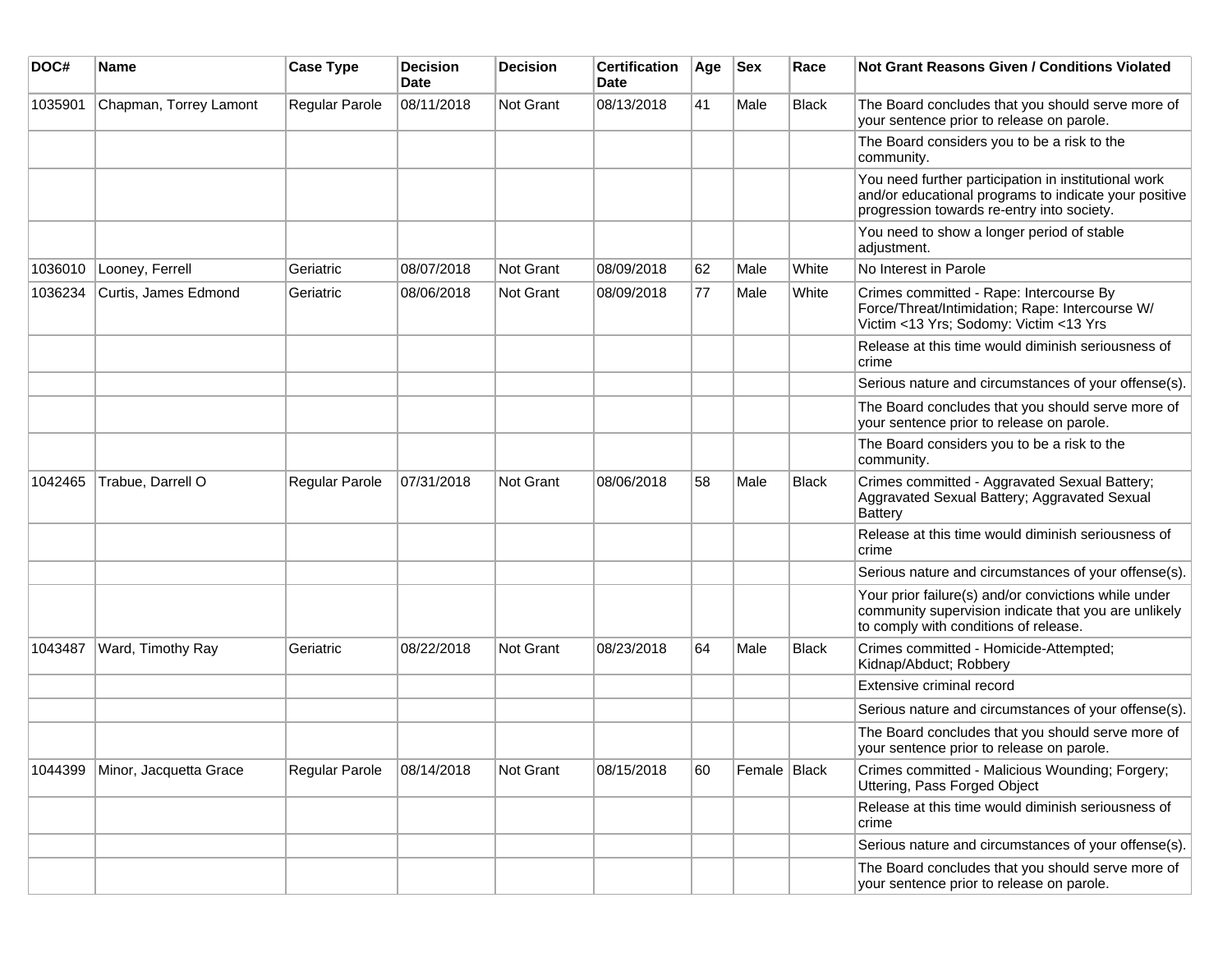| DOC#    | Name                     | <b>Case Type</b>      | <b>Decision</b><br><b>Date</b> | <b>Decision</b> | <b>Certification</b><br><b>Date</b> | Age | <b>Sex</b>   | Race  | <b>Not Grant Reasons Given / Conditions Violated</b>                                                                                                        |
|---------|--------------------------|-----------------------|--------------------------------|-----------------|-------------------------------------|-----|--------------|-------|-------------------------------------------------------------------------------------------------------------------------------------------------------------|
| 1044399 | Minor, Jacquetta Grace   | Regular Parole        | 08/14/2018                     | Not Grant       | 08/15/2018                          | 60  | Female Black |       | The Board considers you to be a risk to the<br>community.                                                                                                   |
| 1044675 | Davis, Melvin Ray        | Regular Parole        | 08/21/2018                     | Not Grant       | 08/22/2018                          | 44  | Male         | Black | Crimes committed - Robbery - Type Not Clear;<br>Malicious Wounding; Violation Drug Control Act                                                              |
|         |                          |                       |                                |                 |                                     |     |              |       | History of substance abuse.                                                                                                                                 |
|         |                          |                       |                                |                 |                                     |     |              |       | Serious nature and circumstances of your offense(s).                                                                                                        |
|         |                          |                       |                                |                 |                                     |     |              |       | You need further participation in institutional work<br>and/or educational programs to indicate your positive<br>progression towards re-entry into society. |
|         |                          |                       |                                |                 |                                     |     |              |       | Your prior failure(s) and/or convictions while under<br>community supervision indicate that you are unlikely<br>to comply with conditions of release.       |
|         |                          |                       |                                |                 |                                     |     |              |       | Your record of institutional infractions indicates a<br>disregard for rules and that you are not ready to<br>conform to society.                            |
| 1045298 | Dunn, Kenneth Odell      | <b>Regular Parole</b> | 08/14/2018                     | Not Grant       | 08/15/2018                          | 60  | Male         | White | Considering your offense and your institutional<br>records, the Board concludes that you should serve<br>more of your sentence before being paroled.        |
|         |                          |                       |                                |                 |                                     |     |              |       | Conviction of a new crime while incarcerated                                                                                                                |
|         |                          |                       |                                |                 |                                     |     |              |       | Crimes committed - Arson; Arson; Arson                                                                                                                      |
|         |                          |                       |                                |                 |                                     |     |              |       | Extensive criminal record                                                                                                                                   |
|         |                          |                       |                                |                 |                                     |     |              |       | History of violence.                                                                                                                                        |
|         |                          |                       |                                |                 |                                     |     |              |       | Poor institutional adjustment (for example,<br>motivation/attitude, unfavorable reports, lack of<br>program involvement, etc.)                              |
|         |                          |                       |                                |                 |                                     |     |              |       | Release at this time would diminish seriousness of<br>crime                                                                                                 |
|         |                          |                       |                                |                 |                                     |     |              |       | Serious nature and circumstances of your offense(s).                                                                                                        |
|         |                          |                       |                                |                 |                                     |     |              |       | The Board considers you to be a risk to the<br>community.                                                                                                   |
|         |                          |                       |                                |                 |                                     |     |              |       | Your prior failure(s) and/or convictions while under<br>community supervision indicate that you are unlikely<br>to comply with conditions of release.       |
|         |                          |                       |                                |                 |                                     |     |              |       | Your record indicates a serious disregard for the<br>property rights of others.                                                                             |
|         |                          |                       |                                |                 |                                     |     |              |       | Your record of institutional infractions indicates a<br>disregard for rules and that you are not ready to<br>conform to society.                            |
| 1045389 | Moore, Christopher Dacee | Regular Parole        | 08/04/2018                     | Not Grant       | 08/09/2018                          | 49  | Male         | Black | Extensive criminal record                                                                                                                                   |
|         |                          |                       |                                |                 |                                     |     |              |       | Release at this time would diminish seriousness of<br>crime                                                                                                 |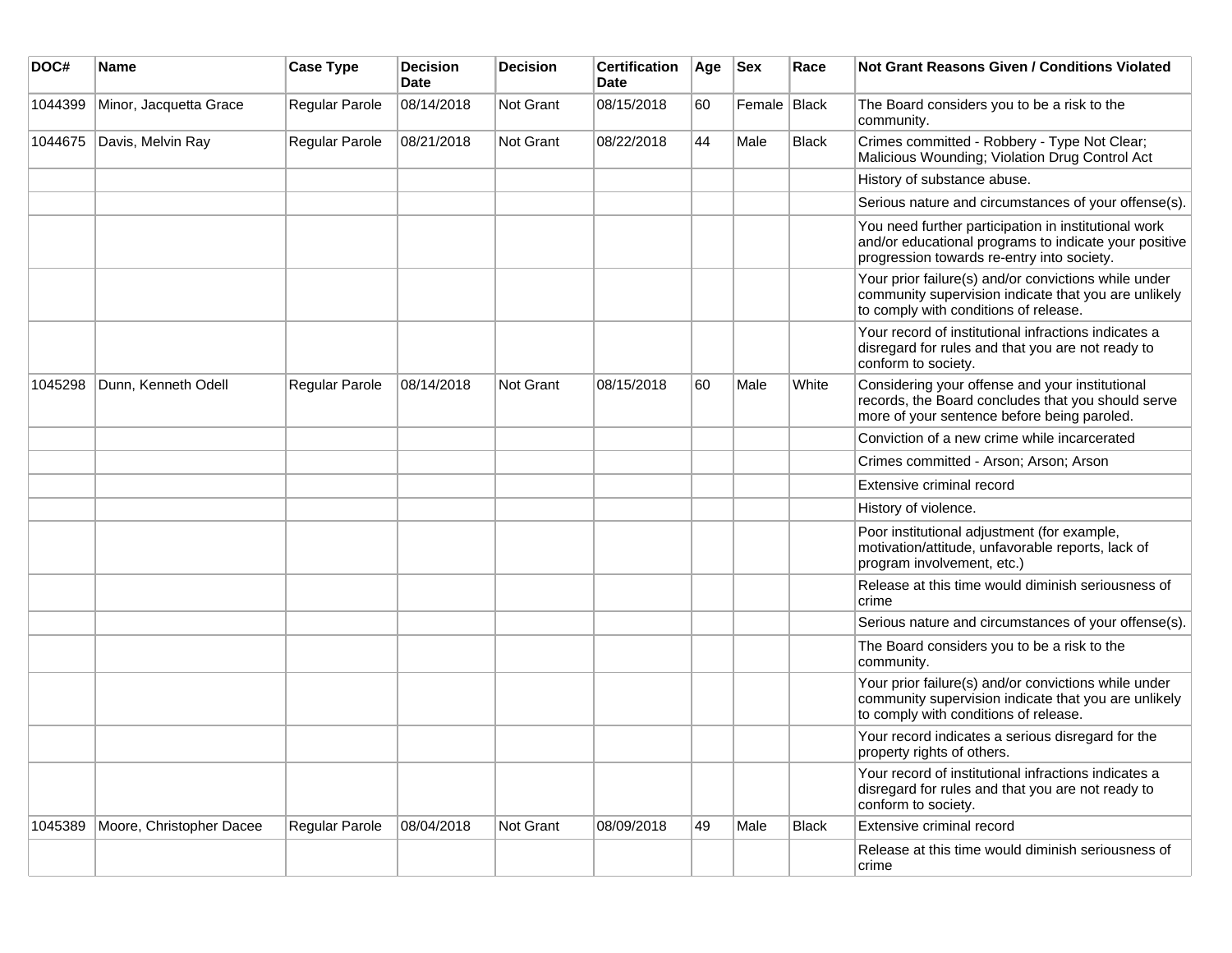| DOC#    | <b>Name</b>              | <b>Case Type</b> | <b>Decision</b><br><b>Date</b> | <b>Decision</b> | <b>Certification</b><br><b>Date</b> | Age | <b>Sex</b> | Race         | Not Grant Reasons Given / Conditions Violated                                                                                                         |
|---------|--------------------------|------------------|--------------------------------|-----------------|-------------------------------------|-----|------------|--------------|-------------------------------------------------------------------------------------------------------------------------------------------------------|
| 1045389 | Moore, Christopher Dacee | Regular Parole   | 08/04/2018                     | Not Grant       | 08/09/2018                          | 49  | Male       | <b>Black</b> | The Board concludes that you should serve more of<br>your sentence prior to release on parole.                                                        |
|         |                          |                  |                                |                 |                                     |     |            |              | Your prior failure(s) and/or convictions while under<br>community supervision indicate that you are unlikely<br>to comply with conditions of release. |
|         |                          |                  |                                |                 |                                     |     |            |              | Your record indicates a serious disregard for the<br>property rights of others.                                                                       |
| 1046049 | Hunter, Bernard          | Regular Parole   | 08/15/2018                     | Not Grant       | 08/17/2018                          | 63  | Male       | <b>Black</b> | Considering your offense and your institutional<br>records, the Board concludes that you should serve<br>more of your sentence before being paroled.  |
|         |                          |                  |                                |                 |                                     |     |            |              | Extensive criminal record                                                                                                                             |
|         |                          |                  |                                |                 |                                     |     |            |              | History of violence.                                                                                                                                  |
|         |                          |                  |                                |                 |                                     |     |            |              | Release at this time would diminish seriousness of<br>crime                                                                                           |
| 1046414 | Jenkins, Nathan III      | Regular Parole   | 08/28/2018                     | Not Grant       | 08/30/2018                          | 51  | Male       | <b>Black</b> | Crimes committed - Homicide-1st Degree; Homicide-<br>2Nd-Degree; Cocaine-Possess                                                                      |
|         |                          |                  |                                |                 |                                     |     |            |              | Release at this time would diminish seriousness of<br>crime                                                                                           |
|         |                          |                  |                                |                 |                                     |     |            |              | The Board concludes that you should serve more of<br>your sentence prior to release on parole.                                                        |
|         |                          |                  |                                |                 |                                     |     |            |              | Your prior failure(s) and/or convictions while under<br>community supervision indicate that you are unlikely<br>to comply with conditions of release. |
| 1046645 | Smithers, Jimmy Clyde    | Regular Parole   | 08/14/2018                     | Not Grant       | 08/17/2018                          | 46  | Male       | White        | Crimes committed - Aggravated Sexual Battery;<br>Aggravated Sexual Battery; Aggravated Sexual<br><b>Battery</b>                                       |
|         |                          |                  |                                |                 |                                     |     |            |              | Release at this time would diminish seriousness of<br>crime                                                                                           |
|         |                          |                  |                                |                 |                                     |     |            |              | Serious nature and circumstances of your offense(s).                                                                                                  |
|         |                          |                  |                                |                 |                                     |     |            |              | The Board concludes that you should serve more of<br>your sentence prior to release on parole.                                                        |
|         |                          |                  |                                |                 |                                     |     |            |              | The Board considers you to be a risk to the<br>community.                                                                                             |
| 1047569 | Smith, James Timothy     | Regular Parole   | 08/07/2018                     | Not Grant       | 08/09/2018                          | 71  | Male       | <b>Black</b> | Crimes committed - Homicide-1st Degree; Malicious<br>Wounding; Possession Of Weapon                                                                   |
|         |                          |                  |                                |                 |                                     |     |            |              | Extensive criminal record                                                                                                                             |
|         |                          |                  |                                |                 |                                     |     |            |              | History of violence.                                                                                                                                  |
|         |                          |                  |                                |                 |                                     |     |            |              | Serious nature and circumstances of your offense(s).                                                                                                  |
|         |                          |                  |                                |                 |                                     |     |            |              | The Board concludes that you should serve more of<br>your sentence prior to release on parole.                                                        |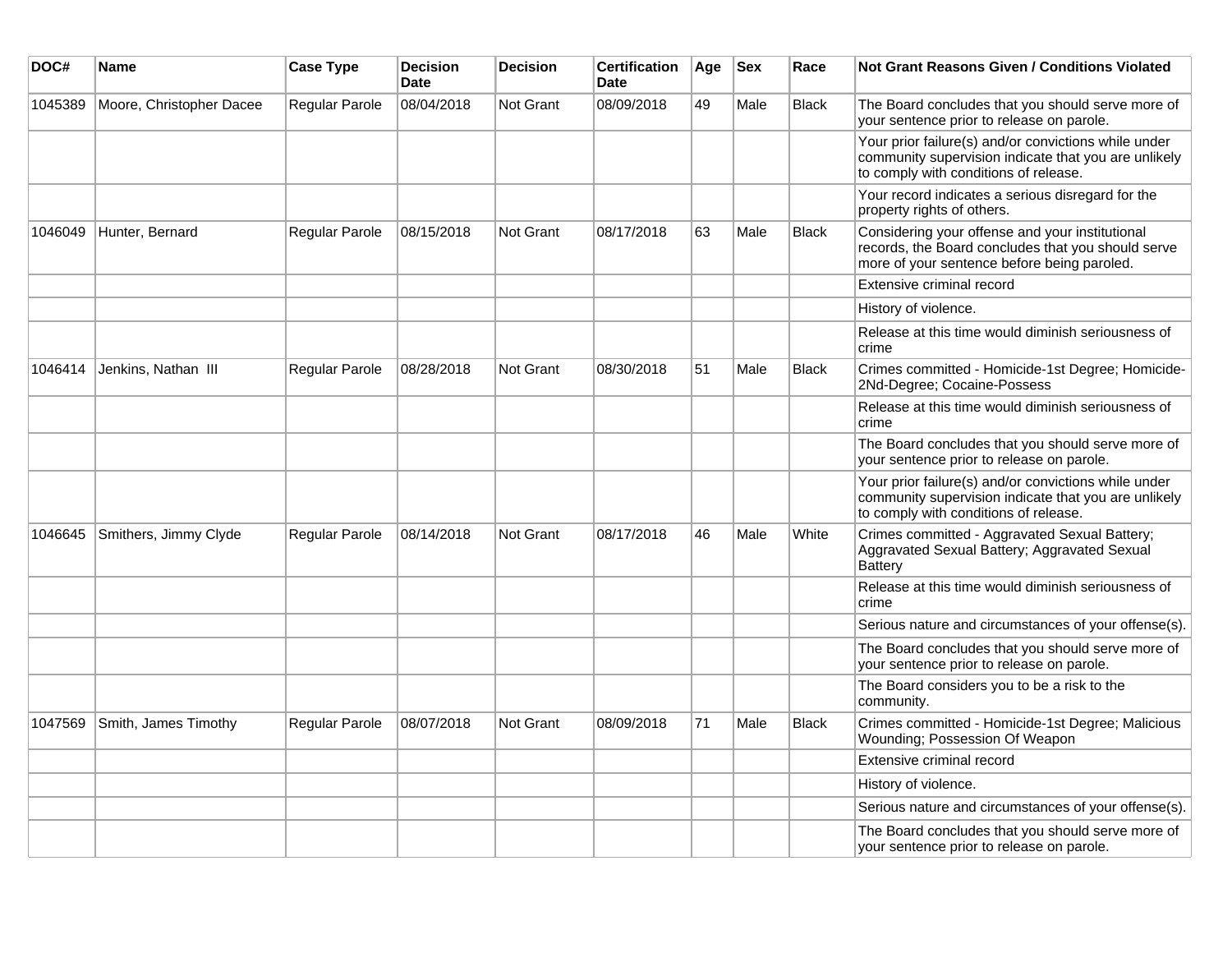| DOC#    | Name                       | <b>Case Type</b>      | <b>Decision</b><br><b>Date</b> | <b>Decision</b>  | <b>Certification</b><br><b>Date</b> | Age | <b>Sex</b>     | Race         | <b>Not Grant Reasons Given / Conditions Violated</b>                                                                                                  |
|---------|----------------------------|-----------------------|--------------------------------|------------------|-------------------------------------|-----|----------------|--------------|-------------------------------------------------------------------------------------------------------------------------------------------------------|
| 1047569 | Smith, James Timothy       | Regular Parole        | 08/07/2018                     | <b>Not Grant</b> | 08/09/2018                          | 71  | Male           | <b>Black</b> | Your record of institutional infractions indicates a<br>disregard for rules and that you are not ready to<br>conform to society.                      |
| 1048373 | Sydnor, Charles Edward     | <b>Regular Parole</b> | 08/08/2018                     | Not Grant        | 08/13/2018                          | 53  | Male           | <b>Black</b> | Considering your offense and your institutional<br>records, the Board concludes that you should serve<br>more of your sentence before being paroled.  |
|         |                            |                       |                                |                  |                                     |     |                |              | Conviction of a new crime while incarcerated                                                                                                          |
|         |                            |                       |                                |                  |                                     |     |                |              | Crimes committed - Kidnap/Abduct; Sex Assault,<br>Rape; Sex Assault, Rape                                                                             |
|         |                            |                       |                                |                  |                                     |     |                |              | Release at this time would diminish seriousness of<br>crime                                                                                           |
|         |                            |                       |                                |                  |                                     |     |                |              | Serious nature and circumstances of your offense(s).                                                                                                  |
|         |                            |                       |                                |                  |                                     |     |                |              | The Board considers you to be a risk to the<br>community.                                                                                             |
| 1050391 | Hutson, Robert E Jr.       | Regular Parole        | 08/30/2018                     | <b>Not Grant</b> | 08/30/2018                          | 47  | Male           | White        | Crimes committed - Homicide/Murder; Robbery -<br>Attempted; Malicious Wounding                                                                        |
|         |                            |                       |                                |                  |                                     |     |                |              | Release at this time would diminish seriousness of<br>crime                                                                                           |
|         |                            |                       |                                |                  |                                     |     |                |              | Serious nature and circumstances of your offense(s).                                                                                                  |
| 1052363 | Powell, Donald Lee         | <b>Regular Parole</b> | 08/01/2018                     | Not Grant        | 08/07/2018                          | 60  | Male           | <b>Black</b> | Conviction of a new crime while incarcerated                                                                                                          |
|         |                            |                       |                                |                  |                                     |     |                |              | Extensive criminal record                                                                                                                             |
|         |                            |                       |                                |                  |                                     |     |                |              | History of violence.                                                                                                                                  |
|         |                            |                       |                                |                  |                                     |     |                |              | The Board considers you to be a risk to the<br>community.                                                                                             |
|         |                            |                       |                                |                  |                                     |     |                |              | Your prior failure(s) and/or convictions while under<br>community supervision indicate that you are unlikely<br>to comply with conditions of release. |
|         |                            |                       |                                |                  |                                     |     |                |              | Your record of institutional infractions indicates a<br>disregard for rules and that you are not ready to<br>conform to society.                      |
| 1052675 | Shell, Reginald            | Regular Parole        | 08/20/2018                     | <b>Not Grant</b> | 08/21/2018                          | 52  | Male           | Black        | Crimes committed - Homicide-1st Degree; Homicide-<br>1st Degree                                                                                       |
|         |                            |                       |                                |                  |                                     |     |                |              | History of violence.                                                                                                                                  |
|         |                            |                       |                                |                  |                                     |     |                |              | Release at this time would diminish seriousness of<br>crime                                                                                           |
|         |                            |                       |                                |                  |                                     |     |                |              | The Board considers you to be a risk to the<br>community.                                                                                             |
| 1053131 | Anderson, Barbara Luciatta | Geriatric             | 08/17/2018                     | <b>Not Grant</b> | 08/20/2018                          | 62  | Female   Black |              | Release at this time would diminish seriousness of<br>crime                                                                                           |
|         |                            |                       |                                |                  |                                     |     |                |              | Serious nature and circumstances of your offense(s).                                                                                                  |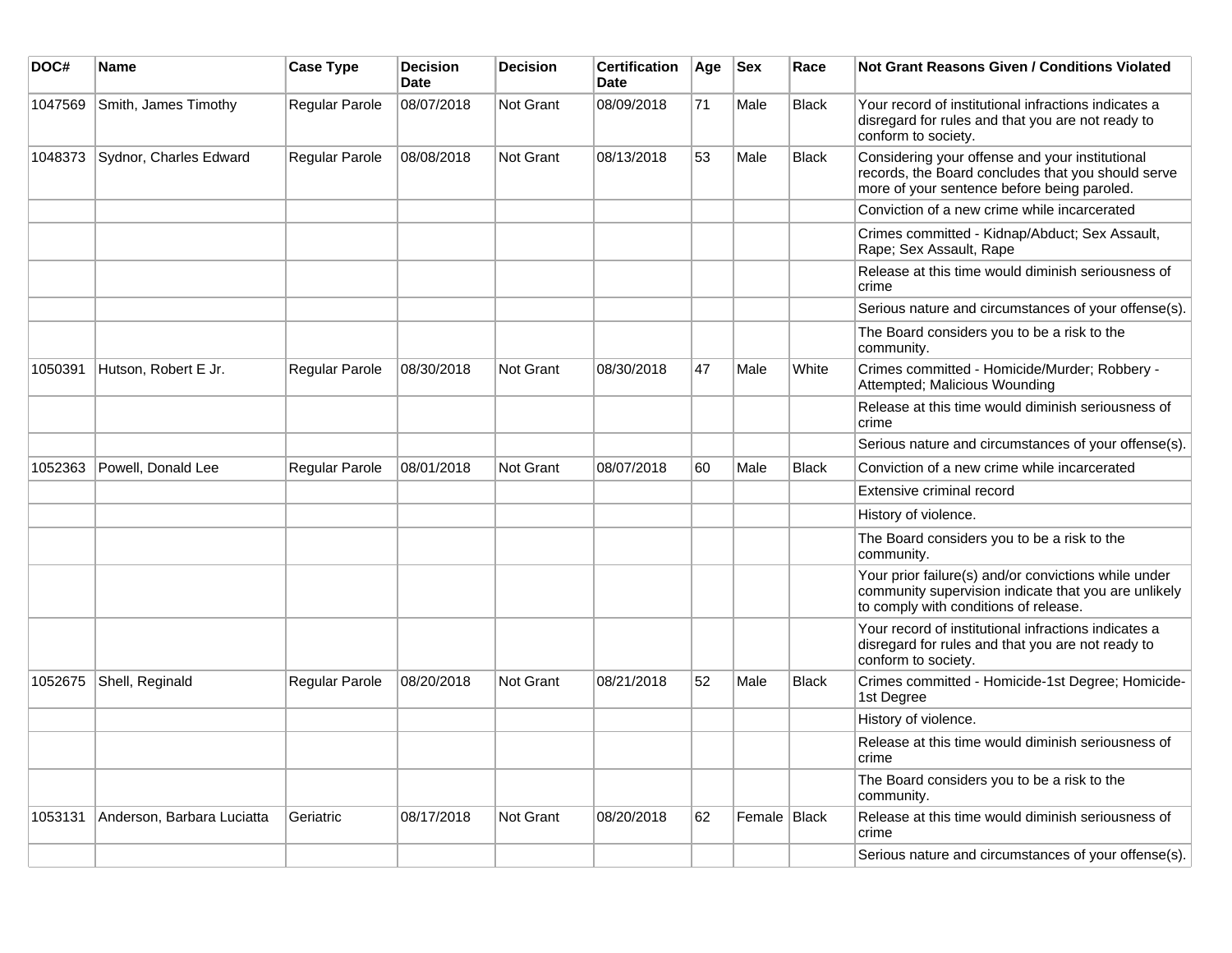| DOC#    | Name                        | <b>Case Type</b>      | <b>Decision</b><br><b>Date</b> | <b>Decision</b>  | <b>Certification</b><br>Date | Age | <b>Sex</b>     | Race         | <b>Not Grant Reasons Given / Conditions Violated</b>                                                                                                 |
|---------|-----------------------------|-----------------------|--------------------------------|------------------|------------------------------|-----|----------------|--------------|------------------------------------------------------------------------------------------------------------------------------------------------------|
| 1053131 | Anderson, Barbara Luciatta  | Geriatric             | 08/17/2018                     | Not Grant        | 08/20/2018                   | 62  | Female   Black |              | The Board concludes that you should serve more of<br>your sentence prior to release on parole.                                                       |
| 1053212 | Davis, Charles Randolph Sr. | Regular Parole        | 08/14/2018                     | Not Grant        | 08/17/2018                   | 65  | Male           | Black        | Crimes committed - Homicide/Murder;<br>Kidnap/Abduct; Robbery                                                                                        |
|         |                             |                       |                                |                  |                              |     |                |              | Release at this time would diminish seriousness of<br>crime                                                                                          |
|         |                             |                       |                                |                  |                              |     |                |              | Serious nature and circumstances of your offense(s).                                                                                                 |
|         |                             |                       |                                |                  |                              |     |                |              | The Board concludes that you should serve more of<br>your sentence prior to release on parole.                                                       |
|         |                             |                       |                                |                  |                              |     |                |              | The Board considers you to be a risk to the<br>community.                                                                                            |
| 1053251 | Robinson, Edward Eugene     | <b>Regular Parole</b> | 08/11/2018                     | <b>Not Grant</b> | 08/13/2018                   | 61  | Male           | <b>Black</b> | Conviction of a new crime while incarcerated                                                                                                         |
|         |                             |                       |                                |                  |                              |     |                |              | Crimes committed - Robbery; Robbery; Felonious<br>Injury Corr Employee                                                                               |
|         |                             |                       |                                |                  |                              |     |                |              | Extensive criminal record                                                                                                                            |
|         |                             |                       |                                |                  |                              |     |                |              | History of violence.                                                                                                                                 |
|         |                             |                       |                                |                  |                              |     |                |              | Poor institutional adjustment (for example,<br>motivation/attitude, unfavorable reports, lack of<br>program involvement, etc.)                       |
|         |                             |                       |                                |                  |                              |     |                |              | Release at this time would diminish seriousness of<br>crime                                                                                          |
|         |                             |                       |                                |                  |                              |     |                |              | Serious nature and circumstances of your offense(s).                                                                                                 |
|         |                             |                       |                                |                  |                              |     |                |              | Your record indicates a serious disregard for the<br>property rights of others.                                                                      |
| 1053570 | Kemp, James Earnest         | Geriatric             | 08/20/2018                     | <b>Not Grant</b> | 08/21/2018                   | 67  | Male           | White        | Crimes committed - Forcible Sodomy; Forcible<br>Sodomy; Child Pornography                                                                            |
|         |                             |                       |                                |                  |                              |     |                |              | Release at this time would diminish seriousness of<br>crime                                                                                          |
|         |                             |                       |                                |                  |                              |     |                |              | Serious nature and circumstances of your offense(s).                                                                                                 |
|         |                             |                       |                                |                  |                              |     |                |              | The Board concludes that you should serve more of<br>your sentence prior to release on parole.                                                       |
|         |                             |                       |                                |                  |                              |     |                |              | The Board considers you to be a risk to the<br>community.                                                                                            |
| 1054374 | Jones, Willie B             | <b>Regular Parole</b> | 08/23/2018                     | <b>Not Grant</b> | 08/24/2018                   | 65  | Male           | Black        | Considering your offense and your institutional<br>records, the Board concludes that you should serve<br>more of your sentence before being paroled. |
|         |                             |                       |                                |                  |                              |     |                |              | Crimes committed - Homicide-2Nd-Degree;<br>Homicide-2Nd-Degree; Homicide-2Nd-Degree                                                                  |
|         |                             |                       |                                |                  |                              |     |                |              | Release at this time would diminish seriousness of<br>crime                                                                                          |
|         |                             |                       |                                |                  |                              |     |                |              | Serious nature and circumstances of your offense(s).                                                                                                 |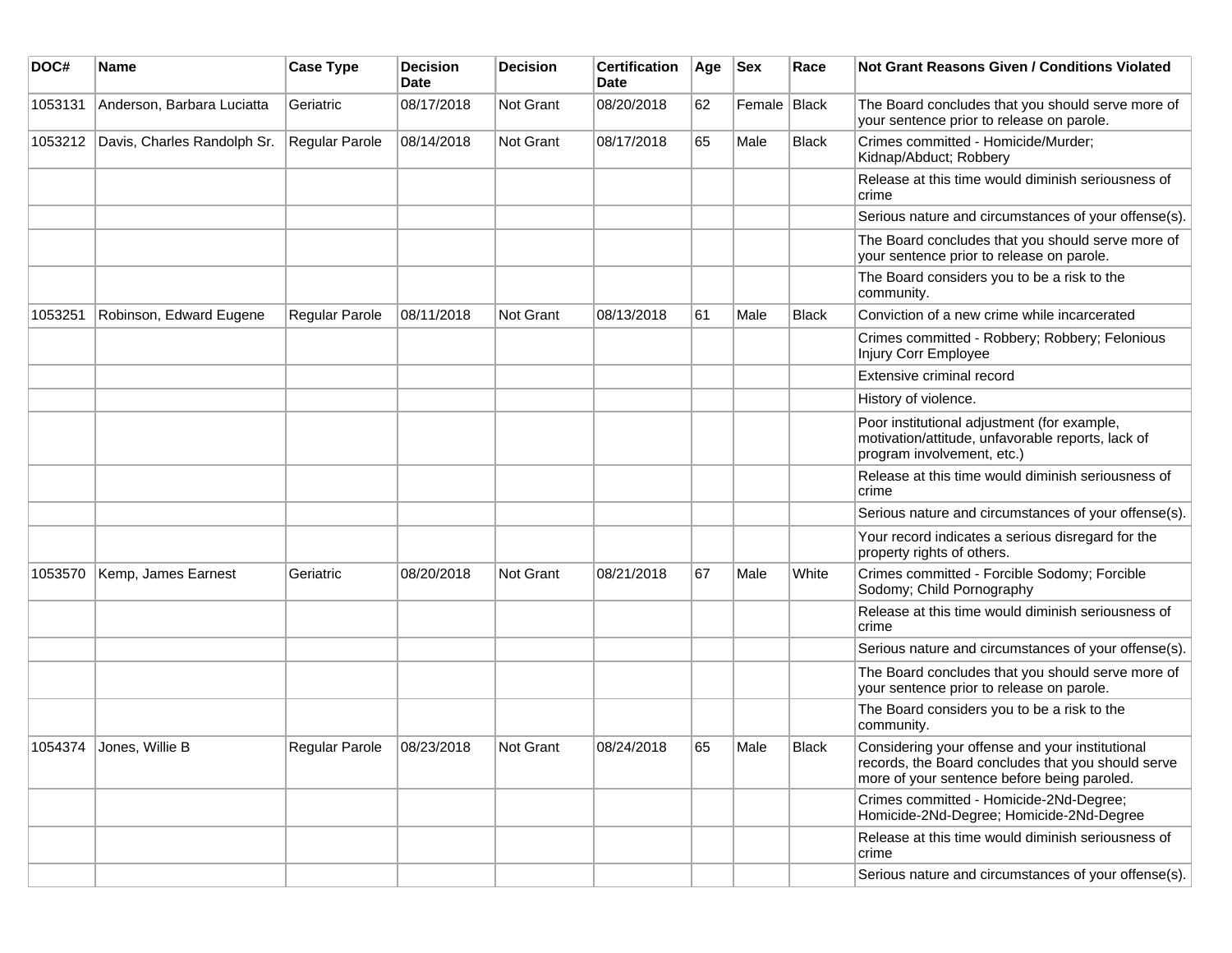| DOC#    | Name                  | <b>Case Type</b> | <b>Decision</b><br><b>Date</b> | <b>Decision</b>  | <b>Certification</b><br>Date | Age | <b>Sex</b>   | Race  | Not Grant Reasons Given / Conditions Violated                                                                                                                                 |
|---------|-----------------------|------------------|--------------------------------|------------------|------------------------------|-----|--------------|-------|-------------------------------------------------------------------------------------------------------------------------------------------------------------------------------|
| 1054653 | Brandt, Carolyn D     | Geriatric        | 08/14/2018                     | Not Grant        | 08/15/2018                   | 60  | Female White |       | Crimes committed - Homicide-1st Degree; Arson                                                                                                                                 |
|         |                       |                  |                                |                  |                              |     |              |       | Extensive criminal record                                                                                                                                                     |
|         |                       |                  |                                |                  |                              |     |              |       | History of violence.                                                                                                                                                          |
|         |                       |                  |                                |                  |                              |     |              |       | Release at this time would diminish seriousness of<br>crime                                                                                                                   |
|         |                       |                  |                                |                  |                              |     |              |       | Serious nature and circumstances of your offense(s).                                                                                                                          |
|         |                       |                  |                                |                  |                              |     |              |       | The Board concludes that you should serve more of<br>your sentence prior to release on parole.                                                                                |
| 1055801 | Dawson, Ricky Lee     | Regular Parole   | 08/13/2018                     | Not Grant        | 08/13/2018                   | 30  | Male         | White | Crimes committed - Assault: On Law<br>Enf/Judge/DOC/Fire/Emerg Person; Assault: On Law<br>Enf/Judge/DOC/Fire/Emerg Person; Assault: On Law<br>Enf/Judge/DOC/Fire/Emerg Person |
|         |                       |                  |                                |                  |                              |     |              |       | Extensive criminal record                                                                                                                                                     |
|         |                       |                  |                                |                  |                              |     |              |       | History of violence.                                                                                                                                                          |
|         |                       |                  |                                |                  |                              |     |              |       | Serious nature and circumstances of your offense(s).                                                                                                                          |
|         |                       |                  |                                |                  |                              |     |              |       | The Board concludes that you should serve more of<br>your sentence prior to release on parole.                                                                                |
|         |                       |                  |                                |                  |                              |     |              |       | You need to show a longer period of stable<br>adjustment.                                                                                                                     |
|         |                       |                  |                                |                  |                              |     |              |       | Your prior failure(s) and/or convictions while under<br>community supervision indicate that you are unlikely<br>to comply with conditions of release.                         |
| 1058054 | Hughes, Caleb Daniel  | Regular Parole   | 08/27/2018                     | Not Grant        | 08/27/2018                   | 52  | Male         | White | No Interest in Parole                                                                                                                                                         |
| 1061238 | Atkins, Anthony Goble | Regular Parole   | 08/18/2018                     | <b>Not Grant</b> | 08/20/2018                   | 57  | Male         | White | Release at this time would diminish seriousness of<br>crime                                                                                                                   |
|         |                       |                  |                                |                  |                              |     |              |       | Serious nature and circumstances of your offense(s).                                                                                                                          |
|         |                       |                  |                                |                  |                              |     |              |       | The Board concludes that you should serve more of<br>your sentence prior to release on parole.                                                                                |
|         |                       |                  |                                |                  |                              |     |              |       | The Board considers you to be a risk to the<br>community.                                                                                                                     |
| 1061398 | Brown, Erland A       | Regular Parole   | 08/08/2018                     | Not Grant        | 08/13/2018                   | 54  | Male         | Black | Crimes committed - Homicide-Capital; Kidnap Adult<br>To Sexually Asslt; Forcible Sodomy                                                                                       |
|         |                       |                  |                                |                  |                              |     |              |       | History of violence.                                                                                                                                                          |
|         |                       |                  |                                |                  |                              |     |              |       | Release at this time would diminish seriousness of<br>crime                                                                                                                   |
|         |                       |                  |                                |                  |                              |     |              |       | Serious nature and circumstances of your offense(s).                                                                                                                          |
|         |                       |                  |                                |                  |                              |     |              |       | The Board concludes that you should serve more of<br>your sentence prior to release on parole.                                                                                |
|         |                       |                  |                                |                  |                              |     |              |       | The Board considers you to be a risk to the<br>community.                                                                                                                     |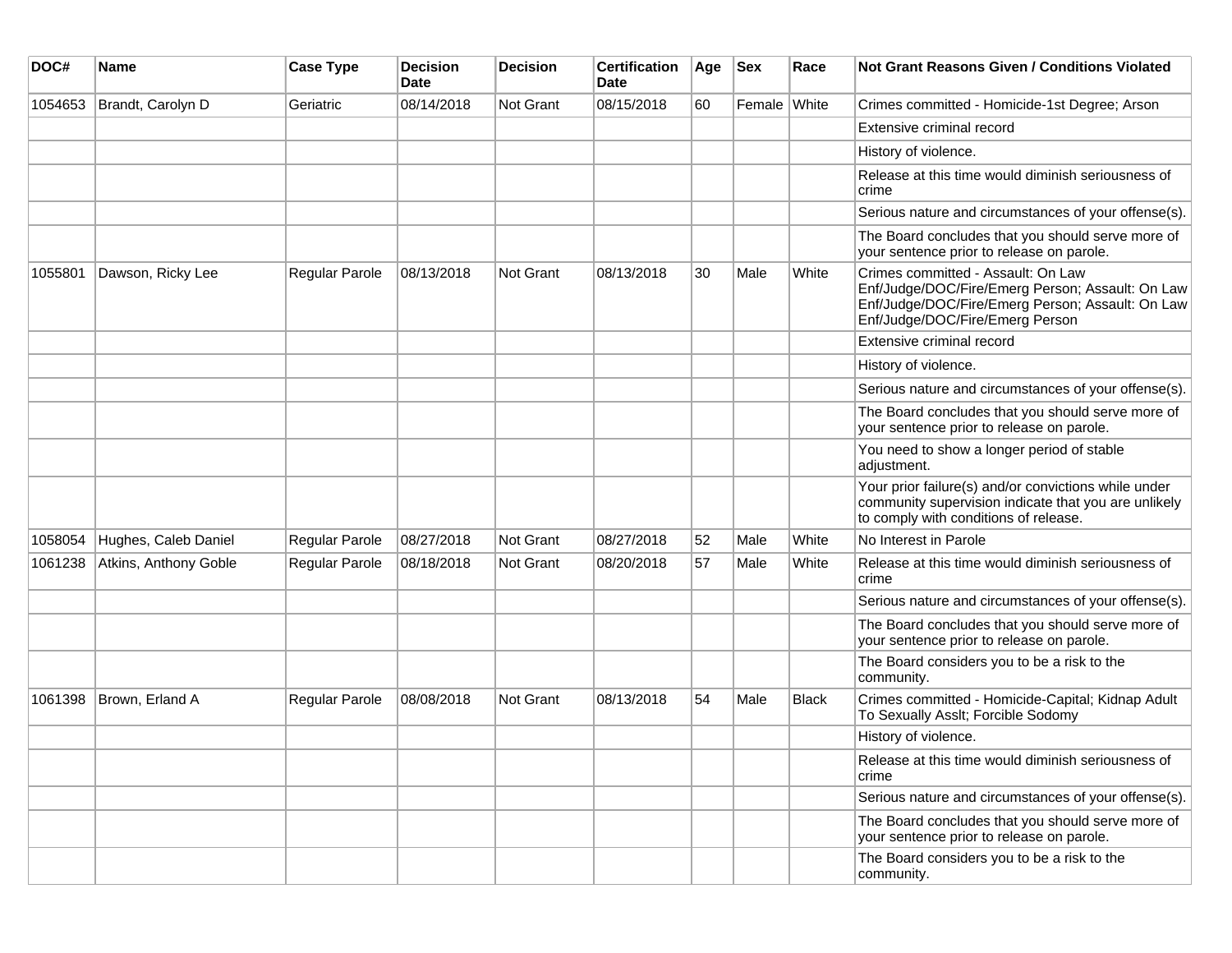| DOC#    | <b>Name</b>              | <b>Case Type</b> | <b>Decision</b><br>Date | <b>Decision</b>  | <b>Certification</b><br>Date | Age | <b>Sex</b> | Race         | <b>Not Grant Reasons Given / Conditions Violated</b>                                                                                                        |
|---------|--------------------------|------------------|-------------------------|------------------|------------------------------|-----|------------|--------------|-------------------------------------------------------------------------------------------------------------------------------------------------------------|
| 1061805 | Looney, William O        | Geriatric        | 08/06/2018              | Not Grant        | 08/09/2018                   | 72  | Male       | White        | Crimes committed - Sex Assault, Rape; Sex Assault,<br>Rape; Sex Assault, Rape                                                                               |
|         |                          |                  |                         |                  |                              |     |            |              | Extensive criminal record                                                                                                                                   |
|         |                          |                  |                         |                  |                              |     |            |              | History of violence.                                                                                                                                        |
|         |                          |                  |                         |                  |                              |     |            |              | Release at this time would diminish seriousness of<br>crime                                                                                                 |
|         |                          |                  |                         |                  |                              |     |            |              | Serious nature and circumstances of your offense(s).                                                                                                        |
|         |                          |                  |                         |                  |                              |     |            |              | The Board concludes that you should serve more of<br>your sentence prior to release on parole.                                                              |
|         |                          |                  |                         |                  |                              |     |            |              | The Board considers you to be a risk to the<br>community.                                                                                                   |
| 1061837 | Jones, Jessie Lorenzo    | Regular Parole   | 08/08/2018              | <b>Not Grant</b> | 08/09/2018                   | 59  | Male       | <b>Black</b> | Considering your offense and your institutional<br>records, the Board concludes that you should serve<br>more of your sentence before being paroled.        |
|         |                          |                  |                         |                  |                              |     |            |              | Crimes committed - Kidnap/Abduct; Sex Assault,<br>Rape; Robbery                                                                                             |
|         |                          |                  |                         |                  |                              |     |            |              | Extensive criminal record                                                                                                                                   |
|         |                          |                  |                         |                  |                              |     |            |              | The Board considers you to be a risk to the<br>community.                                                                                                   |
| 1062645 | Degrafft, John Leroy Jr. | Regular Parole   | 08/26/2018              | <b>Not Grant</b> | 08/27/2018                   | 68  | Male       | White        | Crimes committed - Homicide-1st Degree; Sodomy                                                                                                              |
|         |                          |                  |                         |                  |                              |     |            |              | History of violence.                                                                                                                                        |
|         |                          |                  |                         |                  |                              |     |            |              | Release at this time would diminish seriousness of<br>crime                                                                                                 |
|         |                          |                  |                         |                  |                              |     |            |              | Serious nature and circumstances of your offense(s).                                                                                                        |
|         |                          |                  |                         |                  |                              |     |            |              | The Board considers you to be a risk to the<br>community.                                                                                                   |
|         |                          |                  |                         |                  |                              |     |            |              | You need further participation in institutional work<br>and/or educational programs to indicate your positive<br>progression towards re-entry into society. |
| 1063698 | Bellamy, Larry Hampton   | Regular Parole   | 08/15/2018              | <b>Not Grant</b> | 08/17/2018                   | 60  | Male       | Black        | No Interest in Parole                                                                                                                                       |
| 1063735 | Bryant, Gerrard Avery    | Regular Parole   | 08/17/2018              | <b>Not Grant</b> | 08/20/2018                   | 60  | Male       | <b>Black</b> | Considering your offense and your institutional<br>records, the Board concludes that you should serve<br>more of your sentence before being paroled.        |
|         |                          |                  |                         |                  |                              |     |            |              | Release at this time would diminish seriousness of<br>crime                                                                                                 |
|         |                          |                  |                         |                  |                              |     |            |              | Serious nature and circumstances of your offense(s).                                                                                                        |
|         |                          |                  |                         |                  |                              |     |            |              | You need to show a longer period of stable<br>adjustment.                                                                                                   |
|         |                          |                  |                         |                  |                              |     |            |              | Your record of institutional infractions indicates a<br>disregard for rules and that you are not ready to<br>conform to society.                            |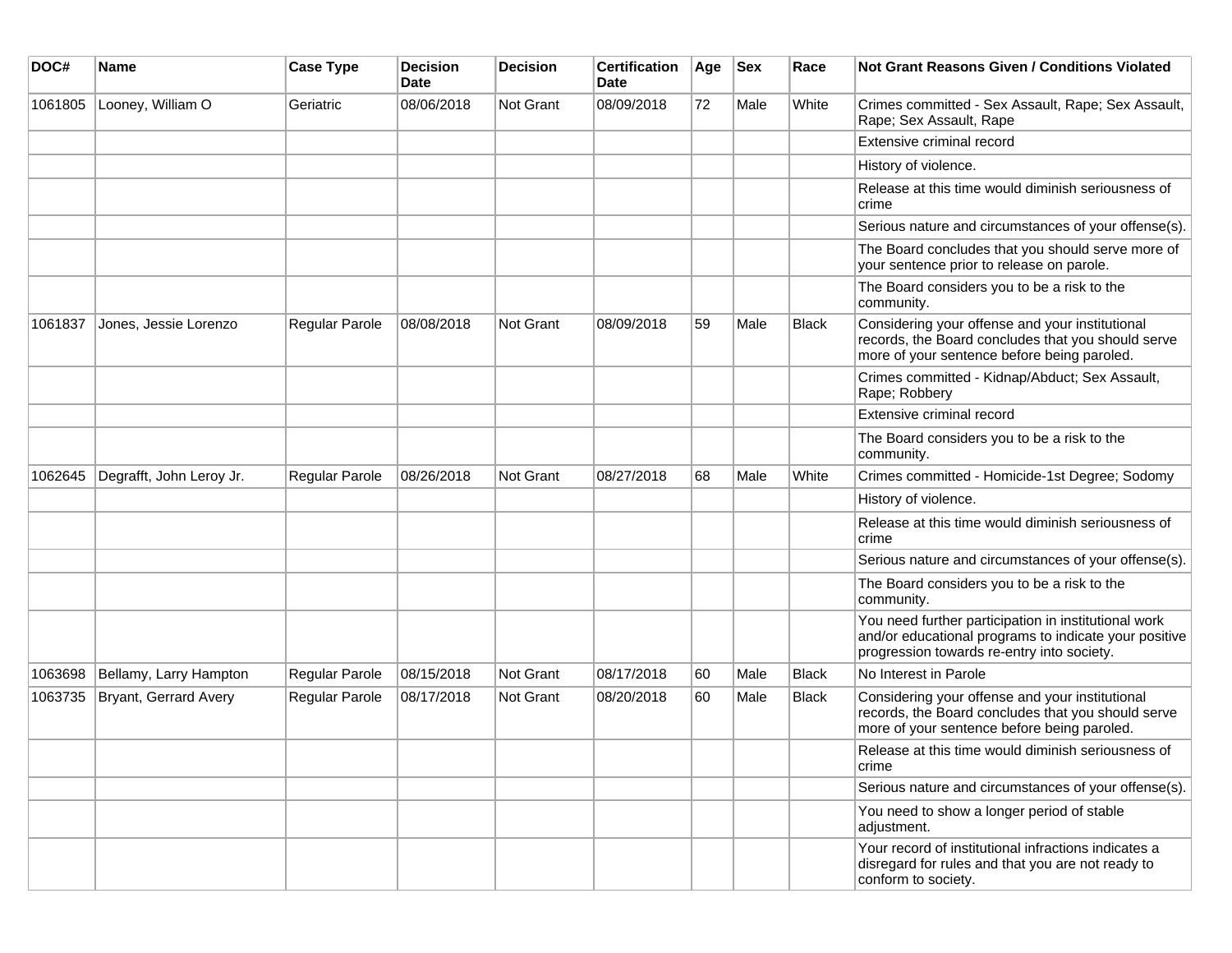| DOC#    | <b>Name</b>          | <b>Case Type</b> | <b>Decision</b><br><b>Date</b> | <b>Decision</b>  | <b>Certification</b><br><b>Date</b> | Age | <b>Sex</b> | Race         | Not Grant Reasons Given / Conditions Violated                                                                                                         |
|---------|----------------------|------------------|--------------------------------|------------------|-------------------------------------|-----|------------|--------------|-------------------------------------------------------------------------------------------------------------------------------------------------------|
| 1065563 | Cox, Anthony Ray     | Regular Parole   | 08/26/2018                     | <b>Not Grant</b> | 08/27/2018                          | 56  | Male       | Black        | Crimes committed - Homicide/Murder                                                                                                                    |
|         |                      |                  |                                |                  |                                     |     |            |              | History of substance abuse.                                                                                                                           |
|         |                      |                  |                                |                  |                                     |     |            |              | History of violence.                                                                                                                                  |
|         |                      |                  |                                |                  |                                     |     |            |              | Release at this time would diminish seriousness of<br>crime                                                                                           |
|         |                      |                  |                                |                  |                                     |     |            |              | The Board considers you to be a risk to the<br>community.                                                                                             |
|         |                      |                  |                                |                  |                                     |     |            |              | Your prior failure(s) and/or convictions while under<br>community supervision indicate that you are unlikely<br>to comply with conditions of release. |
| 1065740 | Laws, Ricky Nell     | Regular Parole   | 08/17/2018                     | <b>Not Grant</b> | 08/20/2018                          | 56  | Male       | White        | Extensive criminal record                                                                                                                             |
|         |                      |                  |                                |                  |                                     |     |            |              | Release at this time would diminish seriousness of<br>crime                                                                                           |
|         |                      |                  |                                |                  |                                     |     |            |              | Serious nature and circumstances of your offense(s).                                                                                                  |
|         |                      |                  |                                |                  |                                     |     |            |              | The Board concludes that you should serve more of<br>your sentence prior to release on parole.                                                        |
|         |                      |                  |                                |                  |                                     |     |            |              | The Board considers you to be a risk to the<br>community.                                                                                             |
|         |                      |                  |                                |                  |                                     |     |            |              | You need to show a longer period of stable<br>adjustment.                                                                                             |
| 1066111 | Young, Marcus Dwight | Regular Parole   | 08/02/2018                     | <b>Not Grant</b> | 08/07/2018                          | 62  | Male       | <b>Black</b> | No Interest in Parole                                                                                                                                 |
| 1066895 | Smith, Michael S     | Geriatric        | 08/03/2018                     | <b>Not Grant</b> | 08/07/2018                          | 62  | Male       | White        | Crimes committed - Kidnap/Abduct; Kidnap/Abduct;<br>Kidnap/Abduct                                                                                     |
|         |                      |                  |                                |                  |                                     |     |            |              | Release at this time would diminish seriousness of<br>crime                                                                                           |
|         |                      |                  |                                |                  |                                     |     |            |              | Serious nature and circumstances of your offense(s).                                                                                                  |
|         |                      |                  |                                |                  |                                     |     |            |              | The Board concludes that you should serve more of<br>your sentence prior to release on parole.                                                        |
|         |                      |                  |                                |                  |                                     |     |            |              | The Board considers you to be a risk to the<br>community.                                                                                             |
| 1067348 | Miles, Ronald        | Geriatric        | 08/14/2018                     | Not Grant        | 08/15/2018                          | 62  | Male       | <b>Black</b> | Extensive criminal record                                                                                                                             |
|         |                      |                  |                                |                  |                                     |     |            |              | History of substance abuse.                                                                                                                           |
|         |                      |                  |                                |                  |                                     |     |            |              | History of violence.                                                                                                                                  |
|         |                      |                  |                                |                  |                                     |     |            |              | Release at this time would diminish seriousness of<br>crime                                                                                           |
|         |                      |                  |                                |                  |                                     |     |            |              | Serious nature and circumstances of your offense(s).                                                                                                  |
|         |                      |                  |                                |                  |                                     |     |            |              | The Board concludes that you should serve more of<br>your sentence prior to release on parole.                                                        |
| 1067608 | Dozier, Eugene C     | Geriatric        | 08/16/2018                     | Not Grant        | 08/20/2018                          | 76  | Male       | Black        | Crimes committed - Kidnap/Abduct; Sex Assault,<br>Rape; Sex Assault, Rape                                                                             |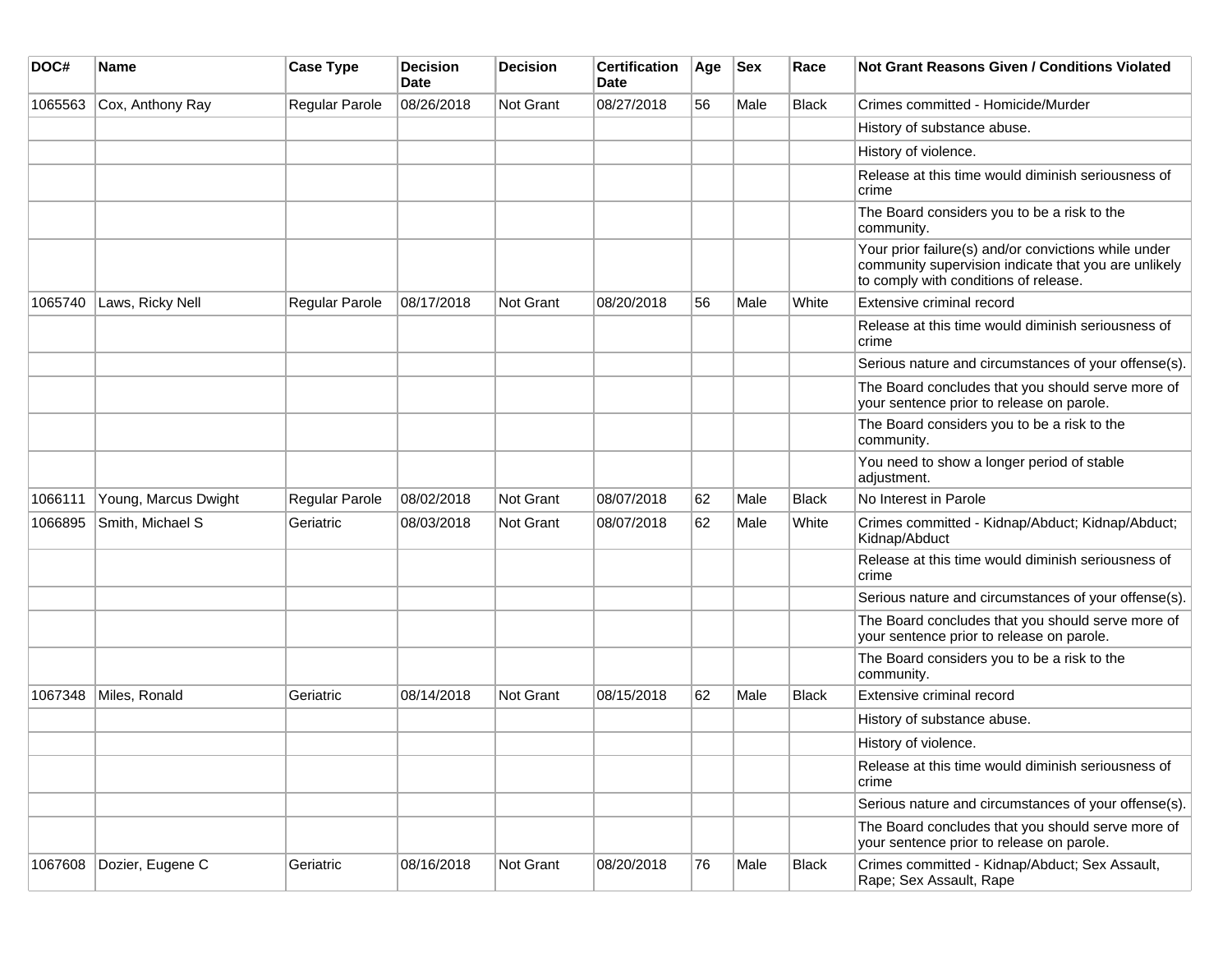| DOC#    | <b>Name</b>            | <b>Case Type</b> | <b>Decision</b><br><b>Date</b> | <b>Decision</b> | <b>Certification</b><br><b>Date</b> | Age | <b>Sex</b> | Race         | <b>Not Grant Reasons Given / Conditions Violated</b>                                                                                                  |
|---------|------------------------|------------------|--------------------------------|-----------------|-------------------------------------|-----|------------|--------------|-------------------------------------------------------------------------------------------------------------------------------------------------------|
| 1067608 | Dozier, Eugene C       | Geriatric        | 08/16/2018                     | Not Grant       | 08/20/2018                          | 76  | Male       | <b>Black</b> | Extensive criminal record                                                                                                                             |
|         |                        |                  |                                |                 |                                     |     |            |              | History of violence.                                                                                                                                  |
|         |                        |                  |                                |                 |                                     |     |            |              | Release at this time would diminish seriousness of<br>crime                                                                                           |
|         |                        |                  |                                |                 |                                     |     |            |              | Serious nature and circumstances of your offense(s).                                                                                                  |
|         |                        |                  |                                |                 |                                     |     |            |              | The Board considers you to be a risk to the<br>community.                                                                                             |
| 1069461 | Thacker, Danny Ray     | Geriatric        | 08/21/2018                     | Not Grant       | 08/21/2018                          | 67  | Male       | White        | Considering your offense and your institutional<br>records, the Board concludes that you should serve<br>more of your sentence before being paroled.  |
|         |                        |                  |                                |                 |                                     |     |            |              | Crimes committed - Homicide-1st Degree;<br>Kidnap/Abduct; Malicious Wounding                                                                          |
|         |                        |                  |                                |                 |                                     |     |            |              | Extensive criminal record                                                                                                                             |
|         |                        |                  |                                |                 |                                     |     |            |              | History of violence.                                                                                                                                  |
|         |                        |                  |                                |                 |                                     |     |            |              | Release at this time would diminish seriousness of<br>crime                                                                                           |
|         |                        |                  |                                |                 |                                     |     |            |              | Serious nature and circumstances of your offense(s).                                                                                                  |
|         |                        |                  |                                |                 |                                     |     |            |              | The Board concludes that you should serve more of<br>your sentence prior to release on parole.                                                        |
| 1070773 | Stacy, Michael Waverly | Regular Parole   | 08/28/2018                     | Not Grant       | 08/28/2018                          | 49  | Male       | White        | Considering your offense and your institutional<br>records, the Board concludes that you should serve<br>more of your sentence before being paroled.  |
|         |                        |                  |                                |                 |                                     |     |            |              | Extensive criminal record                                                                                                                             |
|         |                        |                  |                                |                 |                                     |     |            |              | Your prior failure(s) and/or convictions while under<br>community supervision indicate that you are unlikely<br>to comply with conditions of release. |
|         |                        |                  |                                |                 |                                     |     |            |              | Your record of institutional infractions indicates a<br>disregard for rules and that you are not ready to<br>conform to society.                      |
| 1071263 | White, Tyrone Jerome   | Regular Parole   | 08/08/2018                     | Not Grant       | 08/09/2018                          | 54  | Male       | Black        | Considering your offense and your institutional<br>records, the Board concludes that you should serve<br>more of your sentence before being paroled.  |
|         |                        |                  |                                |                 |                                     |     |            |              | Conviction of a new crime while incarcerated                                                                                                          |
|         |                        |                  |                                |                 |                                     |     |            |              | Crimes committed - Homicide-1st Degree; Unlawful<br>Wound/Bodily Injury; Felonious Injury Corr Employee                                               |
|         |                        |                  |                                |                 |                                     |     |            |              | Extensive criminal record                                                                                                                             |
|         |                        |                  |                                |                 |                                     |     |            |              | History of violence.                                                                                                                                  |
|         |                        |                  |                                |                 |                                     |     |            |              | The Board concludes that you should serve more of<br>your sentence prior to release on parole.                                                        |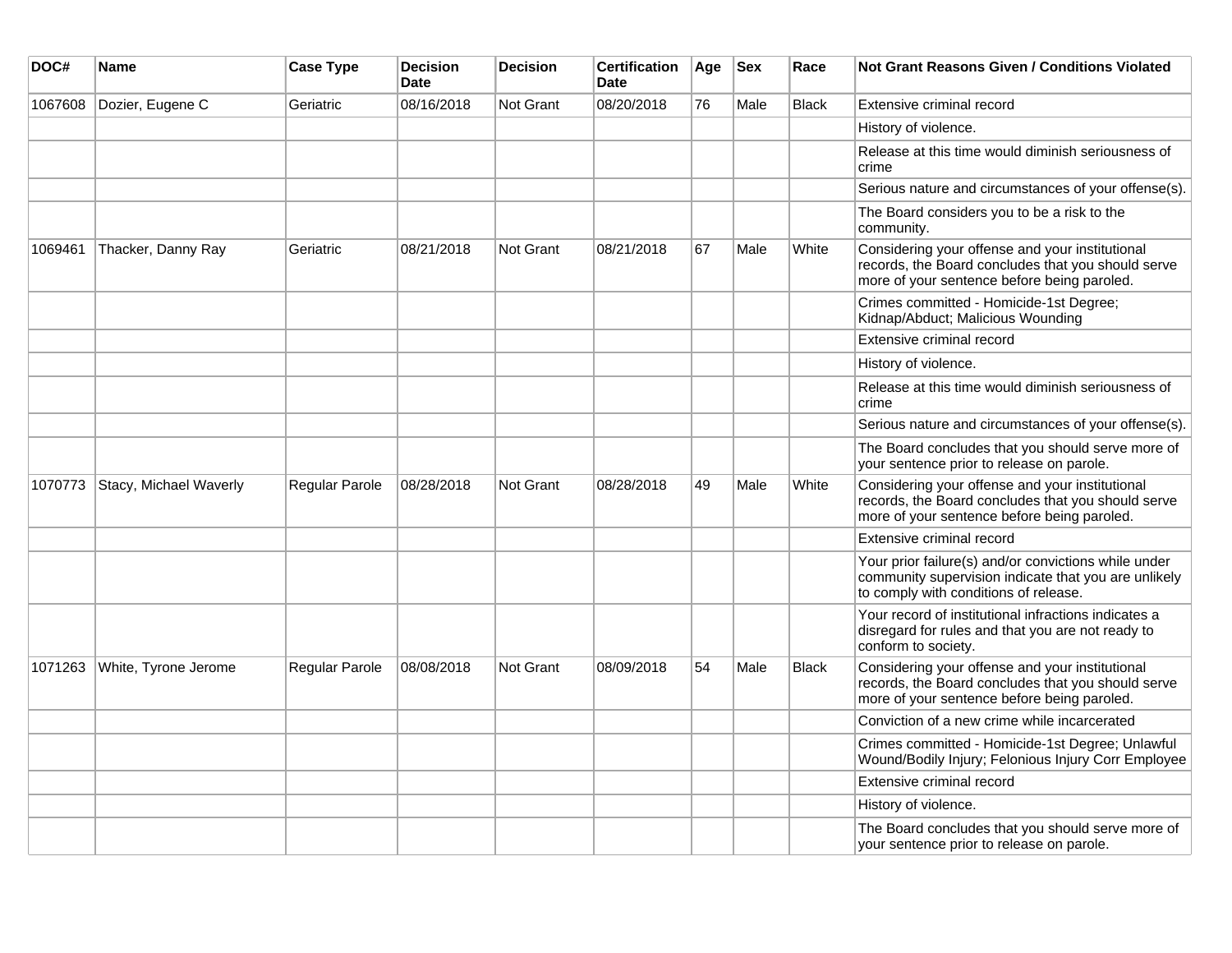| DOC#    | <b>Name</b>           | <b>Case Type</b> | <b>Decision</b><br><b>Date</b> | <b>Decision</b> | <b>Certification</b><br>Date | Age | <b>Sex</b> | Race         | <b>Not Grant Reasons Given / Conditions Violated</b>                                                                                                        |
|---------|-----------------------|------------------|--------------------------------|-----------------|------------------------------|-----|------------|--------------|-------------------------------------------------------------------------------------------------------------------------------------------------------------|
| 1071263 | White, Tyrone Jerome  | Regular Parole   | 08/08/2018                     | Not Grant       | 08/09/2018                   | 54  | Male       | <b>Black</b> | Your prior failure(s) and/or convictions while under<br>community supervision indicate that you are unlikely<br>to comply with conditions of release.       |
|         |                       |                  |                                |                 |                              |     |            |              | Your record of institutional infractions indicates a<br>disregard for rules and that you are not ready to<br>conform to society.                            |
| 1071273 | Slavek, Robert Joseph | Geriatric        | 08/14/2018                     | Not Grant       | 08/17/2018                   | 74  | Male       | White        | Crimes committed - Credit Card Forgery; Credit Card<br>Larceny: Take/Obtain No.; Sexually Explicit<br>Items: Produce Material W/Minor                       |
|         |                       |                  |                                |                 |                              |     |            |              | Extensive criminal record                                                                                                                                   |
|         |                       |                  |                                |                 |                              |     |            |              | Release at this time would diminish seriousness of<br>crime                                                                                                 |
|         |                       |                  |                                |                 |                              |     |            |              | Serious nature and circumstances of your offense(s).                                                                                                        |
|         |                       |                  |                                |                 |                              |     |            |              | The Board concludes that you should serve more of<br>your sentence prior to release on parole.                                                              |
|         |                       |                  |                                |                 |                              |     |            |              | You need further participation in institutional work<br>and/or educational programs to indicate your positive<br>progression towards re-entry into society. |
|         |                       |                  |                                |                 |                              |     |            |              | Your prior failure(s) and/or convictions while under<br>community supervision indicate that you are unlikely<br>to comply with conditions of release.       |
| 1074979 | Wolfe, Calvin Dwight  | Geriatric        | 08/03/2018                     | Not Grant       | 08/09/2018                   | 60  | Male       | <b>Black</b> | Extensive criminal record                                                                                                                                   |
|         |                       |                  |                                |                 |                              |     |            |              | Release at this time would diminish seriousness of<br>crime                                                                                                 |
|         |                       |                  |                                |                 |                              |     |            |              | Serious nature and circumstances of your offense(s).                                                                                                        |
|         |                       |                  |                                |                 |                              |     |            |              | The Board concludes that you should serve more of<br>your sentence prior to release on parole.                                                              |
|         |                       |                  |                                |                 |                              |     |            |              | The Board considers you to be a risk to the<br>community.                                                                                                   |
|         |                       |                  |                                |                 |                              |     |            |              | You need further participation in institutional work<br>and/or educational programs to indicate your positive<br>progression towards re-entry into society. |
| 1075166 | Simons, Carl Gene     | Regular Parole   | 08/18/2018                     | Not Grant       | 08/20/2018                   | 61  | Male       | White        | Extensive criminal record                                                                                                                                   |
|         |                       |                  |                                |                 |                              |     |            |              | History of violence.                                                                                                                                        |
|         |                       |                  |                                |                 |                              |     |            |              | Release at this time would diminish seriousness of<br>crime                                                                                                 |
|         |                       |                  |                                |                 |                              |     |            |              | Serious nature and circumstances of your offense(s).                                                                                                        |
|         |                       |                  |                                |                 |                              |     |            |              | The Board considers you to be a risk to the<br>community.                                                                                                   |
| 1075380 | Berlin, John Joseph   | Regular Parole   | 08/18/2018                     | Not Grant       | 08/20/2018                   | 72  | Male       | White        | Considering your offense and your institutional<br>records, the Board concludes that you should serve<br>more of your sentence before being paroled.        |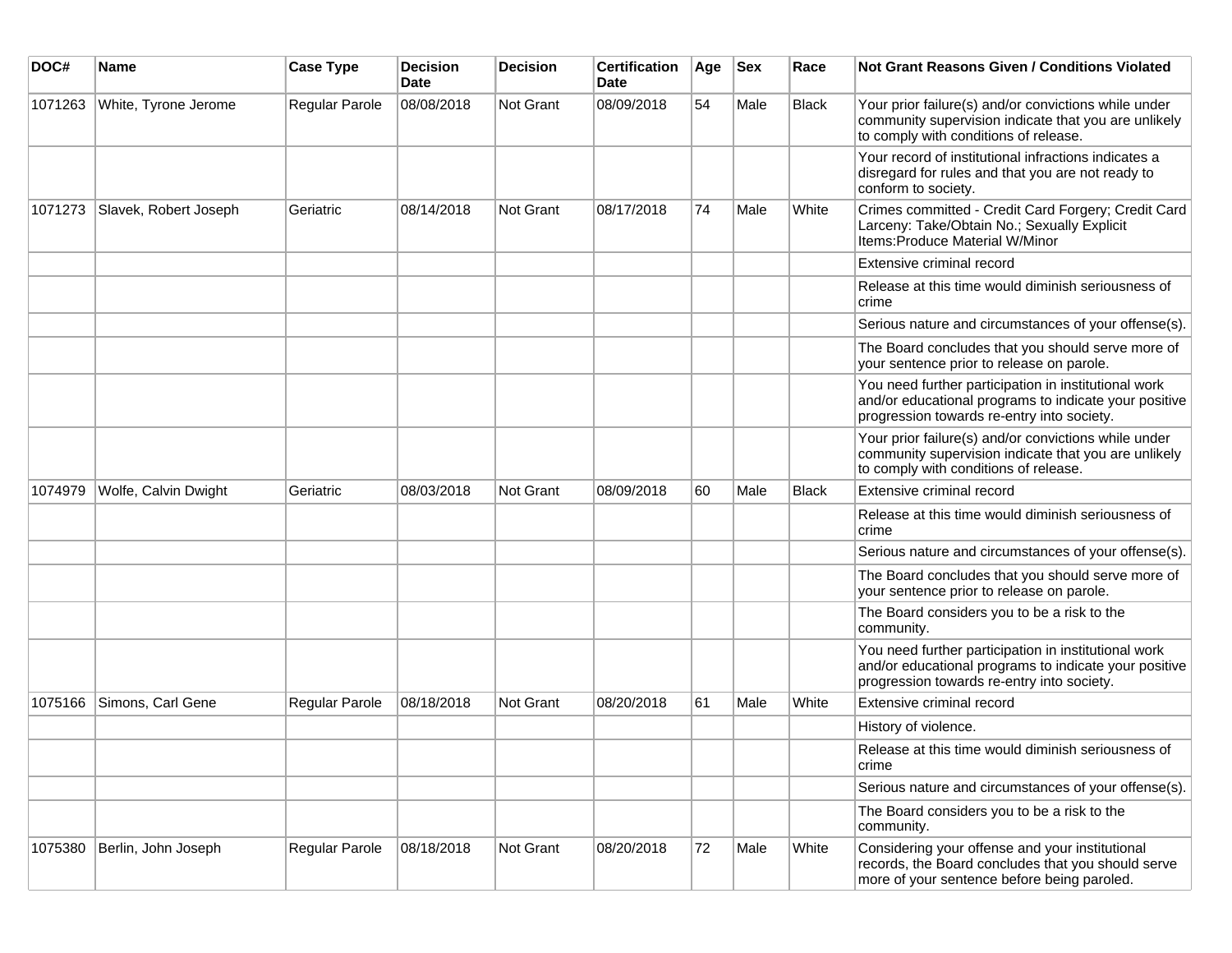| DOC#    | Name                    | <b>Case Type</b> | <b>Decision</b><br><b>Date</b> | <b>Decision</b> | <b>Certification</b><br><b>Date</b> | Age | <b>Sex</b> | Race         | <b>Not Grant Reasons Given / Conditions Violated</b>                                                                                                  |
|---------|-------------------------|------------------|--------------------------------|-----------------|-------------------------------------|-----|------------|--------------|-------------------------------------------------------------------------------------------------------------------------------------------------------|
| 1075380 | Berlin, John Joseph     | Regular Parole   | 08/18/2018                     | Not Grant       | 08/20/2018                          | 72  | Male       | White        | Extensive criminal record                                                                                                                             |
|         |                         |                  |                                |                 |                                     |     |            |              | You need to show a longer period of stable<br>adjustment.                                                                                             |
|         |                         |                  |                                |                 |                                     |     |            |              | Your prior failure(s) and/or convictions while under<br>community supervision indicate that you are unlikely<br>to comply with conditions of release. |
| 1076373 | Murphy, Charles Wayne   | Regular Parole   | 08/30/2018                     | Not Grant       | 08/30/2018                          | 61  | Male       | <b>Black</b> | Considering your offense and your institutional<br>records, the Board concludes that you should serve<br>more of your sentence before being paroled.  |
|         |                         |                  |                                |                 |                                     |     |            |              | Release at this time would diminish seriousness of<br>crime                                                                                           |
|         |                         |                  |                                |                 |                                     |     |            |              | Serious nature and circumstances of your offense(s).                                                                                                  |
|         |                         |                  |                                |                 |                                     |     |            |              | The Board concludes that you should serve more of<br>your sentence prior to release on parole.                                                        |
|         |                         |                  |                                |                 |                                     |     |            |              | You need to show a longer period of stable<br>adjustment.                                                                                             |
| 1081106 | Franklin, Wayne Maurice | Geriatric        | 08/21/2018                     | Not Grant       | 08/21/2018                          | 65  | Male       | <b>Black</b> | Crimes committed - Homicide-2Nd-Degree; Use Of<br>Firearm In Felony                                                                                   |
|         |                         |                  |                                |                 |                                     |     |            |              | History of substance abuse.                                                                                                                           |
|         |                         |                  |                                |                 |                                     |     |            |              | Release at this time would diminish seriousness of<br>crime                                                                                           |
|         |                         |                  |                                |                 |                                     |     |            |              | Serious nature and circumstances of your offense(s).                                                                                                  |
|         |                         |                  |                                |                 |                                     |     |            |              | The Board concludes that you should serve more of<br>your sentence prior to release on parole.                                                        |
| 1082616 | Johnson, Michael M      | Regular Parole   | 08/21/2018                     | Not Grant       | 08/22/2018                          | 56  | Male       | <b>Black</b> | Crimes committed - Sex Assault, Rape; Burglary;<br>Sodomy                                                                                             |
|         |                         |                  |                                |                 |                                     |     |            |              | Release at this time would diminish seriousness of<br>crime                                                                                           |
|         |                         |                  |                                |                 |                                     |     |            |              | Serious nature and circumstances of your offense(s).                                                                                                  |
|         |                         |                  |                                |                 |                                     |     |            |              | The Board concludes that you should serve more of<br>your sentence prior to release on parole.                                                        |
| 1083054 | Potee, Larry Darnell    | Geriatric        | 08/08/2018                     | Not Grant       | 08/09/2018                          | 67  | Male       | <b>Black</b> | Crimes committed - Kidnap/Abduct; Robbery;<br>Sodomy                                                                                                  |
|         |                         |                  |                                |                 |                                     |     |            |              | Extensive criminal record                                                                                                                             |
|         |                         |                  |                                |                 |                                     |     |            |              | History of substance abuse.                                                                                                                           |
|         |                         |                  |                                |                 |                                     |     |            |              | History of violence.                                                                                                                                  |
|         |                         |                  |                                |                 |                                     |     |            |              | Release at this time would diminish seriousness of<br>crime                                                                                           |
|         |                         |                  |                                |                 |                                     |     |            |              | Serious nature and circumstances of your offense(s).                                                                                                  |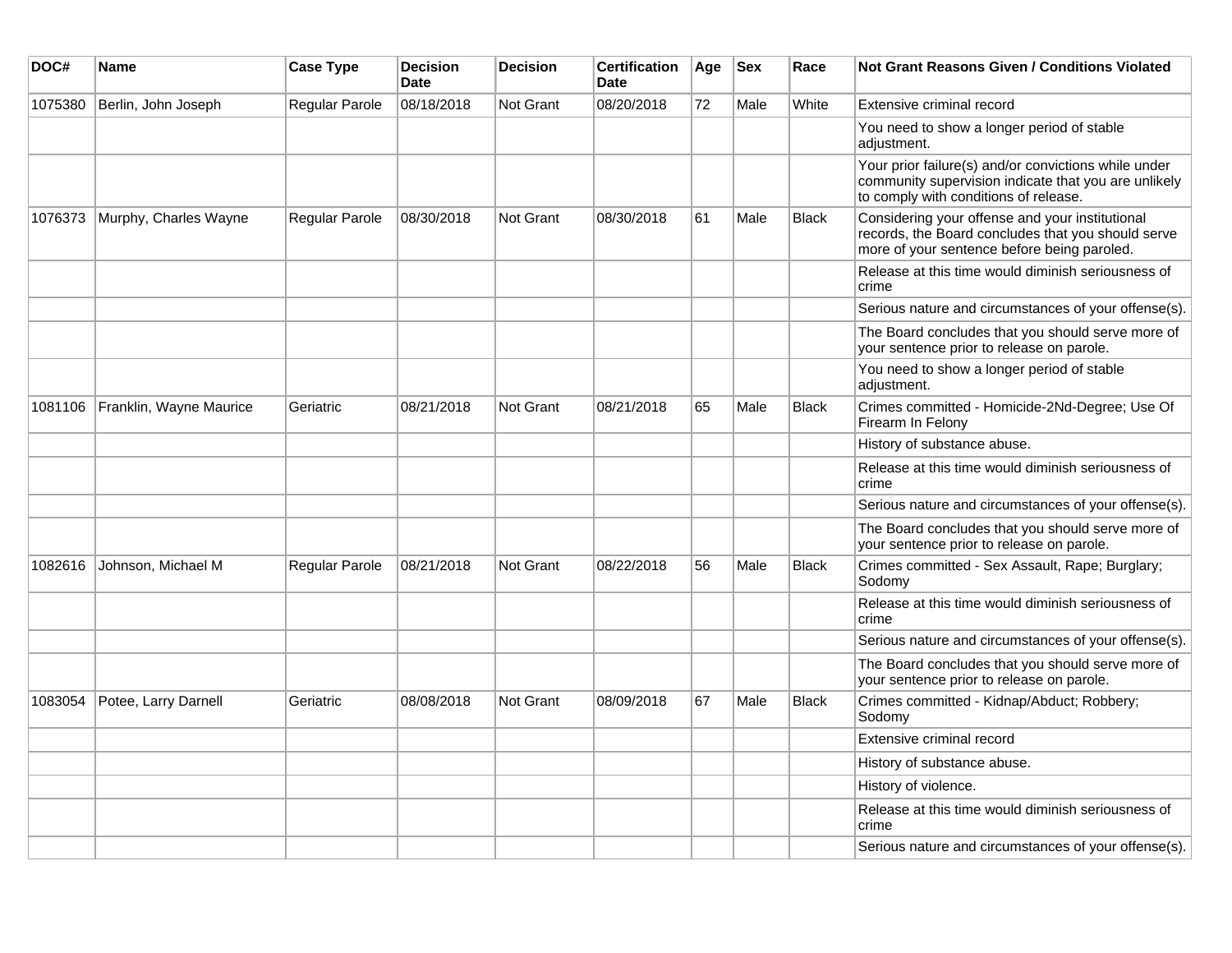| DOC#    | <b>Name</b>                      | <b>Case Type</b>    | <b>Decision</b><br><b>Date</b> | <b>Decision</b> | <b>Certification</b><br>Date | Age | <b>Sex</b> | Race         | Not Grant Reasons Given / Conditions Violated                                                                                                         |
|---------|----------------------------------|---------------------|--------------------------------|-----------------|------------------------------|-----|------------|--------------|-------------------------------------------------------------------------------------------------------------------------------------------------------|
| 1083054 | Potee, Larry Darnell             | Geriatric           | 08/08/2018                     | Not Grant       | 08/09/2018                   | 67  | Male       | <b>Black</b> | The Board concludes that you should serve more of<br>your sentence prior to release on parole.                                                        |
| 1083970 | Elder, Clarence Edward Jr.       | Geriatric           | 08/28/2018                     | Not Grant       | 08/30/2018                   | 60  | Male       | <b>Black</b> | Conviction of a new crime while incarcerated                                                                                                          |
|         |                                  |                     |                                |                 |                              |     |            |              | Crimes committed - Homicide-1st Degree                                                                                                                |
|         |                                  |                     |                                |                 |                              |     |            |              | Extensive criminal record                                                                                                                             |
|         |                                  |                     |                                |                 |                              |     |            |              | History of violence.                                                                                                                                  |
|         |                                  |                     |                                |                 |                              |     |            |              | Serious nature and circumstances of your offense(s).                                                                                                  |
| 1084527 | Grimes, Timothy                  | Regular Parole      | 08/18/2018                     | Not Grant       | 08/20/2018                   | 50  | Male       | <b>Black</b> | No Interest in Parole                                                                                                                                 |
| 1085278 | Bell, Robert Lee                 | Regular Parole      | 08/22/2018                     | Not Grant       | 08/23/2018                   | 51  | Male       | <b>Black</b> | No Interest in Parole                                                                                                                                 |
| 1088286 | Mccoy, Winston Samuel            | Geriatric           | 08/07/2018                     | Not Grant       | 08/09/2018                   | 68  | Male       | <b>Black</b> | Crimes committed - Sex Assault, Rape; Robbery;<br>Malicious Wounding                                                                                  |
|         |                                  |                     |                                |                 |                              |     |            |              | Extensive criminal record                                                                                                                             |
|         |                                  |                     |                                |                 |                              |     |            |              | Release at this time would diminish seriousness of<br>crime                                                                                           |
|         |                                  |                     |                                |                 |                              |     |            |              | Serious nature and circumstances of your offense(s).                                                                                                  |
|         |                                  |                     |                                |                 |                              |     |            |              | The Board concludes that you should serve more of<br>your sentence prior to release on parole.                                                        |
|         |                                  |                     |                                |                 |                              |     |            |              | The Board considers you to be a risk to the<br>community.                                                                                             |
|         |                                  |                     |                                |                 |                              |     |            |              | Your prior failure(s) and/or convictions while under<br>community supervision indicate that you are unlikely<br>to comply with conditions of release. |
| 1088420 | Clarke, Jermaine Lamont          | Regular Parole      | 08/14/2018                     | Not Grant       | 08/14/2018                   | 46  | Male       | <b>Black</b> | History of substance abuse.                                                                                                                           |
|         |                                  |                     |                                |                 |                              |     |            |              | Poor institutional adjustment (for example,<br>motivation/attitude, unfavorable reports, lack of<br>program involvement, etc.)                        |
|         |                                  |                     |                                |                 |                              |     |            |              | The Board concludes that you should serve more of<br>your sentence prior to release on parole.                                                        |
|         |                                  |                     |                                |                 |                              |     |            |              | You need to show a longer period of stable<br>adjustment.                                                                                             |
|         |                                  |                     |                                |                 |                              |     |            |              | Your record of institutional infractions indicates a<br>disregard for rules and that you are not ready to<br>conform to society.                      |
|         | 1091294   Patterson, Paul Edward | <b>Board Review</b> | 08/21/2018                     | Not Grant       | 08/22/2018                   | 65  | Male       | White        | History of violence.                                                                                                                                  |
|         |                                  |                     |                                |                 |                              |     |            |              | Release at this time would diminish seriousness of<br>crime                                                                                           |
|         |                                  |                     |                                |                 |                              |     |            |              | Serious nature and circumstances of your offense(s).                                                                                                  |
|         |                                  |                     |                                |                 |                              |     |            |              | The Board considers you to be a risk to the<br>community.                                                                                             |
| 1091794 | Connaway, Billy Ray              | Regular Parole      | 08/15/2018                     | Not Grant       | 08/17/2018                   | 69  | Male       | White        | History of violence.                                                                                                                                  |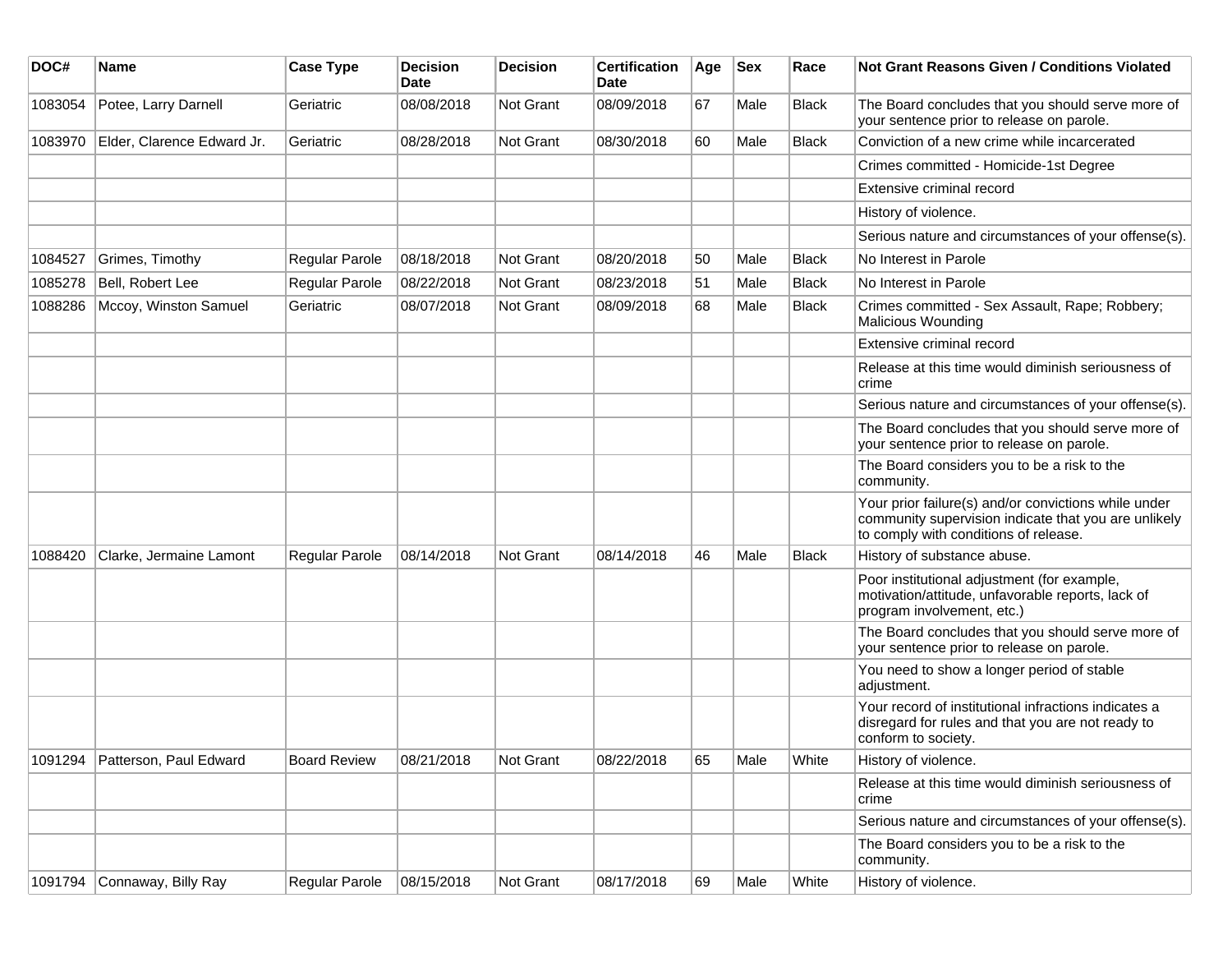| DOC#    | Name                  | <b>Case Type</b> | <b>Decision</b><br><b>Date</b> | <b>Decision</b>  | <b>Certification</b><br>Date | Age | <b>Sex</b> | Race         | Not Grant Reasons Given / Conditions Violated                                                                                                         |
|---------|-----------------------|------------------|--------------------------------|------------------|------------------------------|-----|------------|--------------|-------------------------------------------------------------------------------------------------------------------------------------------------------|
| 1091794 | Connaway, Billy Ray   | Regular Parole   | 08/15/2018                     | Not Grant        | 08/17/2018                   | 69  | Male       | White        | Release at this time would diminish seriousness of<br>crime                                                                                           |
|         |                       |                  |                                |                  |                              |     |            |              | Serious nature and circumstances of your offense(s).                                                                                                  |
|         |                       |                  |                                |                  |                              |     |            |              | The Board considers you to be a risk to the<br>community.                                                                                             |
|         |                       |                  |                                |                  |                              |     |            |              | Your prior failure(s) and/or convictions while under<br>community supervision indicate that you are unlikely<br>to comply with conditions of release. |
| 1092480 | Witt, Leonard Thomas  | Regular Parole   | 08/09/2018                     | Not Grant        | 08/13/2018                   | 51  | Male       | Black        | Considering your offense and your institutional<br>records, the Board concludes that you should serve<br>more of your sentence before being paroled.  |
|         |                       |                  |                                |                  |                              |     |            |              | Extensive criminal record                                                                                                                             |
|         |                       |                  |                                |                  |                              |     |            |              | History of substance abuse.                                                                                                                           |
|         |                       |                  |                                |                  |                              |     |            |              | Poor institutional adjustment (for example,<br>motivation/attitude, unfavorable reports, lack of<br>program involvement, etc.)                        |
|         |                       |                  |                                |                  |                              |     |            |              | Your prior failure(s) and/or convictions while under<br>community supervision indicate that you are unlikely<br>to comply with conditions of release. |
|         |                       |                  |                                |                  |                              |     |            |              | Your record indicates a serious disregard for the<br>property rights of others.                                                                       |
|         |                       |                  |                                |                  |                              |     |            |              | Your record of institutional infractions indicates a<br>disregard for rules and that you are not ready to<br>conform to society.                      |
| 1093315 | Cooper, Bradford C    | Geriatric        | 08/04/2018                     | <b>Not Grant</b> | 08/07/2018                   | 65  | Male       | <b>Black</b> | Crimes committed - Sex Assault, Rape; Forcible<br>Sodomy; Forcible Sodomy                                                                             |
|         |                       |                  |                                |                  |                              |     |            |              | History of violence.                                                                                                                                  |
|         |                       |                  |                                |                  |                              |     |            |              | Serious nature and circumstances of your offense(s).                                                                                                  |
| 1093472 | Spires, Poitier Lopez | Regular Parole   | 08/23/2018                     | Not Grant        | 08/24/2018                   | 56  | Male       | <b>Black</b> | Crimes committed - Sex Assault, Rape; Forgery Of<br>Checks; Uttering, Pass Forged Object                                                              |
|         |                       |                  |                                |                  |                              |     |            |              | Extensive criminal record                                                                                                                             |
|         |                       |                  |                                |                  |                              |     |            |              | History of substance abuse.                                                                                                                           |
|         |                       |                  |                                |                  |                              |     |            |              | History of violence.                                                                                                                                  |
|         |                       |                  |                                |                  |                              |     |            |              | Serious nature and circumstances of your offense(s).                                                                                                  |
|         |                       |                  |                                |                  |                              |     |            |              | The Board concludes that you should serve more of<br>your sentence prior to release on parole.                                                        |
|         |                       |                  |                                |                  |                              |     |            |              | Your prior failure(s) and/or convictions while under<br>community supervision indicate that you are unlikely<br>to comply with conditions of release. |
| 1095223 | Gaskins, Roy L        | Regular Parole   | 08/17/2018                     | Not Grant        | 08/20/2018                   | 50  | Male       | <b>Black</b> | Crimes committed - Homicide-Capital; Robbery;<br>Robbery                                                                                              |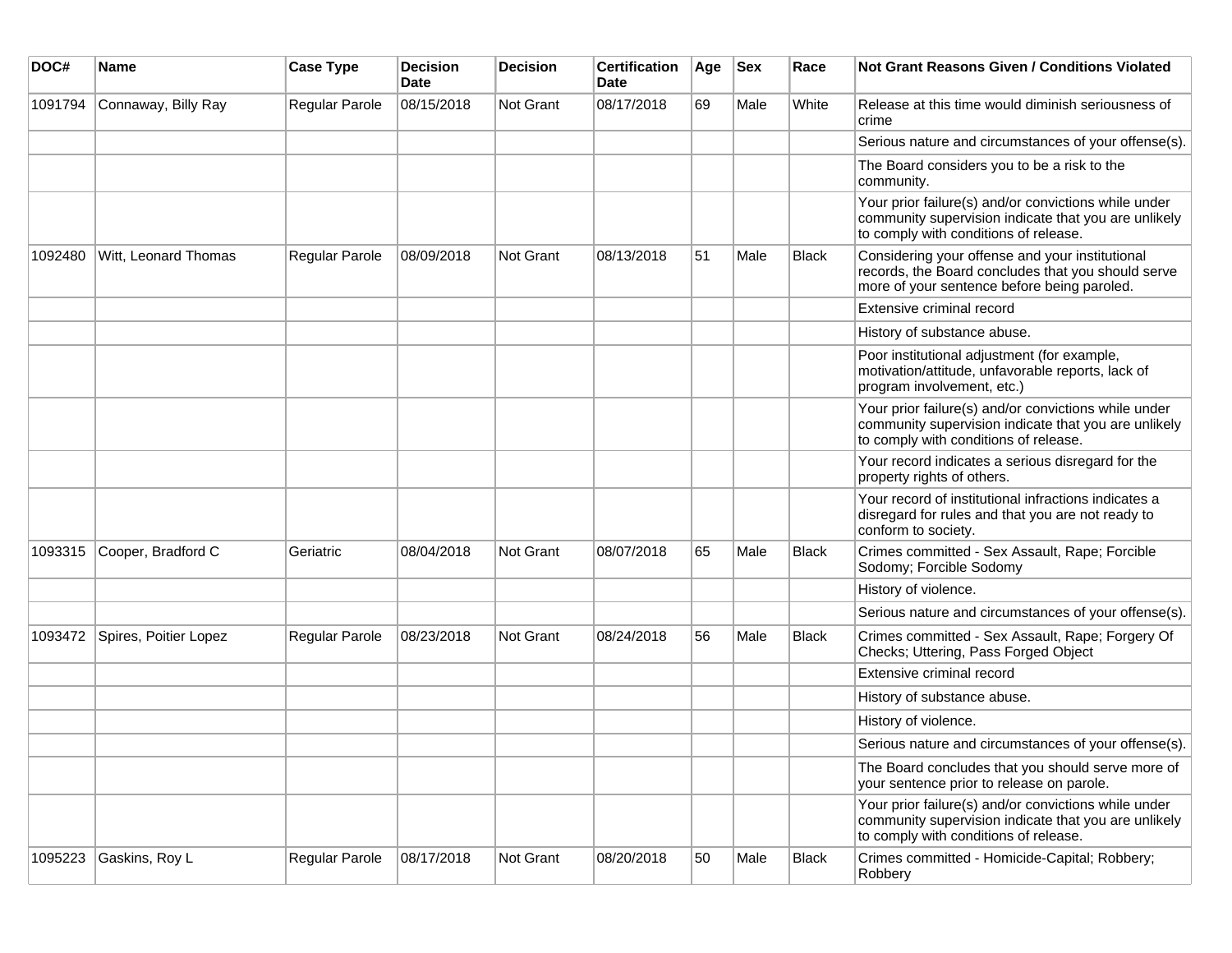| DOC#    | Name                    | <b>Case Type</b>      | <b>Decision</b><br><b>Date</b> | <b>Decision</b>  | <b>Certification</b><br><b>Date</b> | Age | <b>Sex</b> | Race         | Not Grant Reasons Given / Conditions Violated                                                                                                         |
|---------|-------------------------|-----------------------|--------------------------------|------------------|-------------------------------------|-----|------------|--------------|-------------------------------------------------------------------------------------------------------------------------------------------------------|
| 1095223 | Gaskins, Roy L          | <b>Regular Parole</b> | 08/17/2018                     | Not Grant        | 08/20/2018                          | 50  | Male       | <b>Black</b> | Release at this time would diminish seriousness of<br>crime                                                                                           |
|         |                         |                       |                                |                  |                                     |     |            |              | Serious nature and circumstances of your offense(s).                                                                                                  |
|         |                         |                       |                                |                  |                                     |     |            |              | The Board concludes that you should serve more of<br>your sentence prior to release on parole.                                                        |
| 1095611 | Bredeaux, Robert George | <b>Regular Parole</b> | 08/03/2018                     | Not Grant        | 08/07/2018                          | 63  | Male       | White        | Crimes committed - Homicide-1st Degree; Homicide-<br>1st Degree; Kidnap/Abduct                                                                        |
|         |                         |                       |                                |                  |                                     |     |            |              | Release at this time would diminish seriousness of<br>crime                                                                                           |
|         |                         |                       |                                |                  |                                     |     |            |              | The Board concludes that you should serve more of<br>your sentence prior to release on parole.                                                        |
|         |                         |                       |                                |                  |                                     |     |            |              | The Board considers you to be a risk to the<br>community.                                                                                             |
| 1096074 | Whiting, Roger Darnell  | Regular Parole        | 08/08/2018                     | Not Grant        | 08/09/2018                          | 57  | Male       | <b>Black</b> | No Interest in Parole                                                                                                                                 |
| 1098105 | Sanford, Jeffery Alan   | Regular Parole        | 08/02/2018                     | <b>Not Grant</b> | 08/07/2018                          | 57  | Male       | White        | No Interest in Parole                                                                                                                                 |
| 1101020 | Mccall, Toronto         | Regular Parole        | 08/16/2018                     | <b>Not Grant</b> | 08/20/2018                          | 40  | Male       | <b>Black</b> | Crimes committed - Homicide-1st Degree; Robbery;<br><b>Conspiracy Commit Felon-Nondrg</b>                                                             |
|         |                         |                       |                                |                  |                                     |     |            |              | Release at this time would diminish seriousness of<br>crime                                                                                           |
|         |                         |                       |                                |                  |                                     |     |            |              | Serious nature and circumstances of your offense(s).                                                                                                  |
|         |                         |                       |                                |                  |                                     |     |            |              | The Board concludes that you should serve more of<br>your sentence prior to release on parole.                                                        |
| 1102256 | Wilson, Don Cornell     | Regular Parole        | 08/03/2018                     | Not Grant        | 08/09/2018                          | 66  | Male       | <b>Black</b> | Crimes committed - Kidnap/Abduct; Sex Assault,<br>Rape; Sex Assault, Rape                                                                             |
|         |                         |                       |                                |                  |                                     |     |            |              | Release at this time would diminish seriousness of<br>crime                                                                                           |
|         |                         |                       |                                |                  |                                     |     |            |              | Serious nature and circumstances of your offense(s).                                                                                                  |
|         |                         |                       |                                |                  |                                     |     |            |              | The Board concludes that you should serve more of<br>your sentence prior to release on parole.                                                        |
|         |                         |                       |                                |                  |                                     |     |            |              | The Board considers you to be a risk to the<br>community.                                                                                             |
|         |                         |                       |                                |                  |                                     |     |            |              | Your prior failure(s) and/or convictions while under<br>community supervision indicate that you are unlikely<br>to comply with conditions of release. |
| 1106034 | Hale, Donald Wesley     | Geriatric             | 08/22/2018                     | Not Grant        | 08/22/2018                          | 62  | Male       | <b>Black</b> | Considering your offense and your institutional<br>records, the Board concludes that you should serve<br>more of your sentence before being paroled.  |
|         |                         |                       |                                |                  |                                     |     |            |              | Crimes committed - Kidnap/Abduct; Statutory<br>Burglary; Statutory Burglary                                                                           |
|         |                         |                       |                                |                  |                                     |     |            |              | Extensive criminal record                                                                                                                             |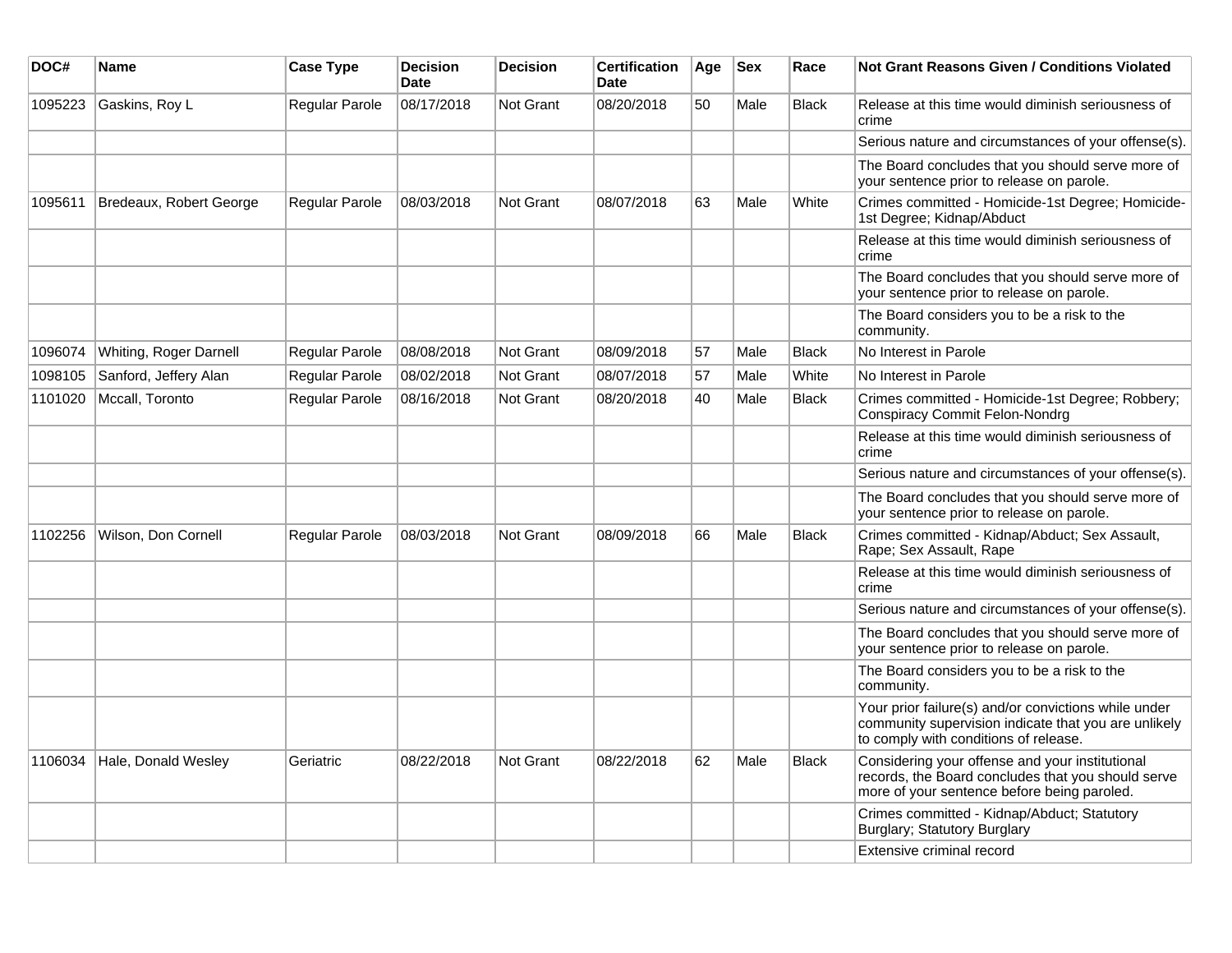| DOC#    | <b>Name</b>               | <b>Case Type</b> | <b>Decision</b><br><b>Date</b> | <b>Decision</b> | <b>Certification</b><br>Date | Age | <b>Sex</b> | Race         | Not Grant Reasons Given / Conditions Violated                                                                                                         |
|---------|---------------------------|------------------|--------------------------------|-----------------|------------------------------|-----|------------|--------------|-------------------------------------------------------------------------------------------------------------------------------------------------------|
| 1106034 | Hale, Donald Wesley       | Geriatric        | 08/22/2018                     | Not Grant       | 08/22/2018                   | 62  | Male       | Black        | Release at this time would diminish seriousness of<br>crime                                                                                           |
|         |                           |                  |                                |                 |                              |     |            |              | The Board concludes that you should serve more of<br>your sentence prior to release on parole.                                                        |
|         |                           |                  |                                |                 |                              |     |            |              | The Board considers you to be a risk to the<br>community.                                                                                             |
| 1106646 | Weatherman, Ronnie Allen  | Regular Parole   | 08/18/2018                     | Not Grant       | 08/20/2018                   | 49  | Male       | White        | Crimes committed - Homicide-Capital; Robbery; Use<br>Of Firearm In Felony                                                                             |
|         |                           |                  |                                |                 |                              |     |            |              | Release at this time would diminish seriousness of<br>crime                                                                                           |
|         |                           |                  |                                |                 |                              |     |            |              | The Board concludes that you should serve more of<br>your sentence prior to release on parole.                                                        |
|         |                           |                  |                                |                 |                              |     |            |              | The Board considers you to be a risk to the<br>community.                                                                                             |
| 1106789 | Dillman, Dock Harlow Jr.  | Regular Parole   | 08/27/2018                     | Not Grant       | 08/28/2018                   | 74  | Male       | White        | Considering your offense and your institutional<br>records, the Board concludes that you should serve<br>more of your sentence before being paroled.  |
|         |                           |                  |                                |                 |                              |     |            |              | Conviction of a new crime while incarcerated                                                                                                          |
|         |                           |                  |                                |                 |                              |     |            |              | History of violence.                                                                                                                                  |
|         |                           |                  |                                |                 |                              |     |            |              | Release at this time would diminish seriousness of<br>crime                                                                                           |
|         |                           |                  |                                |                 |                              |     |            |              | Serious nature and circumstances of your offense(s).                                                                                                  |
| 1107639 | Hook, Levon D             | Regular Parole   | 08/24/2018                     | Not Grant       | 08/27/2018                   | 45  | Male       | <b>Black</b> | Considering your offense and your institutional<br>records, the Board concludes that you should serve<br>more of your sentence before being paroled.  |
|         |                           |                  |                                |                 |                              |     |            |              | Conviction of a new crime while incarcerated                                                                                                          |
|         |                           |                  |                                |                 |                              |     |            |              | History of substance abuse.                                                                                                                           |
|         |                           |                  |                                |                 |                              |     |            |              | History of violence.                                                                                                                                  |
|         |                           |                  |                                |                 |                              |     |            |              | Release at this time would diminish seriousness of<br>crime                                                                                           |
|         |                           |                  |                                |                 |                              |     |            |              | Serious nature and circumstances of your offense(s).                                                                                                  |
|         |                           |                  |                                |                 |                              |     |            |              | You need to show a longer period of stable<br>adjustment.                                                                                             |
|         |                           |                  |                                |                 |                              |     |            |              | Your prior failure(s) and/or convictions while under<br>community supervision indicate that you are unlikely<br>to comply with conditions of release. |
|         | 1108418   Mason, Wesley D | Regular Parole   | 08/19/2018                     | Not Grant       | 08/21/2018                   | 62  | Male       | Black        | Extensive criminal record                                                                                                                             |
|         |                           |                  |                                |                 |                              |     |            |              | History of violence.                                                                                                                                  |
|         |                           |                  |                                |                 |                              |     |            |              | Release at this time would diminish seriousness of<br>crime                                                                                           |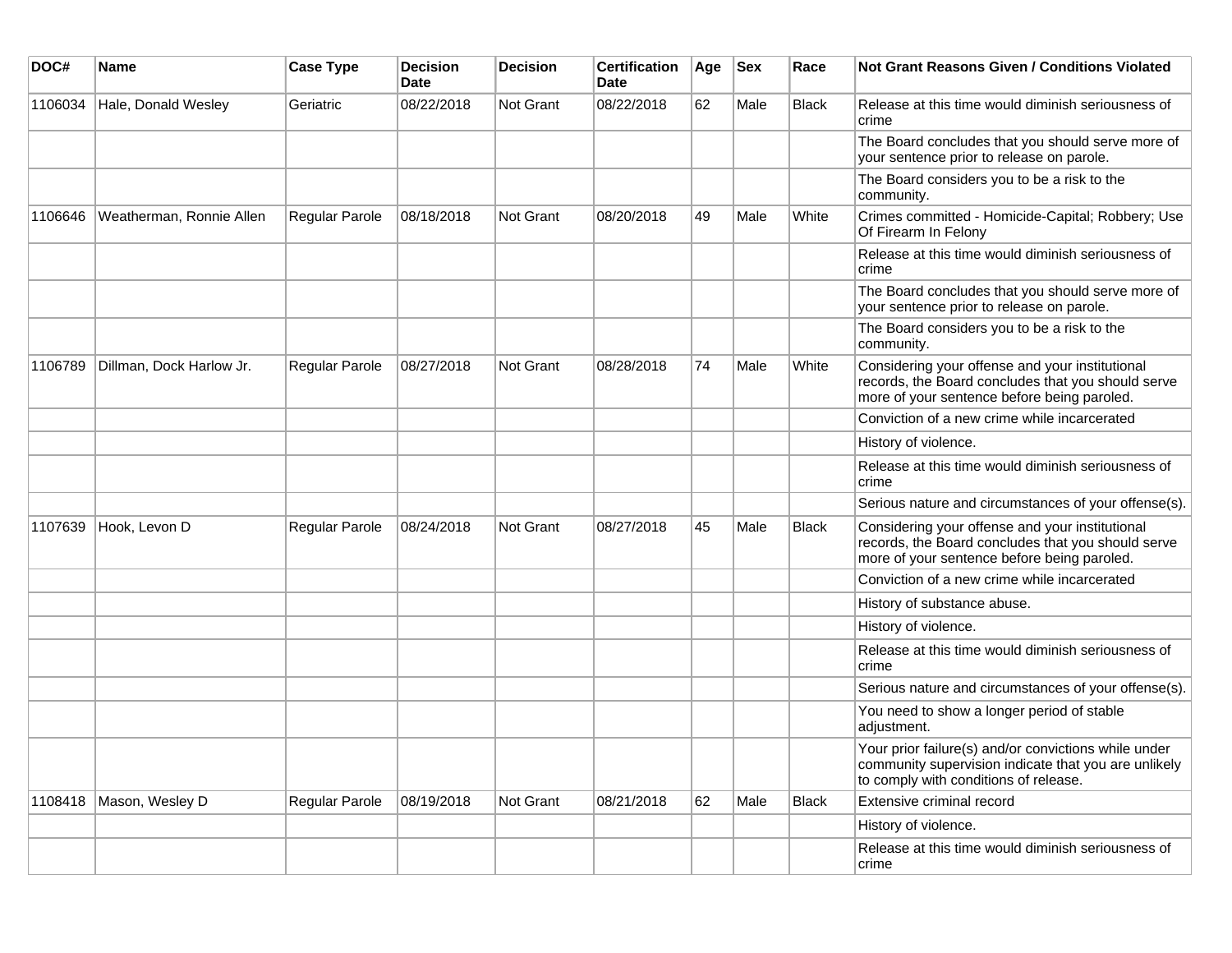| DOC#    | <b>Name</b>             | <b>Case Type</b> | <b>Decision</b><br><b>Date</b> | <b>Decision</b>  | <b>Certification</b><br>Date | Age | <b>Sex</b> | Race         | Not Grant Reasons Given / Conditions Violated                                                                                                         |
|---------|-------------------------|------------------|--------------------------------|------------------|------------------------------|-----|------------|--------------|-------------------------------------------------------------------------------------------------------------------------------------------------------|
| 1108418 | Mason, Wesley D         | Regular Parole   | 08/19/2018                     | Not Grant        | 08/21/2018                   | 62  | Male       | <b>Black</b> | Serious nature and circumstances of your offense(s).                                                                                                  |
|         |                         |                  |                                |                  |                              |     |            |              | The Board concludes that you should serve more of<br>your sentence prior to release on parole.                                                        |
| 1109006 | Hewston, Rodney S       | Regular Parole   | 08/23/2018                     | Not Grant        | 08/24/2018                   | 51  | Male       | <b>Black</b> | Crimes committed - Kidnap/Abduct;<br>Mayhem/Maiming; Sodomy                                                                                           |
|         |                         |                  |                                |                  |                              |     |            |              | Release at this time would diminish seriousness of<br>crime                                                                                           |
|         |                         |                  |                                |                  |                              |     |            |              | The Board considers you to be a risk to the<br>community.                                                                                             |
| 1112048 | Martin, Vernon L Jr.    | Regular Parole   | 08/26/2018                     | <b>Not Grant</b> | 08/27/2018                   | 66  | Male       | White        | Extensive criminal record                                                                                                                             |
|         |                         |                  |                                |                  |                              |     |            |              | History of violence.                                                                                                                                  |
|         |                         |                  |                                |                  |                              |     |            |              | Serious nature and circumstances of your offense(s).                                                                                                  |
|         |                         |                  |                                |                  |                              |     |            |              | The Board concludes that you should serve more of<br>your sentence prior to release on parole.                                                        |
|         |                         |                  |                                |                  |                              |     |            |              | Your prior failure(s) and/or convictions while under<br>community supervision indicate that you are unlikely<br>to comply with conditions of release. |
|         |                         |                  |                                |                  |                              |     |            |              | Your record indicates a serious disregard for the<br>property rights of others.                                                                       |
| 1114956 | Adams, James Edward III | Regular Parole   | 08/16/2018                     | Not Grant        | 08/17/2018                   | 51  | Male       | Black        | Extensive criminal record                                                                                                                             |
|         |                         |                  |                                |                  |                              |     |            |              | Release at this time would diminish seriousness of<br>crime                                                                                           |
|         |                         |                  |                                |                  |                              |     |            |              | Serious nature and circumstances of your offense(s).                                                                                                  |
|         |                         |                  |                                |                  |                              |     |            |              | The Board concludes that you should serve more of<br>your sentence prior to release on parole.                                                        |
|         |                         |                  |                                |                  |                              |     |            |              | Your prior failure(s) and/or convictions while under<br>community supervision indicate that you are unlikely<br>to comply with conditions of release. |
| 1115145 | Curtis, Charles Wesley  | Regular Parole   | 08/16/2018                     | <b>Not Grant</b> | 08/17/2018                   | 59  | Male       | White        | History of substance abuse.                                                                                                                           |
|         |                         |                  |                                |                  |                              |     |            |              | Release at this time would diminish seriousness of<br>crime                                                                                           |
|         |                         |                  |                                |                  |                              |     |            |              | The Board concludes that you should serve more of<br>your sentence prior to release on parole.                                                        |
|         |                         |                  |                                |                  |                              |     |            |              | The Board considers you to be a risk to the<br>community.                                                                                             |
|         |                         |                  |                                |                  |                              |     |            |              | Your prior failure(s) and/or convictions while under<br>community supervision indicate that you are unlikely<br>to comply with conditions of release. |
| 1115570 | Rosser, Richard Robert  | Regular Parole   | 08/28/2018                     | Not Grant        | 08/28/2018                   | 50  | Male       | Black        | Considering your offense and your institutional<br>records, the Board concludes that you should serve<br>more of your sentence before being paroled.  |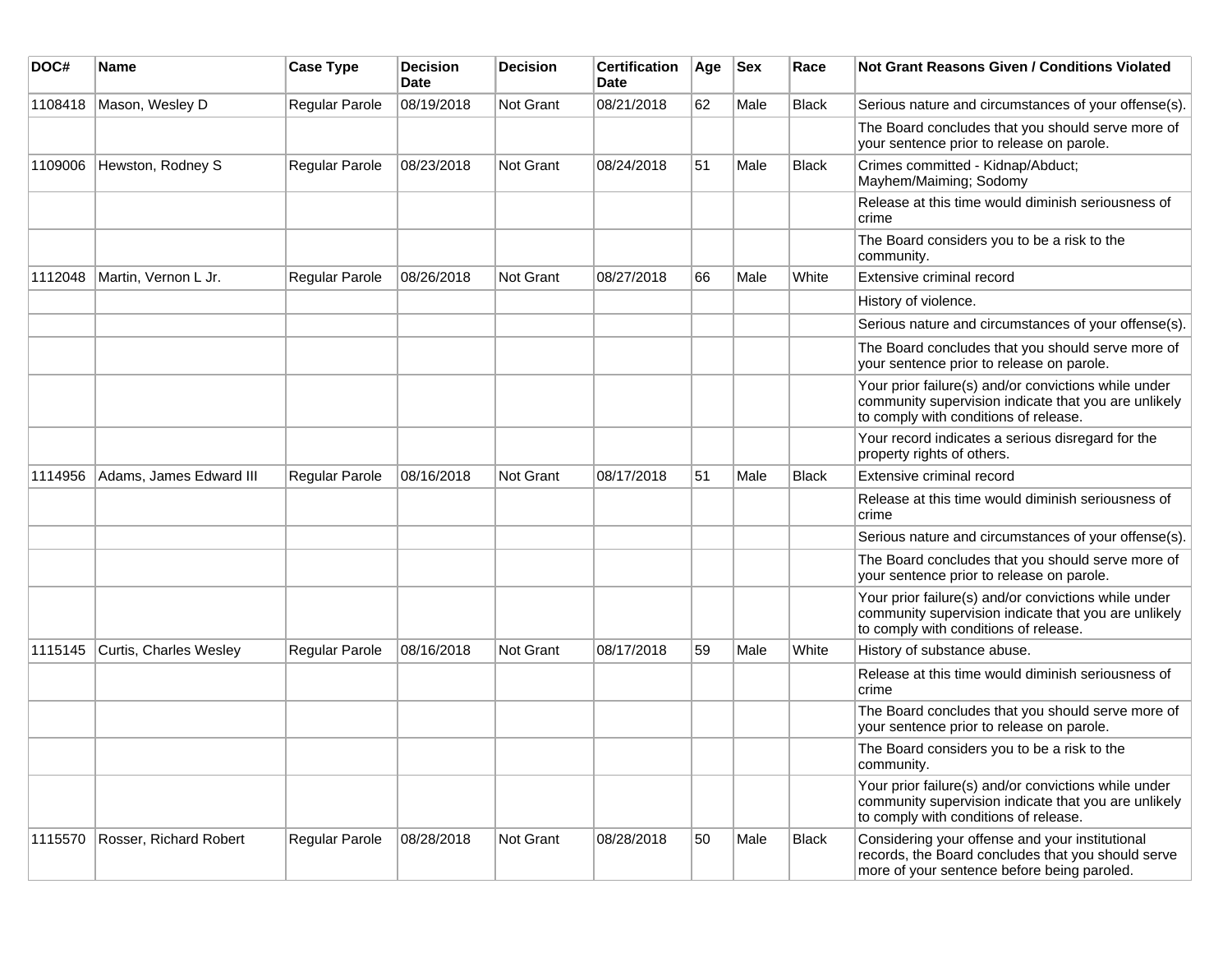| DOC#    | <b>Name</b>              | <b>Case Type</b>      | <b>Decision</b><br><b>Date</b> | <b>Decision</b>  | <b>Certification</b><br>Date | Age | <b>Sex</b> | Race         | <b>Not Grant Reasons Given / Conditions Violated</b>                                                                                                  |
|---------|--------------------------|-----------------------|--------------------------------|------------------|------------------------------|-----|------------|--------------|-------------------------------------------------------------------------------------------------------------------------------------------------------|
| 1115570 | Rosser, Richard Robert   | Regular Parole        | 08/28/2018                     | <b>Not Grant</b> | 08/28/2018                   | 50  | Male       | Black        | Conviction of a new crime while incarcerated                                                                                                          |
|         |                          |                       |                                |                  |                              |     |            |              | Crimes committed - Homicide-1st Degree; Unlawful<br>Wound/Bodily Injury; Unlawful Wound/Bodily Injury                                                 |
|         |                          |                       |                                |                  |                              |     |            |              | Extensive criminal record                                                                                                                             |
|         |                          |                       |                                |                  |                              |     |            |              | History of violence.                                                                                                                                  |
|         |                          |                       |                                |                  |                              |     |            |              | Serious nature and circumstances of your offense(s).                                                                                                  |
| 1115651 | Aursby, James R          | Geriatric             | 08/13/2018                     | Not Grant        | 08/14/2018                   | 69  | Male       | <b>Black</b> | Crimes committed - Aggravated Sexual Battery;<br><b>Indecent Liberties</b>                                                                            |
|         |                          |                       |                                |                  |                              |     |            |              | Release at this time would diminish seriousness of<br>crime                                                                                           |
| 1118076 | Andrews, Richard Allen   | Regular Parole        | 08/18/2018                     | Not Grant        | 08/20/2018                   | 65  | Male       | White        | Crimes committed - Sex Assault, Rape; Forcible<br>Sodomy; Forcible Sodomy                                                                             |
|         |                          |                       |                                |                  |                              |     |            |              | Serious nature and circumstances of your offense(s).                                                                                                  |
|         |                          |                       |                                |                  |                              |     |            |              | The Board considers you to be a risk to the<br>community.                                                                                             |
| 1119745 | Miller, Robert A         | <b>Regular Parole</b> | 08/17/2018                     | Not Grant        | 08/20/2018                   | 53  | Male       | White        | Release at this time would diminish seriousness of<br>crime                                                                                           |
|         |                          |                       |                                |                  |                              |     |            |              | Serious nature and circumstances of your offense(s).                                                                                                  |
| 1123650 | Flippen, Donnie Mcarthur | Regular Parole        | 08/14/2018                     | Not Grant        | 08/15/2018                   | 53  | Male       | <b>Black</b> | Considering your offense and your institutional<br>records, the Board concludes that you should serve<br>more of your sentence before being paroled.  |
|         |                          |                       |                                |                  |                              |     |            |              | Crimes committed - Sex Assault, Rape; Sex Assault,<br>Rape                                                                                            |
|         |                          |                       |                                |                  |                              |     |            |              | Release at this time would diminish seriousness of<br>crime                                                                                           |
|         |                          |                       |                                |                  |                              |     |            |              | Serious nature and circumstances of your offense(s).                                                                                                  |
|         |                          |                       |                                |                  |                              |     |            |              | The Board considers you to be a risk to the<br>community.                                                                                             |
|         |                          |                       |                                |                  |                              |     |            |              | You need to show a longer period of stable<br>adjustment.                                                                                             |
|         |                          |                       |                                |                  |                              |     |            |              | Your prior failure(s) and/or convictions while under<br>community supervision indicate that you are unlikely<br>to comply with conditions of release. |
|         |                          |                       |                                |                  |                              |     |            |              | Your record of institutional infractions indicates a<br>disregard for rules and that you are not ready to<br>conform to society.                      |
| 1124598 | Boone, James Junious     | Regular Parole        | 08/23/2018                     | Not Grant        | 08/24/2018                   | 51  | Male       | Black        | Release at this time would diminish seriousness of<br>crime                                                                                           |
|         |                          |                       |                                |                  |                              |     |            |              | Serious nature and circumstances of your offense(s).                                                                                                  |
|         |                          |                       |                                |                  |                              |     |            |              | The Board concludes that you should serve more of<br>your sentence prior to release on parole.                                                        |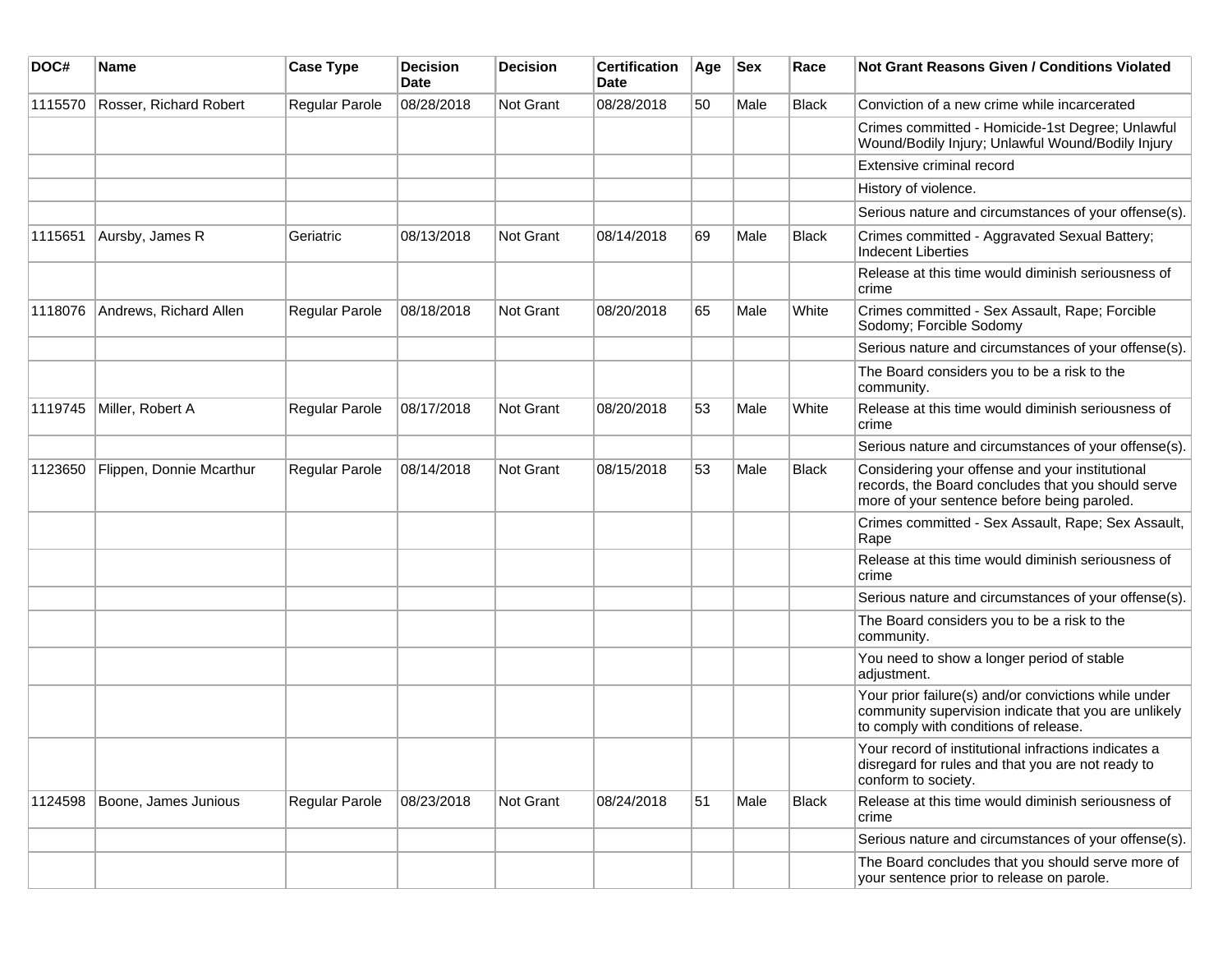| DOC#    | Name                  | <b>Case Type</b> | <b>Decision</b><br><b>Date</b> | <b>Decision</b> | <b>Certification</b><br>Date | Age | <b>Sex</b> | Race         | <b>Not Grant Reasons Given / Conditions Violated</b>                                                                                                  |
|---------|-----------------------|------------------|--------------------------------|-----------------|------------------------------|-----|------------|--------------|-------------------------------------------------------------------------------------------------------------------------------------------------------|
| 1124598 | Boone, James Junious  | Regular Parole   | 08/23/2018                     | Not Grant       | 08/24/2018                   | 51  | Male       | <b>Black</b> | You need to show a longer period of stable<br>adjustment.                                                                                             |
|         |                       |                  |                                |                 |                              |     |            |              | Your prior failure(s) and/or convictions while under<br>community supervision indicate that you are unlikely<br>to comply with conditions of release. |
| 1125731 | Shaver, Alan Lee      | Regular Parole   | 08/07/2018                     | Not Grant       | 08/09/2018                   | 54  | Male       | White        | Extensive criminal record                                                                                                                             |
|         |                       |                  |                                |                 |                              |     |            |              | History of substance abuse.                                                                                                                           |
|         |                       |                  |                                |                 |                              |     |            |              | History of violence.                                                                                                                                  |
|         |                       |                  |                                |                 |                              |     |            |              | The Board concludes that you should serve more of<br>your sentence prior to release on parole.                                                        |
|         |                       |                  |                                |                 |                              |     |            |              | The Board considers you to be a risk to the<br>community.                                                                                             |
|         |                       |                  |                                |                 |                              |     |            |              | Your prior failure(s) and/or convictions while under<br>community supervision indicate that you are unlikely<br>to comply with conditions of release. |
|         |                       |                  |                                |                 |                              |     |            |              | Your record indicates a serious disregard for the<br>property rights of others.                                                                       |
| 1130109 | Cobbs, Ronald Anthony | Regular Parole   | 08/01/2018                     | Not Grant       | 08/07/2018                   | 52  | Male       | Black        | Considering your offense and your institutional<br>records, the Board concludes that you should serve<br>more of your sentence before being paroled.  |
|         |                       |                  |                                |                 |                              |     |            |              | Poor institutional adjustment (for example,<br>motivation/attitude, unfavorable reports, lack of<br>program involvement, etc.)                        |
|         |                       |                  |                                |                 |                              |     |            |              | Your prior failure(s) and/or convictions while under<br>community supervision indicate that you are unlikely<br>to comply with conditions of release. |
|         |                       |                  |                                |                 |                              |     |            |              | Your record of institutional infractions indicates a<br>disregard for rules and that you are not ready to<br>conform to society.                      |
| 1131190 | Clements, Charlie J   | Geriatric        | 08/03/2018                     | Not Grant       | 08/07/2018                   | 80  | Male       | White        | Crimes committed - Aggravated Sexual Battery;<br>Penetrate W/Inanimate Object                                                                         |
|         |                       |                  |                                |                 |                              |     |            |              | Release at this time would diminish seriousness of<br>crime                                                                                           |
|         |                       |                  |                                |                 |                              |     |            |              | Serious nature and circumstances of your offense(s).                                                                                                  |
|         |                       |                  |                                |                 |                              |     |            |              | The Board concludes that you should serve more of<br>your sentence prior to release on parole.                                                        |
|         |                       |                  |                                |                 |                              |     |            |              | The Board considers you to be a risk to the<br>community.                                                                                             |
| 1131680 | Hensley, Brian Keith  | Regular Parole   | 08/18/2018                     | Not Grant       | 08/20/2018                   | 56  | Male       | Black        | Crimes committed - Kidnap/Abduct; Sex Assault,<br>Rape; Forcible Sodomy                                                                               |
|         |                       |                  |                                |                 |                              |     |            |              | Release at this time would diminish seriousness of<br>crime                                                                                           |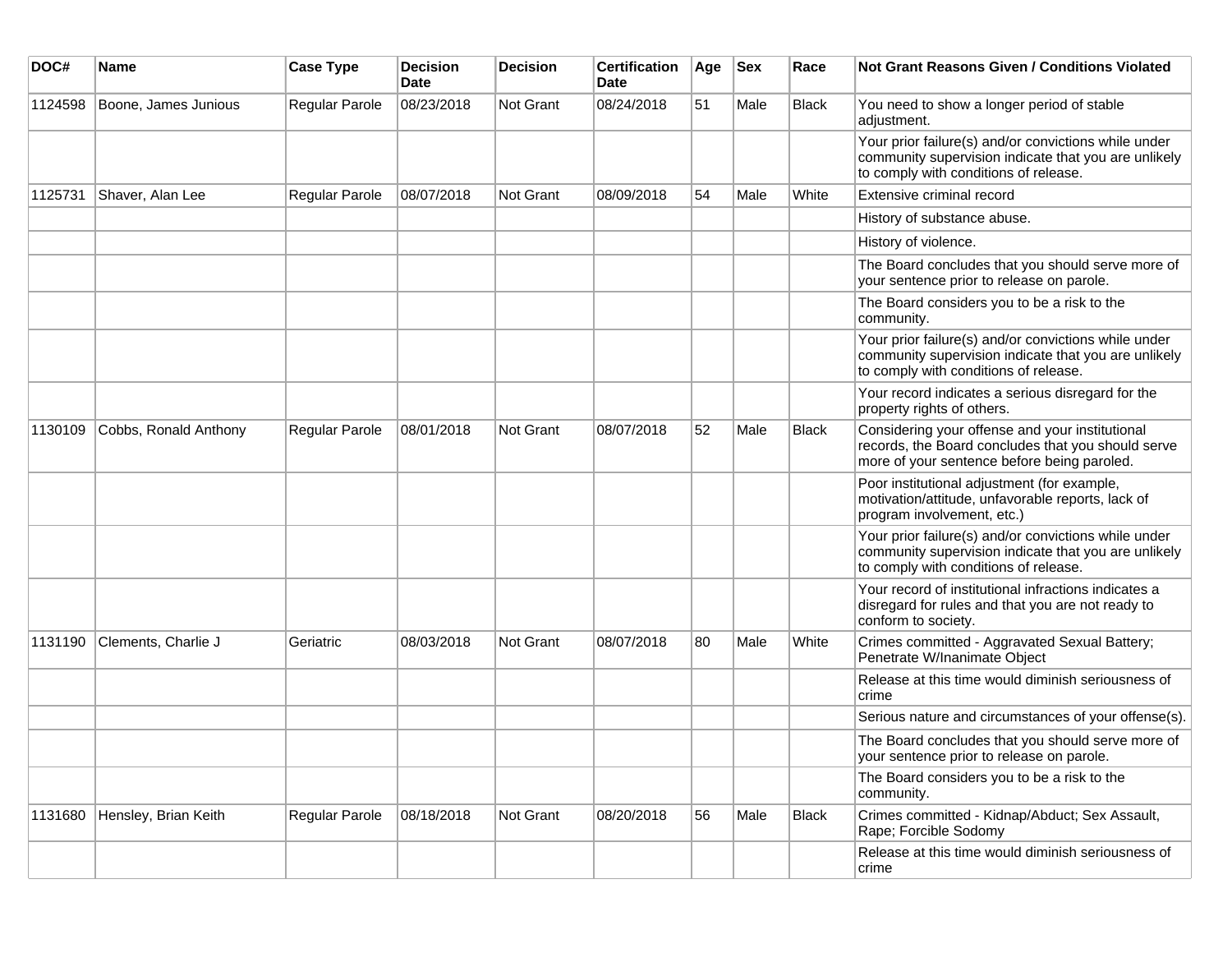| DOC#    | Name                        | <b>Case Type</b> | <b>Decision</b><br><b>Date</b> | <b>Decision</b> | <b>Certification</b><br>Date | Age | <b>Sex</b>   | Race         | Not Grant Reasons Given / Conditions Violated                                                                                                               |
|---------|-----------------------------|------------------|--------------------------------|-----------------|------------------------------|-----|--------------|--------------|-------------------------------------------------------------------------------------------------------------------------------------------------------------|
| 1131680 | Hensley, Brian Keith        | Regular Parole   | 08/18/2018                     | Not Grant       | 08/20/2018                   | 56  | Male         | Black        | Serious nature and circumstances of your offense(s).                                                                                                        |
|         |                             |                  |                                |                 |                              |     |              |              | The Board concludes that you should serve more of<br>your sentence prior to release on parole.                                                              |
|         |                             |                  |                                |                 |                              |     |              |              | The Board considers you to be a risk to the<br>community.                                                                                                   |
|         |                             |                  |                                |                 |                              |     |              |              | You need further participation in institutional work<br>and/or educational programs to indicate your positive<br>progression towards re-entry into society. |
| 1133067 | Knight, John Thomas Jr.     | Regular Parole   | 08/11/2018                     | Not Grant       | 08/13/2018                   | 46  | Male         | White        | Considering your offense and your institutional<br>records, the Board concludes that you should serve<br>more of your sentence before being paroled.        |
|         |                             |                  |                                |                 |                              |     |              |              | Crimes committed - Homicide-Capital;<br>Kidnap/Abduct; Kidnap/Abduct                                                                                        |
|         |                             |                  |                                |                 |                              |     |              |              | Extensive criminal record                                                                                                                                   |
|         |                             |                  |                                |                 |                              |     |              |              | History of substance abuse.                                                                                                                                 |
|         |                             |                  |                                |                 |                              |     |              |              | History of violence.                                                                                                                                        |
|         |                             |                  |                                |                 |                              |     |              |              | Poor institutional adjustment (for example,<br>motivation/attitude, unfavorable reports, lack of<br>program involvement, etc.)                              |
|         |                             |                  |                                |                 |                              |     |              |              | The Board considers you to be a risk to the<br>community.                                                                                                   |
|         |                             |                  |                                |                 |                              |     |              |              | Your record of institutional infractions indicates a<br>disregard for rules and that you are not ready to<br>conform to society.                            |
| 1134179 | Kszepka, Jennifer Coreen    | Regular Parole   | 08/01/2018                     | Not Grant       | 08/07/2018                   | 42  | Female White |              | Release at this time would diminish seriousness of<br>crime                                                                                                 |
|         |                             |                  |                                |                 |                              |     |              |              | Serious nature and circumstances of your offense(s).                                                                                                        |
| 1134841 | Calderone, Clifford Michael | Geriatric        | 08/16/2018                     | Not Grant       | 08/20/2018                   | 63  | Male         | White        | Crimes committed - Sex Assault, Rape; Forcible<br>Sodomy; Forcible Sodomy                                                                                   |
|         |                             |                  |                                |                 |                              |     |              |              | Release at this time would diminish seriousness of<br>crime                                                                                                 |
|         |                             |                  |                                |                 |                              |     |              |              | Serious nature and circumstances of your offense(s).                                                                                                        |
|         |                             |                  |                                |                 |                              |     |              |              | The Board concludes that you should serve more of<br>your sentence prior to release on parole.                                                              |
|         |                             |                  |                                |                 |                              |     |              |              | The Board considers you to be a risk to the<br>community.                                                                                                   |
| 1135528 | Logan, Orell                | Regular Parole   | 08/03/2018                     | Not Grant       | 08/07/2018                   | 49  | Male         | <b>Black</b> | Considering your offense and your institutional<br>records, the Board concludes that you should serve<br>more of your sentence before being paroled.        |
|         |                             |                  |                                |                 |                              |     |              |              | Extensive criminal record                                                                                                                                   |
|         |                             |                  |                                |                 |                              |     |              |              | History of substance abuse.                                                                                                                                 |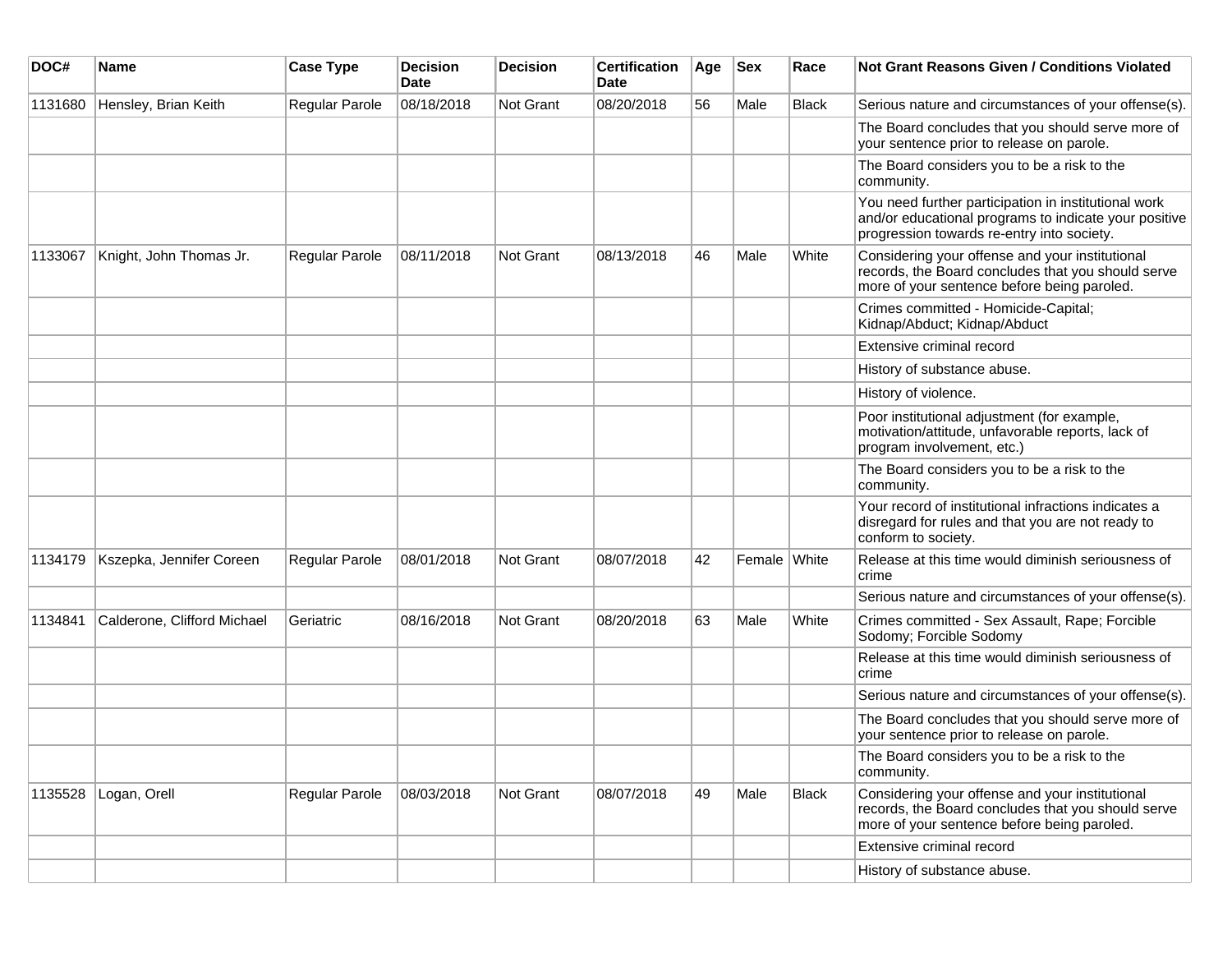| DOC#    | <b>Name</b>        | <b>Case Type</b> | <b>Decision</b><br><b>Date</b> | <b>Decision</b>  | <b>Certification</b><br><b>Date</b> | Age | <b>Sex</b> | Race         | <b>Not Grant Reasons Given / Conditions Violated</b>                                                                                                        |
|---------|--------------------|------------------|--------------------------------|------------------|-------------------------------------|-----|------------|--------------|-------------------------------------------------------------------------------------------------------------------------------------------------------------|
| 1135528 | Logan, Orell       | Regular Parole   | 08/03/2018                     | Not Grant        | 08/07/2018                          | 49  | Male       | <b>Black</b> | You need further participation in institutional work<br>and/or educational programs to indicate your positive<br>progression towards re-entry into society. |
|         |                    |                  |                                |                  |                                     |     |            |              | You need to show a longer period of stable<br>adjustment.                                                                                                   |
|         |                    |                  |                                |                  |                                     |     |            |              | Your prior failure(s) and/or convictions while under<br>community supervision indicate that you are unlikely<br>to comply with conditions of release.       |
|         |                    |                  |                                |                  |                                     |     |            |              | Your record of institutional infractions indicates a<br>disregard for rules and that you are not ready to<br>conform to society.                            |
| 1137844 | Stokes, Donnie Lee | Regular Parole   | 08/14/2018                     | Not Grant        | 08/15/2018                          | 57  | Male       | Black        | Crimes committed - Kidnap Adult To Sexually Asslt;<br>Sex Assault, Rape; Robbery                                                                            |
|         |                    |                  |                                |                  |                                     |     |            |              | Release at this time would diminish seriousness of<br>crime                                                                                                 |
|         |                    |                  |                                |                  |                                     |     |            |              | Serious nature and circumstances of your offense(s).                                                                                                        |
|         |                    |                  |                                |                  |                                     |     |            |              | The Board concludes that you should serve more of<br>your sentence prior to release on parole.                                                              |
| 1139598 | Queen, John Thomas | Regular Parole   | 08/14/2018                     | <b>Not Grant</b> | 08/15/2018                          | 48  | Male       | <b>Black</b> | Considering your offense and your institutional<br>records, the Board concludes that you should serve<br>more of your sentence before being paroled.        |
|         |                    |                  |                                |                  |                                     |     |            |              | History of violence.                                                                                                                                        |
|         |                    |                  |                                |                  |                                     |     |            |              | Release at this time would diminish seriousness of<br>crime                                                                                                 |
|         |                    |                  |                                |                  |                                     |     |            |              | Serious nature and circumstances of your offense(s).                                                                                                        |
| 1141878 | Langston, Thomas E | Regular Parole   | 08/13/2018                     | <b>Not Grant</b> | 08/14/2018                          | 50  | Male       | <b>Black</b> | Considering your offense and your institutional<br>records, the Board concludes that you should serve<br>more of your sentence before being paroled.        |
|         |                    |                  |                                |                  |                                     |     |            |              | Conviction of a new crime while incarcerated                                                                                                                |
|         |                    |                  |                                |                  |                                     |     |            |              | Crimes committed - Sex Asslt-Attempted Rape;<br>Robbery; Robbery                                                                                            |
|         |                    |                  |                                |                  |                                     |     |            |              | Extensive criminal record                                                                                                                                   |
|         |                    |                  |                                |                  |                                     |     |            |              | History of violence.                                                                                                                                        |
|         |                    |                  |                                |                  |                                     |     |            |              | Your prior failure(s) and/or convictions while under<br>community supervision indicate that you are unlikely<br>to comply with conditions of release.       |
|         |                    |                  |                                |                  |                                     |     |            |              | Your record indicates a serious disregard for the<br>property rights of others.                                                                             |
|         |                    |                  |                                |                  |                                     |     |            |              | Your record of institutional infractions indicates a<br>disregard for rules and that you are not ready to<br>conform to society.                            |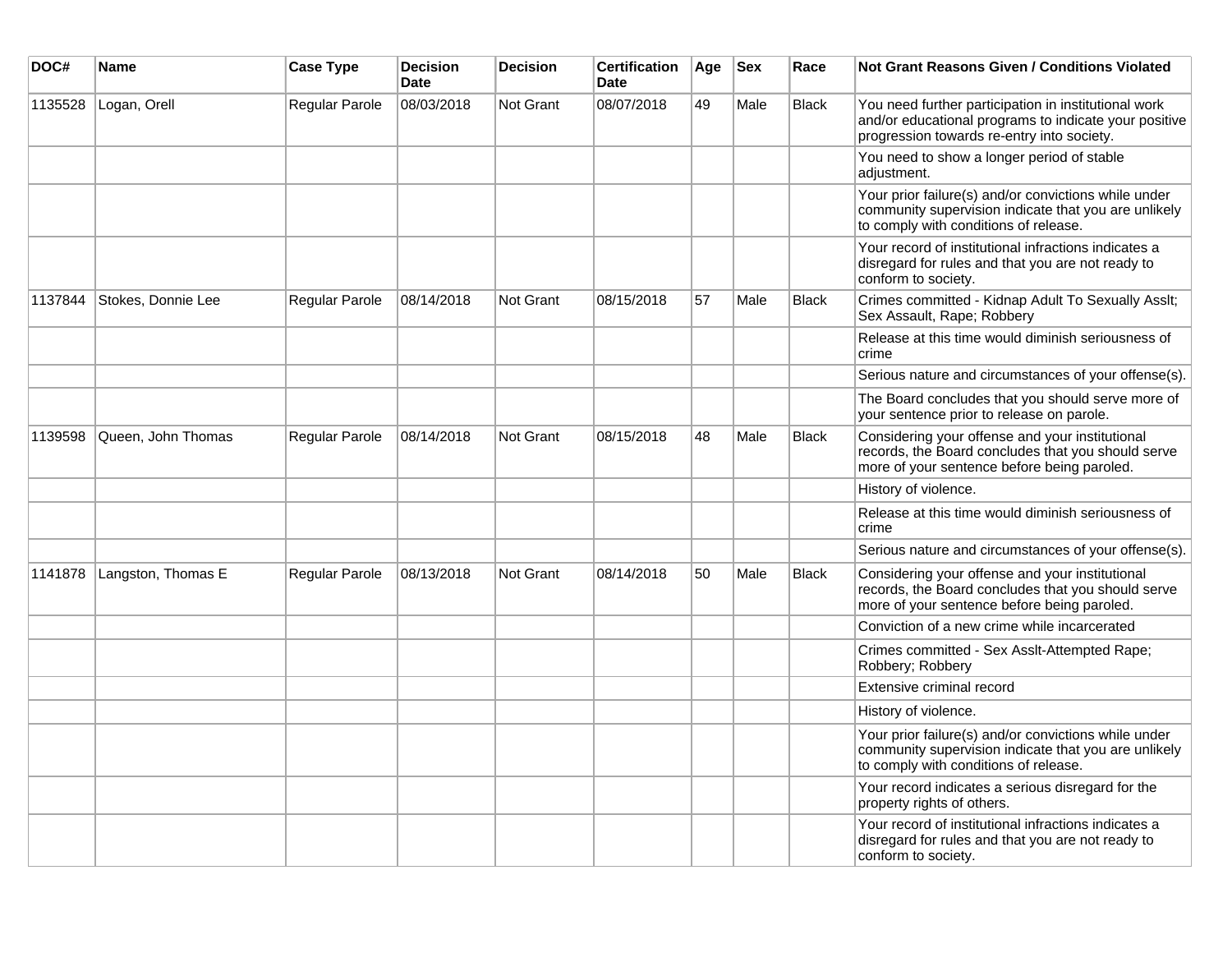| DOC#    | <b>Name</b>               | <b>Case Type</b>      | <b>Decision</b><br><b>Date</b> | <b>Decision</b>  | <b>Certification</b><br>Date | Age | <b>Sex</b> | Race         | Not Grant Reasons Given / Conditions Violated                                                                                                         |
|---------|---------------------------|-----------------------|--------------------------------|------------------|------------------------------|-----|------------|--------------|-------------------------------------------------------------------------------------------------------------------------------------------------------|
| 1142549 | Newby, Felix Alexande     | Geriatric             | 08/21/2018                     | <b>Not Grant</b> | 08/22/2018                   | 64  | Male       | <b>Black</b> | Considering your offense and your institutional<br>records, the Board concludes that you should serve<br>more of your sentence before being paroled.  |
|         |                           |                       |                                |                  |                              |     |            |              | Crimes committed - Homicide/Murder; Assault                                                                                                           |
|         |                           |                       |                                |                  |                              |     |            |              | Release at this time would diminish seriousness of<br>crime                                                                                           |
|         |                           |                       |                                |                  |                              |     |            |              | Serious nature and circumstances of your offense(s).                                                                                                  |
| 1142861 | Jefferson, Levonia L      | Regular Parole        | 08/27/2018                     | Not Grant        | 08/27/2018                   | 51  | Male       | <b>Black</b> | Crimes committed - Homicide-1st Degree; Robbery;<br>Robbery                                                                                           |
|         |                           |                       |                                |                  |                              |     |            |              | Release at this time would diminish seriousness of<br>crime                                                                                           |
|         |                           |                       |                                |                  |                              |     |            |              | Serious nature and circumstances of your offense(s).                                                                                                  |
|         |                           |                       |                                |                  |                              |     |            |              | The Board concludes that you should serve more of<br>your sentence prior to release on parole.                                                        |
| 1143467 | Watson, Albert Laval      | Regular Parole        | 08/17/2018                     | <b>Not Grant</b> | 08/20/2018                   | 49  | Male       | <b>Black</b> | Considering your offense and your institutional<br>records, the Board concludes that you should serve<br>more of your sentence before being paroled.  |
|         |                           |                       |                                |                  |                              |     |            |              | History of violence.                                                                                                                                  |
|         |                           |                       |                                |                  |                              |     |            |              | Serious nature and circumstances of your offense(s).                                                                                                  |
|         |                           |                       |                                |                  |                              |     |            |              | The Board concludes that you should serve more of<br>your sentence prior to release on parole.                                                        |
|         |                           |                       |                                |                  |                              |     |            |              | Your prior failure(s) and/or convictions while under<br>community supervision indicate that you are unlikely<br>to comply with conditions of release. |
| 1146496 | Deans, Kenneth Russell    | <b>Regular Parole</b> | 08/11/2018                     | Not Grant        | 08/13/2018                   | 55  | Male       | White        | Considering your offense and your institutional<br>records, the Board concludes that you should serve<br>more of your sentence before being paroled.  |
|         |                           |                       |                                |                  |                              |     |            |              | History of violence.                                                                                                                                  |
|         |                           |                       |                                |                  |                              |     |            |              | Release at this time would diminish seriousness of<br>crime                                                                                           |
|         |                           |                       |                                |                  |                              |     |            |              | Serious nature and circumstances of your offense(s).                                                                                                  |
|         |                           |                       |                                |                  |                              |     |            |              | The Board concludes that you should serve more of<br>your sentence prior to release on parole.                                                        |
|         |                           |                       |                                |                  |                              |     |            |              | The Board considers you to be a risk to the<br>community.                                                                                             |
|         |                           |                       |                                |                  |                              |     |            |              | Your prior failure(s) and/or convictions while under<br>community supervision indicate that you are unlikely<br>to comply with conditions of release. |
| 1146898 | Honeycutt, David Fredrick | Geriatric             | 08/17/2018                     | <b>Not Grant</b> | 08/20/2018                   | 60  | Male       | White        | Crimes committed - Kidnap/Abduct; Robbery;<br>Robbery - Attempted                                                                                     |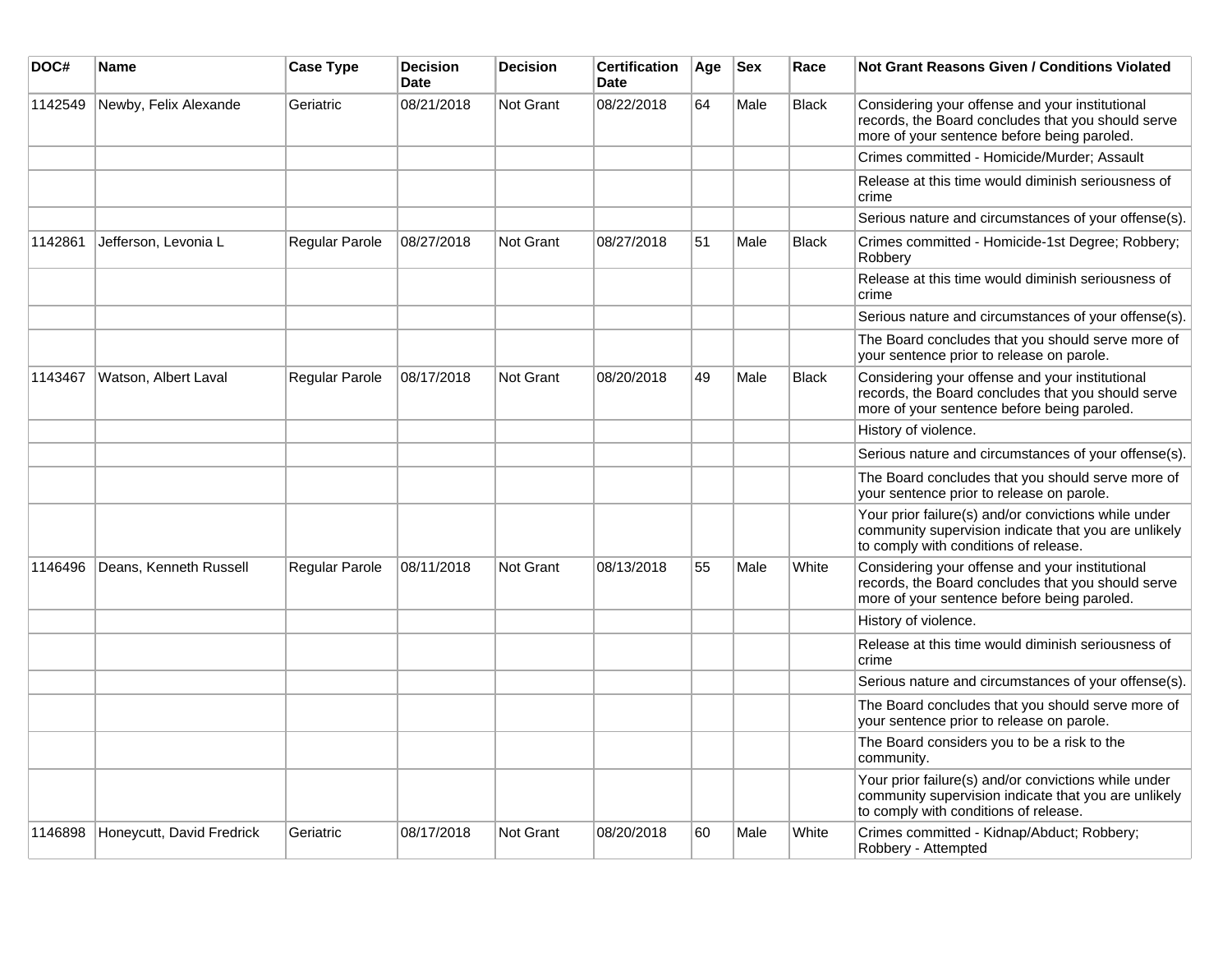| DOC#    | Name                       | <b>Case Type</b> | <b>Decision</b><br><b>Date</b> | <b>Decision</b>  | <b>Certification</b><br>Date | Age | <b>Sex</b> | Race         | <b>Not Grant Reasons Given / Conditions Violated</b>                                                                                                        |
|---------|----------------------------|------------------|--------------------------------|------------------|------------------------------|-----|------------|--------------|-------------------------------------------------------------------------------------------------------------------------------------------------------------|
| 1146898 | Honeycutt, David Fredrick  | Geriatric        | 08/17/2018                     | <b>Not Grant</b> | 08/20/2018                   | 60  | Male       | White        | Release at this time would diminish seriousness of<br>crime                                                                                                 |
|         |                            |                  |                                |                  |                              |     |            |              | Serious nature and circumstances of your offense(s).                                                                                                        |
| 1149421 | Frazier, George            | Geriatric        | 08/01/2018                     | <b>Not Grant</b> | 08/07/2018                   | 80  | Male       | White        | Crimes committed - Aggravated Sexual Battery:<br>Victim <13 Yrs; Aggravated Sexual Battery: Victim<br><13 Yrs; Aggravated Sexual Battery: Victim <13 Yrs    |
|         |                            |                  |                                |                  |                              |     |            |              | Release at this time would diminish seriousness of<br>crime                                                                                                 |
|         |                            |                  |                                |                  |                              |     |            |              | Serious nature and circumstances of your offense(s).                                                                                                        |
| 1149687 | Moore, Steven Glenn        | Geriatric        | 08/09/2018                     | <b>Not Grant</b> | 08/13/2018                   | 67  | Male       | White        | Crimes committed - Murder: 1st Degree; Firearm:<br>Use In Commission Of Felony, 1st Off                                                                     |
|         |                            |                  |                                |                  |                              |     |            |              | Extensive criminal record                                                                                                                                   |
|         |                            |                  |                                |                  |                              |     |            |              | Release at this time would diminish seriousness of<br>crime                                                                                                 |
|         |                            |                  |                                |                  |                              |     |            |              | Serious nature and circumstances of your offense(s).                                                                                                        |
|         |                            |                  |                                |                  |                              |     |            |              | The Board concludes that you should serve more of<br>your sentence prior to release on parole.                                                              |
|         |                            |                  |                                |                  |                              |     |            |              | You need further participation in institutional work<br>and/or educational programs to indicate your positive<br>progression towards re-entry into society. |
| 1149905 | Garland, Timothy Lowell    | Geriatric        | 08/15/2018                     | <b>Not Grant</b> | 08/17/2018                   | 72  | Male       | <b>Black</b> | Crimes committed - Homicide-1st Degree                                                                                                                      |
|         |                            |                  |                                |                  |                              |     |            |              | Extensive criminal record                                                                                                                                   |
|         |                            |                  |                                |                  |                              |     |            |              | Serious nature and circumstances of your offense(s).                                                                                                        |
|         |                            |                  |                                |                  |                              |     |            |              | The Board considers you to be a risk to the<br>community.                                                                                                   |
|         |                            |                  |                                |                  |                              |     |            |              | You need to show a longer period of stable<br>adjustment.                                                                                                   |
| 1150211 | Moore, Clarence Edward Jr. | Regular Parole   | 08/15/2018                     | <b>Not Grant</b> | 08/17/2018                   | 57  | Male       | <b>Black</b> | Crimes committed - Homicide-1st Degree; Homicide-<br>1st Degree; Kidnap/Abduct                                                                              |
|         |                            |                  |                                |                  |                              |     |            |              | Extensive criminal record                                                                                                                                   |
|         |                            |                  |                                |                  |                              |     |            |              | History of violence.                                                                                                                                        |
|         |                            |                  |                                |                  |                              |     |            |              | Release at this time would diminish seriousness of<br>crime                                                                                                 |
|         |                            |                  |                                |                  |                              |     |            |              | Serious nature and circumstances of your offense(s).                                                                                                        |
|         |                            |                  |                                |                  |                              |     |            |              | The Board concludes that you should serve more of<br>your sentence prior to release on parole.                                                              |
| 1150576 | Moats, Stacy Lynn          | Regular Parole   | 08/27/2018                     | Not Grant        | 08/27/2018                   | 50  | Male       | Black        | Conviction of a new crime while incarcerated                                                                                                                |
|         |                            |                  |                                |                  |                              |     |            |              | Extensive criminal record                                                                                                                                   |
|         |                            |                  |                                |                  |                              |     |            |              | Release at this time would diminish seriousness of<br>crime                                                                                                 |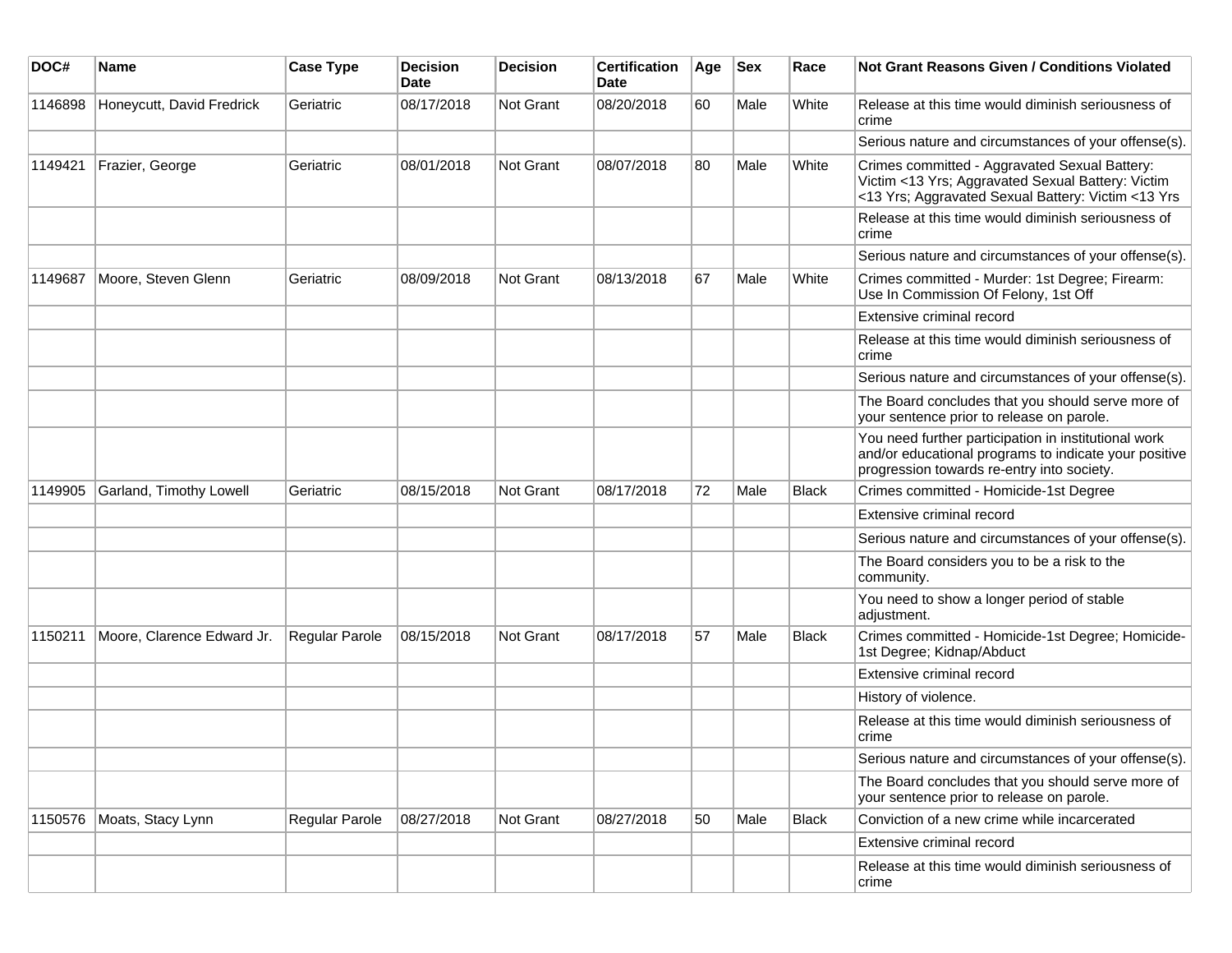| DOC#    | <b>Name</b>                 | <b>Case Type</b> | <b>Decision</b><br><b>Date</b> | <b>Decision</b>  | <b>Certification</b><br>Date | Age | <b>Sex</b> | Race         | <b>Not Grant Reasons Given / Conditions Violated</b>                                                                                                        |
|---------|-----------------------------|------------------|--------------------------------|------------------|------------------------------|-----|------------|--------------|-------------------------------------------------------------------------------------------------------------------------------------------------------------|
| 1150576 | Moats, Stacy Lynn           | Regular Parole   | 08/27/2018                     | <b>Not Grant</b> | 08/27/2018                   | 50  | Male       | <b>Black</b> | Serious nature and circumstances of your offense(s).                                                                                                        |
|         |                             |                  |                                |                  |                              |     |            |              | Your prior failure(s) and/or convictions while under<br>community supervision indicate that you are unlikely<br>to comply with conditions of release.       |
| 1151046 | Michaels, Elijah Jeremiah   | Regular Parole   | 08/02/2018                     | <b>Not Grant</b> | 08/07/2018                   | 48  | Male       | <b>Black</b> | No Interest in Parole                                                                                                                                       |
| 1151467 | Carden, Nicholas Everett    | Geriatric        | 08/01/2018                     | <b>Not Grant</b> | 08/07/2018                   | 63  | Male       | White        | Crimes committed - Sex Assault, Rape; Indecent<br>Liberties: Indecent Liberties                                                                             |
|         |                             |                  |                                |                  |                              |     |            |              | Extensive criminal record                                                                                                                                   |
|         |                             |                  |                                |                  |                              |     |            |              | Release at this time would diminish seriousness of<br>crime                                                                                                 |
|         |                             |                  |                                |                  |                              |     |            |              | Serious nature and circumstances of your offense(s).                                                                                                        |
|         |                             |                  |                                |                  |                              |     |            |              | The Board considers you to be a risk to the<br>community.                                                                                                   |
| 1151797 | Blow, Charles Lorenzo       | Regular Parole   | 08/20/2018                     | <b>Not Grant</b> | 08/21/2018                   | 46  | Male       | <b>Black</b> | History of violence.                                                                                                                                        |
|         |                             |                  |                                |                  |                              |     |            |              | Release at this time would diminish seriousness of<br>crime                                                                                                 |
|         |                             |                  |                                |                  |                              |     |            |              | Serious nature and circumstances of your offense(s).                                                                                                        |
|         |                             |                  |                                |                  |                              |     |            |              | The Board considers you to be a risk to the<br>community.                                                                                                   |
| 1154202 | Owens, Lennae Samuel        | Regular Parole   | 08/27/2018                     | <b>Not Grant</b> | 08/28/2018                   | 54  | Male       | <b>Black</b> | Crimes committed - Homicide-1st Degree;<br>Mayhem/Maiming; Cocaine-Sell                                                                                     |
|         |                             |                  |                                |                  |                              |     |            |              | History of substance abuse.                                                                                                                                 |
|         |                             |                  |                                |                  |                              |     |            |              | History of violence.                                                                                                                                        |
|         |                             |                  |                                |                  |                              |     |            |              | Release at this time would diminish seriousness of<br>crime                                                                                                 |
|         |                             |                  |                                |                  |                              |     |            |              | The Board concludes that you should serve more of<br>your sentence prior to release on parole.                                                              |
|         |                             |                  |                                |                  |                              |     |            |              | You need further participation in institutional work<br>and/or educational programs to indicate your positive<br>progression towards re-entry into society. |
| 1154528 | Jennings, Ronnie Fitzgerald | Regular Parole   | 08/30/2018                     | <b>Not Grant</b> | 08/30/2018                   | 53  | Male       | <b>Black</b> | Extensive criminal record                                                                                                                                   |
|         |                             |                  |                                |                  |                              |     |            |              | History of substance abuse.                                                                                                                                 |
|         |                             |                  |                                |                  |                              |     |            |              | History of violence.                                                                                                                                        |
|         |                             |                  |                                |                  |                              |     |            |              | The Board considers you to be a risk to the<br>community.                                                                                                   |
|         |                             |                  |                                |                  |                              |     |            |              | You need further participation in institutional work<br>and/or educational programs to indicate your positive<br>progression towards re-entry into society. |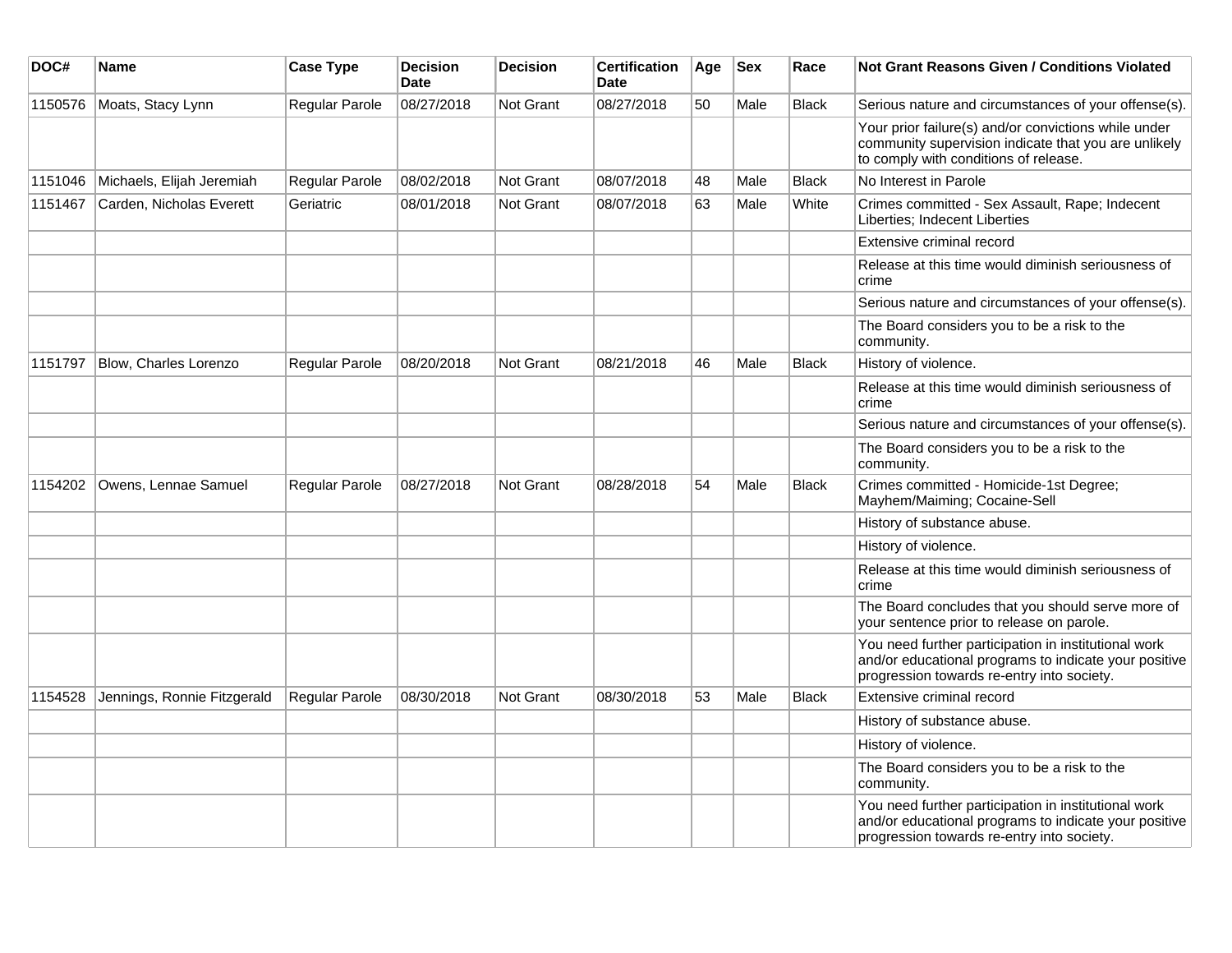| DOC#    | Name                        | <b>Case Type</b> | <b>Decision</b><br>Date | <b>Decision</b>  | <b>Certification</b><br><b>Date</b> | Age | <b>Sex</b> | Race         | <b>Not Grant Reasons Given / Conditions Violated</b>                                                                                                  |
|---------|-----------------------------|------------------|-------------------------|------------------|-------------------------------------|-----|------------|--------------|-------------------------------------------------------------------------------------------------------------------------------------------------------|
| 1154528 | Jennings, Ronnie Fitzgerald | Regular Parole   | 08/30/2018              | Not Grant        | 08/30/2018                          | 53  | Male       | <b>Black</b> | Your prior failure(s) and/or convictions while under<br>community supervision indicate that you are unlikely<br>to comply with conditions of release. |
| 1155563 | Walker, Clayre William      | Regular Parole   | 08/14/2018              | Not Grant        | 08/17/2018                          | 54  | Male       | <b>Black</b> | History of violence.                                                                                                                                  |
|         |                             |                  |                         |                  |                                     |     |            |              | Release at this time would diminish seriousness of<br>crime                                                                                           |
|         |                             |                  |                         |                  |                                     |     |            |              | The Board concludes that you should serve more of<br>your sentence prior to release on parole.                                                        |
|         |                             |                  |                         |                  |                                     |     |            |              | Your prior failure(s) and/or convictions while under<br>community supervision indicate that you are unlikely<br>to comply with conditions of release. |
| 1156083 | Missett, Michael            | Regular Parole   | 08/18/2018              | Not Grant        | 08/21/2018                          | 61  | Male       | White        | Crimes committed - Sodomy                                                                                                                             |
|         |                             |                  |                         |                  |                                     |     |            |              | Release at this time would diminish seriousness of<br>crime                                                                                           |
|         |                             |                  |                         |                  |                                     |     |            |              | Serious nature and circumstances of your offense(s).                                                                                                  |
|         |                             |                  |                         |                  |                                     |     |            |              | The Board concludes that you should serve more of<br>your sentence prior to release on parole.                                                        |
|         |                             |                  |                         |                  |                                     |     |            |              | The Board considers you to be a risk to the<br>community.                                                                                             |
| 1157744 | Wilkinson, Robert Ricardo   | Regular Parole   | 08/06/2018              | Not Grant        | 08/09/2018                          | 59  | Male       | Black        | Release at this time would diminish seriousness of<br>crime                                                                                           |
|         |                             |                  |                         |                  |                                     |     |            |              | You need to show a longer period of stable<br>adjustment.                                                                                             |
|         |                             |                  |                         |                  |                                     |     |            |              | Your prior failure(s) and/or convictions while under<br>community supervision indicate that you are unlikely<br>to comply with conditions of release. |
| 1158065 | Ferguson, Anthony Scott     | Regular Parole   | 08/14/2018              | Not Grant        | 08/14/2018                          | 49  | Male       | White        | No Interest in Parole                                                                                                                                 |
| 1159991 | Brown, Sherman              | Regular Parole   | 08/11/2018              | <b>Not Grant</b> | 08/13/2018                          | 71  | Male       | <b>Black</b> | Crimes committed - Homicide-1st Degree                                                                                                                |
|         |                             |                  |                         |                  |                                     |     |            |              | Release at this time would diminish seriousness of<br>crime                                                                                           |
|         |                             |                  |                         |                  |                                     |     |            |              | Serious nature and circumstances of your offense(s).                                                                                                  |
|         |                             |                  |                         |                  |                                     |     |            |              | The Board considers you to be a risk to the<br>community.                                                                                             |
| 1160003 | Banks, Cordell              | Regular Parole   | 08/01/2018              | Not Grant        | 08/06/2018                          | 77  | Male       | <b>Black</b> | Crimes committed - Kidnap/Abduct; Abduct-No<br>Ransom Or Asslt; Sex Assault, Rape                                                                     |
|         |                             |                  |                         |                  |                                     |     |            |              | Extensive criminal record                                                                                                                             |
|         |                             |                  |                         |                  |                                     |     |            |              | Poor institutional adjustment (for example,<br>motivation/attitude, unfavorable reports, lack of<br>program involvement, etc.)                        |
|         |                             |                  |                         |                  |                                     |     |            |              | You need to show a longer period of stable<br>adjustment.                                                                                             |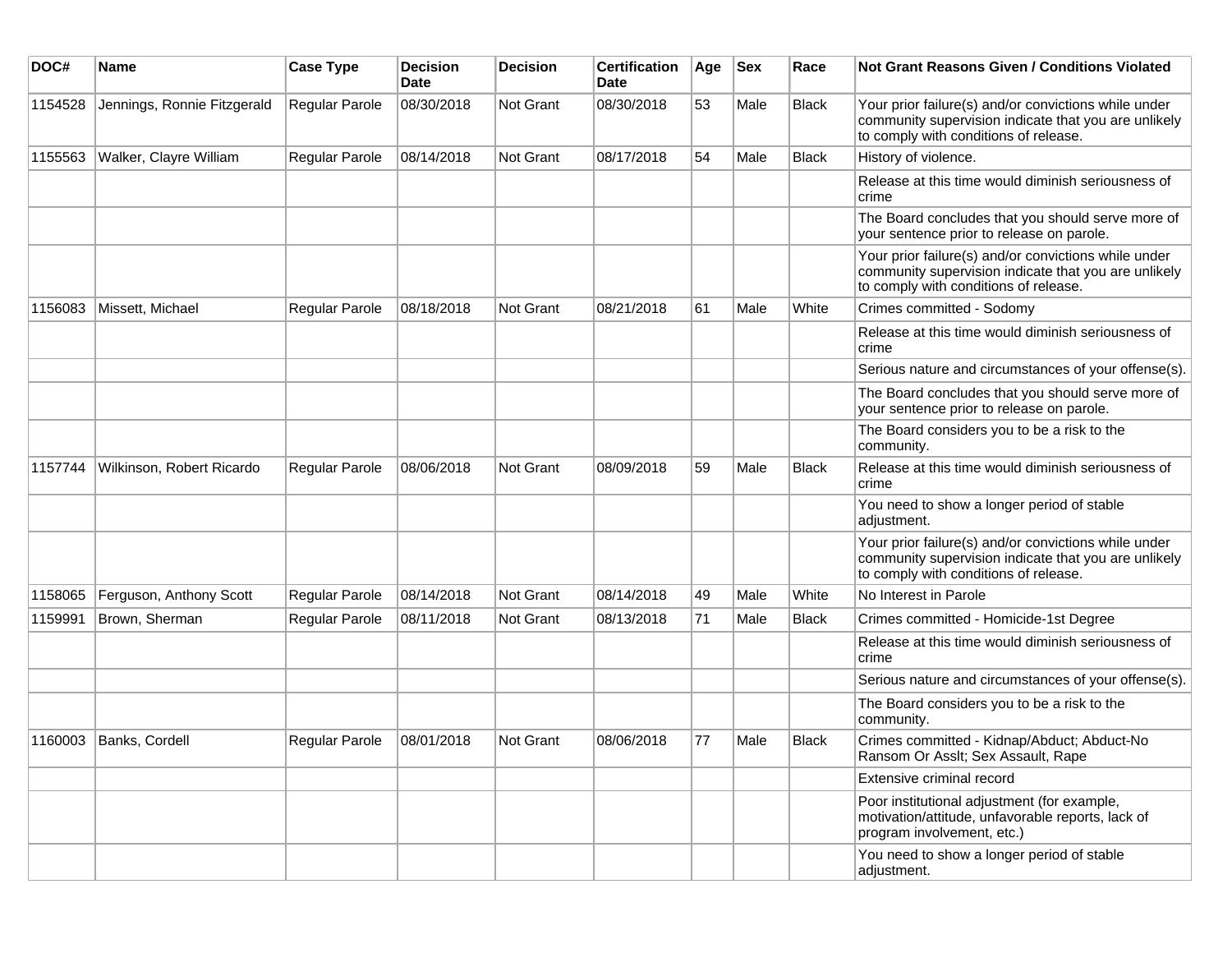| DOC#    | <b>Name</b>            | <b>Case Type</b> | <b>Decision</b><br><b>Date</b> | <b>Decision</b>  | <b>Certification</b><br><b>Date</b> | Age | <b>Sex</b> | Race         | Not Grant Reasons Given / Conditions Violated                                                                                                               |
|---------|------------------------|------------------|--------------------------------|------------------|-------------------------------------|-----|------------|--------------|-------------------------------------------------------------------------------------------------------------------------------------------------------------|
| 1160219 | Al-Wahhab, Yusuf Abdul | Regular Parole   | 08/24/2018                     | Not Grant        | 08/27/2018                          | 68  | Male       | <b>Black</b> | Crimes committed - Sex Assault, Rape; Sex Assault,<br>Rape; Sex Asslt-Sodomy-Girl-Stgarm                                                                    |
|         |                        |                  |                                |                  |                                     |     |            |              | Release at this time would diminish seriousness of<br>crime                                                                                                 |
|         |                        |                  |                                |                  |                                     |     |            |              | Serious nature and circumstances of your offense(s).                                                                                                        |
|         |                        |                  |                                |                  |                                     |     |            |              | The Board concludes that you should serve more of<br>your sentence prior to release on parole.                                                              |
|         |                        |                  |                                |                  |                                     |     |            |              | The Board considers you to be a risk to the<br>community.                                                                                                   |
| 1160349 | Defrance, David Allen  | Regular Parole   | 08/28/2018                     | Not Grant        | 08/28/2018                          | 48  | Male       | White        | Considering your offense and your institutional<br>records, the Board concludes that you should serve<br>more of your sentence before being paroled.        |
|         |                        |                  |                                |                  |                                     |     |            |              | Extensive criminal record                                                                                                                                   |
|         |                        |                  |                                |                  |                                     |     |            |              | History of substance abuse.                                                                                                                                 |
|         |                        |                  |                                |                  |                                     |     |            |              | Poor institutional adjustment (for example,<br>motivation/attitude, unfavorable reports, lack of<br>program involvement, etc.)                              |
|         |                        |                  |                                |                  |                                     |     |            |              | Release at this time would diminish seriousness of<br>crime                                                                                                 |
|         |                        |                  |                                |                  |                                     |     |            |              | You need to show a longer period of stable<br>adjustment.                                                                                                   |
|         |                        |                  |                                |                  |                                     |     |            |              | Your prior failure(s) and/or convictions while under<br>community supervision indicate that you are unlikely<br>to comply with conditions of release.       |
|         |                        |                  |                                |                  |                                     |     |            |              | Your record of institutional infractions indicates a<br>disregard for rules and that you are not ready to<br>conform to society.                            |
| 1160380 | Lee, David             | Geriatric        | 08/03/2018                     | <b>Not Grant</b> | 08/09/2018                          | 60  | Male       | <b>Black</b> | Release at this time would diminish seriousness of<br>crime                                                                                                 |
|         |                        |                  |                                |                  |                                     |     |            |              | Serious nature and circumstances of your offense(s).                                                                                                        |
|         |                        |                  |                                |                  |                                     |     |            |              | The Board concludes that you should serve more of<br>your sentence prior to release on parole.                                                              |
|         |                        |                  |                                |                  |                                     |     |            |              | You need further participation in institutional work<br>and/or educational programs to indicate your positive<br>progression towards re-entry into society. |
|         |                        |                  |                                |                  |                                     |     |            |              | Your record of institutional infractions indicates a<br>disregard for rules and that you are not ready to<br>conform to society.                            |
| 1160615 | Staton, Thomas Durwood | Regular Parole   | 08/17/2018                     | Not Grant        | 08/20/2018                          | 75  | Male       | White        | Release at this time would diminish seriousness of<br>crime                                                                                                 |
|         |                        |                  |                                |                  |                                     |     |            |              | Serious nature and circumstances of your offense(s).                                                                                                        |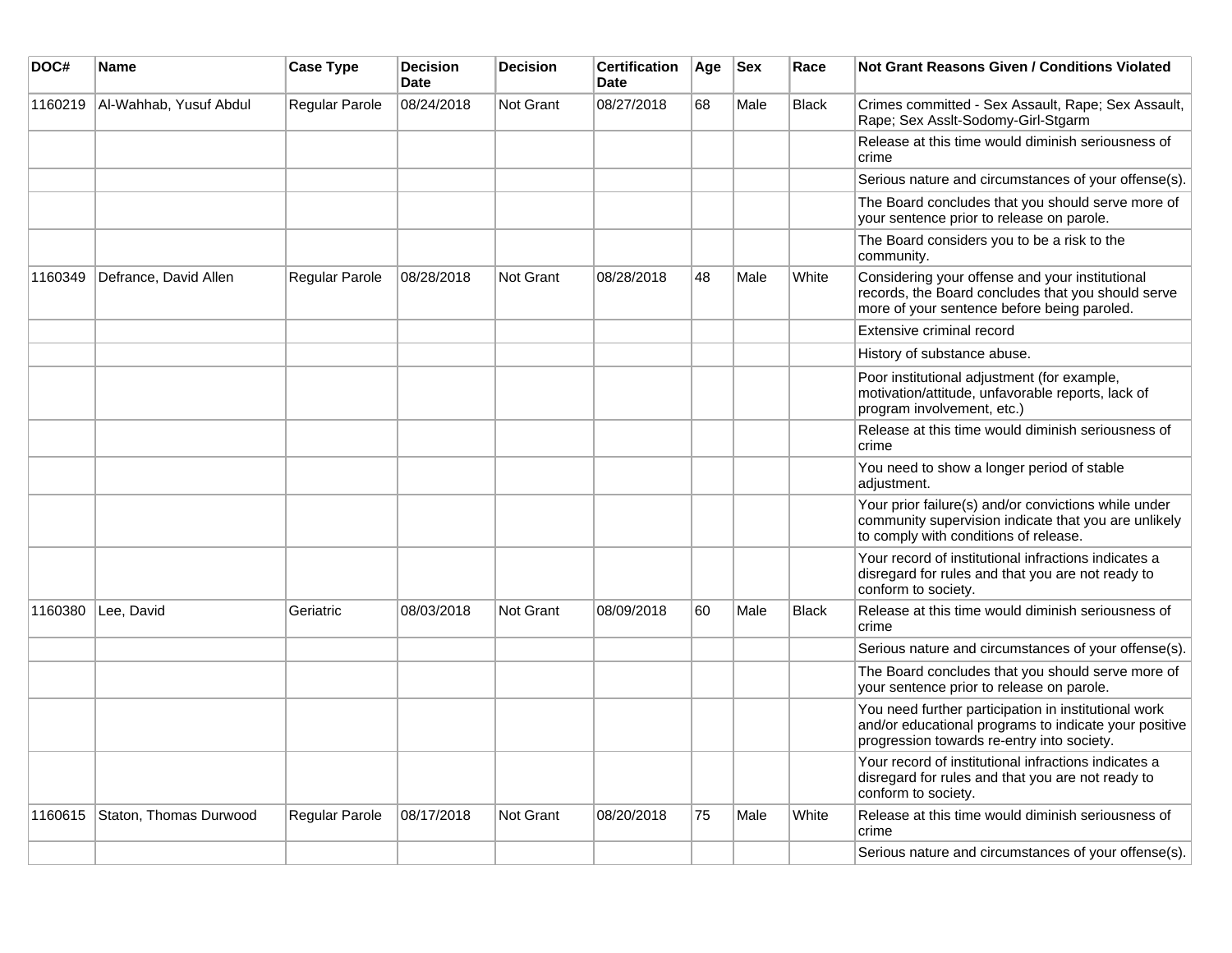| DOC#    | Name                                      | <b>Case Type</b>      | <b>Decision</b><br>Date | <b>Decision</b>  | <b>Certification</b><br>Date | Age | <b>Sex</b> | Race         | <b>Not Grant Reasons Given / Conditions Violated</b>                                                                                                  |
|---------|-------------------------------------------|-----------------------|-------------------------|------------------|------------------------------|-----|------------|--------------|-------------------------------------------------------------------------------------------------------------------------------------------------------|
| 1160615 | Staton, Thomas Durwood                    | Regular Parole        | 08/17/2018              | Not Grant        | 08/20/2018                   | 75  | Male       | White        | The Board concludes that you should serve more of<br>your sentence prior to release on parole.                                                        |
| 1161827 | Jordan, Anthony Maurice                   | Regular Parole        | 08/07/2018              | <b>Not Grant</b> | 08/09/2018                   | 50  | Male       | <b>Black</b> | Conviction of a new crime while incarcerated                                                                                                          |
|         |                                           |                       |                         |                  |                              |     |            |              | Crimes committed - Homicide-Capital; Robbery;<br>Possession Of Weapon                                                                                 |
|         |                                           |                       |                         |                  |                              |     |            |              | Release at this time would diminish seriousness of<br>crime                                                                                           |
|         |                                           |                       |                         |                  |                              |     |            |              | Serious nature and circumstances of your offense(s).                                                                                                  |
|         |                                           |                       |                         |                  |                              |     |            |              | The Board concludes that you should serve more of<br>your sentence prior to release on parole.                                                        |
| 1164470 | Harrington, Keith Marcell                 | <b>Regular Parole</b> | 08/09/2018              | Not Grant        | 08/13/2018                   | 52  | Male       | <b>Black</b> | Extensive criminal record                                                                                                                             |
|         |                                           |                       |                         |                  |                              |     |            |              | History of substance abuse.                                                                                                                           |
|         |                                           |                       |                         |                  |                              |     |            |              | Serious nature and circumstances of your offense(s).                                                                                                  |
|         |                                           |                       |                         |                  |                              |     |            |              | The Board concludes that you should serve more of<br>your sentence prior to release on parole.                                                        |
|         |                                           |                       |                         |                  |                              |     |            |              | You need to show a longer period of stable<br>adjustment.                                                                                             |
|         |                                           |                       |                         |                  |                              |     |            |              | Your prior failure(s) and/or convictions while under<br>community supervision indicate that you are unlikely<br>to comply with conditions of release. |
| 1165721 | Jordan, Henry                             | Regular Parole        | 08/15/2018              | Not Grant        | 08/17/2018                   | 57  | Male       | <b>Black</b> | Crimes committed - Homicide/Murder;<br>Homicide/Murder; Homicide/Murder                                                                               |
|         |                                           |                       |                         |                  |                              |     |            |              | Release at this time would diminish seriousness of<br>crime                                                                                           |
|         |                                           |                       |                         |                  |                              |     |            |              | Serious nature and circumstances of your offense(s).                                                                                                  |
|         |                                           |                       |                         |                  |                              |     |            |              | The Board considers you to be a risk to the<br>community.                                                                                             |
| 1165779 | Strong, William R Jr.                     | Geriatric             | 08/02/2018              | Not Grant        | 08/07/2018                   | 64  | Male       | White        | Crimes committed - Kidnap/Abduct; Sex Assault,<br>Rape; Unlawful Wound/Bodily Injury                                                                  |
|         |                                           |                       |                         |                  |                              |     |            |              | Release at this time would diminish seriousness of<br>crime                                                                                           |
|         |                                           |                       |                         |                  |                              |     |            |              | Serious nature and circumstances of your offense(s).                                                                                                  |
|         |                                           |                       |                         |                  |                              |     |            |              | The Board concludes that you should serve more of<br>your sentence prior to release on parole.                                                        |
| 1166025 | Green, R'Jaszmonde C' Koro Regular Parole |                       | 08/27/2018              | Not Grant        | 08/28/2018                   | 50  | Male       | Black        | History of violence.                                                                                                                                  |
|         |                                           |                       |                         |                  |                              |     |            |              | Release at this time would diminish seriousness of<br>crime                                                                                           |
|         |                                           |                       |                         |                  |                              |     |            |              | Serious nature and circumstances of your offense(s).                                                                                                  |
|         |                                           |                       |                         |                  |                              |     |            |              | The Board concludes that you should serve more of<br>your sentence prior to release on parole.                                                        |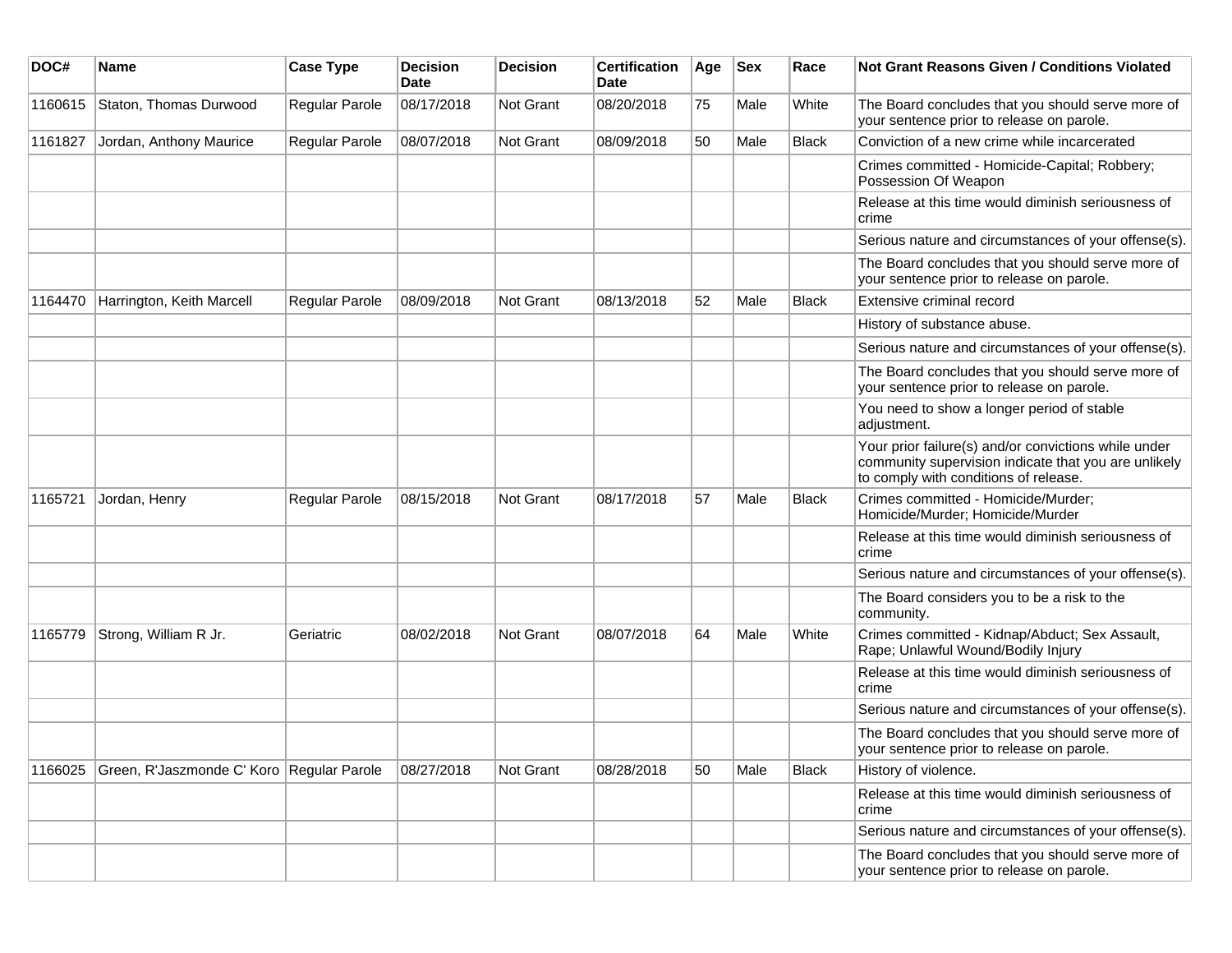| DOC#    | <b>Name</b>              | <b>Case Type</b>      | <b>Decision</b><br><b>Date</b> | <b>Decision</b>  | <b>Certification</b><br><b>Date</b> | Age | <b>Sex</b> | Race         | Not Grant Reasons Given / Conditions Violated                                                                                                               |
|---------|--------------------------|-----------------------|--------------------------------|------------------|-------------------------------------|-----|------------|--------------|-------------------------------------------------------------------------------------------------------------------------------------------------------------|
| 1168095 | Martin, Larry Stephen    | Geriatric             | 08/17/2018                     | Not Grant        | 08/20/2018                          | 60  | Male       | White        | Release at this time would diminish seriousness of<br>crime                                                                                                 |
|         |                          |                       |                                |                  |                                     |     |            |              | Serious nature and circumstances of your offense(s).                                                                                                        |
|         |                          |                       |                                |                  |                                     |     |            |              | The Board concludes that you should serve more of<br>your sentence prior to release on parole.                                                              |
| 1168794 | Vinson, Braxton Wade Jr. | <b>Regular Parole</b> | 08/29/2018                     | Not Grant        | 08/30/2018                          | 56  | Male       | <b>Black</b> | Crimes committed - Homicide/Murder;<br>Kidnap/Abduct; Sex Assault, Rape                                                                                     |
|         |                          |                       |                                |                  |                                     |     |            |              | Release at this time would diminish seriousness of<br>crime                                                                                                 |
|         |                          |                       |                                |                  |                                     |     |            |              | Serious nature and circumstances of your offense(s).                                                                                                        |
|         |                          |                       |                                |                  |                                     |     |            |              | The Board considers you to be a risk to the<br>community.                                                                                                   |
| 1169728 | Chapman, Richard Frank   | Geriatric             | 08/13/2018                     | <b>Not Grant</b> | 08/14/2018                          | 61  | Male       | White        | Release at this time would diminish seriousness of<br>crime                                                                                                 |
|         |                          |                       |                                |                  |                                     |     |            |              | Serious nature and circumstances of your offense(s).                                                                                                        |
|         |                          |                       |                                |                  |                                     |     |            |              | The Board concludes that you should serve more of<br>your sentence prior to release on parole.                                                              |
| 1170346 | Lester, Keith Wayne      | Geriatric             | 08/21/2018                     | Not Grant        | 08/22/2018                          | 60  | Male       | <b>Black</b> | Crimes committed - Robbery; Robbery; Robbery                                                                                                                |
|         |                          |                       |                                |                  |                                     |     |            |              | Extensive criminal record                                                                                                                                   |
|         |                          |                       |                                |                  |                                     |     |            |              | History of substance abuse.                                                                                                                                 |
|         |                          |                       |                                |                  |                                     |     |            |              | Release at this time would diminish seriousness of<br>crime                                                                                                 |
|         |                          |                       |                                |                  |                                     |     |            |              | The Board concludes that you should serve more of<br>your sentence prior to release on parole.                                                              |
|         |                          |                       |                                |                  |                                     |     |            |              | Your prior failure(s) and/or convictions while under<br>community supervision indicate that you are unlikely<br>to comply with conditions of release.       |
|         |                          |                       |                                |                  |                                     |     |            |              | Your record indicates a serious disregard for the<br>property rights of others.                                                                             |
| 1170604 | Wilson, Anthony Robert   | Regular Parole        | 08/09/2018                     | <b>Not Grant</b> | 08/13/2018                          | 60  | Male       | <b>Black</b> | Crimes committed - Abduct-No Ransom Or Asslt;<br>Sex Assault, Rape; Sex Assault, Rape                                                                       |
|         |                          |                       |                                |                  |                                     |     |            |              | Extensive criminal record                                                                                                                                   |
|         |                          |                       |                                |                  |                                     |     |            |              | History of substance abuse.                                                                                                                                 |
|         |                          |                       |                                |                  |                                     |     |            |              | Serious nature and circumstances of your offense(s).                                                                                                        |
|         |                          |                       |                                |                  |                                     |     |            |              | The Board considers you to be a risk to the<br>community.                                                                                                   |
|         |                          |                       |                                |                  |                                     |     |            |              | You need further participation in institutional work<br>and/or educational programs to indicate your positive<br>progression towards re-entry into society. |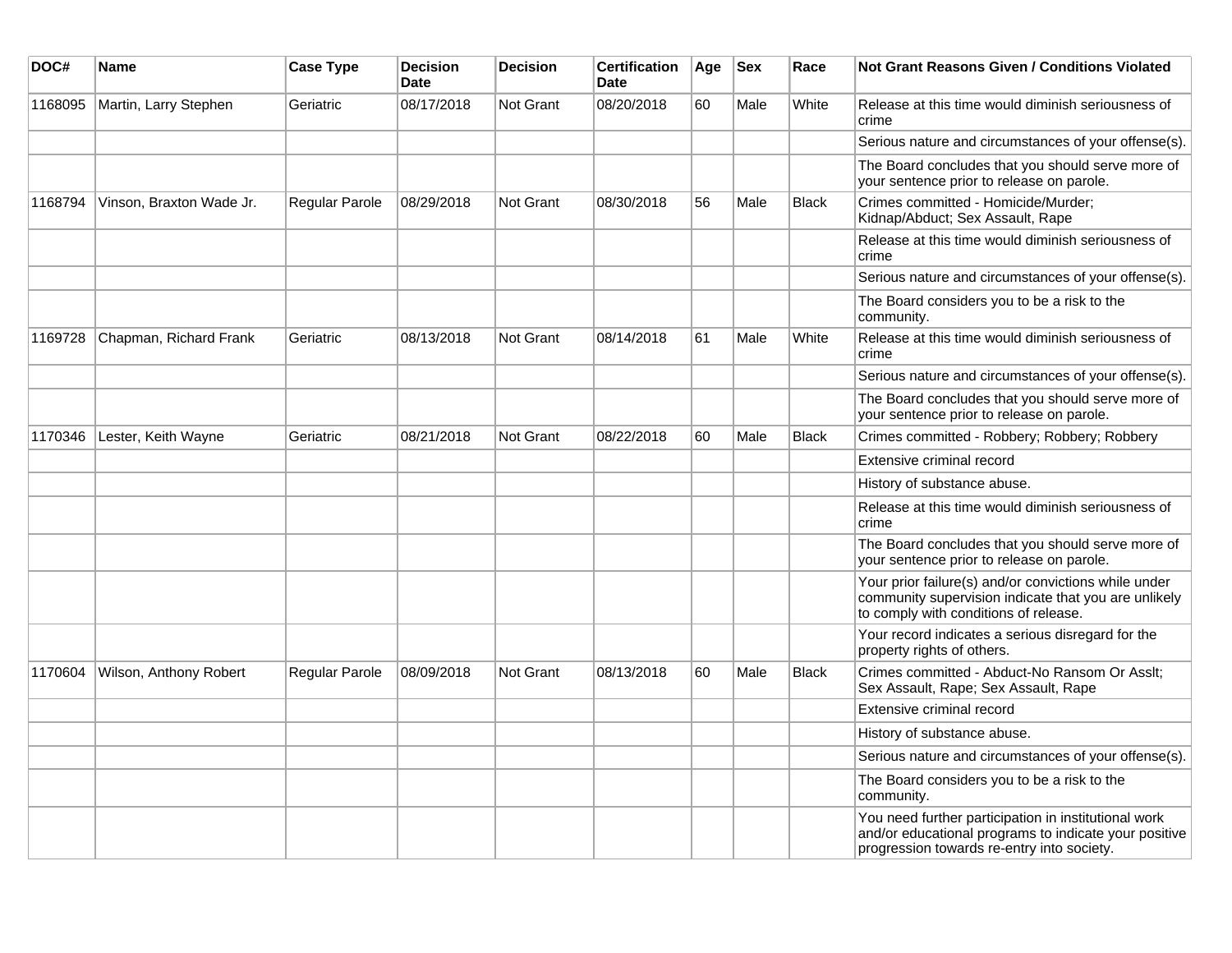| DOC#    | <b>Name</b>             | <b>Case Type</b> | <b>Decision</b><br><b>Date</b> | <b>Decision</b> | <b>Certification</b><br>Date | Age | <b>Sex</b> | Race         | <b>Not Grant Reasons Given / Conditions Violated</b>                                                                                                  |
|---------|-------------------------|------------------|--------------------------------|-----------------|------------------------------|-----|------------|--------------|-------------------------------------------------------------------------------------------------------------------------------------------------------|
| 1170604 | Wilson, Anthony Robert  | Regular Parole   | 08/09/2018                     | Not Grant       | 08/13/2018                   | 60  | Male       | <b>Black</b> | You need to show a longer period of stable<br>adjustment.                                                                                             |
|         |                         |                  |                                |                 |                              |     |            |              | Your prior failure(s) and/or convictions while under<br>community supervision indicate that you are unlikely<br>to comply with conditions of release. |
| 1172585 | Strawderman, Eric David | Regular Parole   | 08/28/2018                     | Not Grant       | 08/30/2018                   | 56  | Male       | White        | Crimes committed - Abduct-No Ransom Or Asslt;<br>Sex Assault, Rape; Robbery                                                                           |
|         |                         |                  |                                |                 |                              |     |            |              | History of violence.                                                                                                                                  |
|         |                         |                  |                                |                 |                              |     |            |              | Release at this time would diminish seriousness of<br>crime                                                                                           |
|         |                         |                  |                                |                 |                              |     |            |              | Serious nature and circumstances of your offense(s).                                                                                                  |
|         |                         |                  |                                |                 |                              |     |            |              | The Board concludes that you should serve more of<br>your sentence prior to release on parole.                                                        |
|         |                         |                  |                                |                 |                              |     |            |              | The Board considers you to be a risk to the<br>community.                                                                                             |
| 1173699 | Robinson, Cornell       | Geriatric        | 08/28/2018                     | Not Grant       | 08/30/2018                   | 71  | Male       | Black        | Crimes committed - (Attempted)Capital Murder: Law<br>Enforcement Officer; Robbery: On Or Near Street;<br>Obstruct/Resist By Threats/Force             |
|         |                         |                  |                                |                 |                              |     |            |              | Extensive criminal record                                                                                                                             |
|         |                         |                  |                                |                 |                              |     |            |              | History of substance abuse.                                                                                                                           |
|         |                         |                  |                                |                 |                              |     |            |              | The Board concludes that you should serve more of<br>your sentence prior to release on parole.                                                        |
|         |                         |                  |                                |                 |                              |     |            |              | You need to show a longer period of stable<br>adjustment.                                                                                             |
|         |                         |                  |                                |                 |                              |     |            |              | Your prior failure(s) and/or convictions while under<br>community supervision indicate that you are unlikely<br>to comply with conditions of release. |
| 1174210 | Moltedo, David Scott    | Regular Parole   | 08/27/2018                     | Not Grant       | 08/27/2018                   | 49  | Male       | White        | History of violence.                                                                                                                                  |
|         |                         |                  |                                |                 |                              |     |            |              | Release at this time would diminish seriousness of<br>crime                                                                                           |
|         |                         |                  |                                |                 |                              |     |            |              | Serious nature and circumstances of your offense(s).                                                                                                  |
|         |                         |                  |                                |                 |                              |     |            |              | The Board concludes that you should serve more of<br>your sentence prior to release on parole.                                                        |
| 1175127 | Lampkins, Jacob         | Regular Parole   | 08/27/2018                     | Not Grant       | 08/28/2018                   | 50  | Male       | <b>Black</b> | Extensive criminal record                                                                                                                             |
|         |                         |                  |                                |                 |                              |     |            |              | History of violence.                                                                                                                                  |
|         |                         |                  |                                |                 |                              |     |            |              | Release at this time would diminish seriousness of<br>crime                                                                                           |
|         |                         |                  |                                |                 |                              |     |            |              | Serious nature and circumstances of your offense(s).                                                                                                  |
|         |                         |                  |                                |                 |                              |     |            |              | The Board concludes that you should serve more of<br>your sentence prior to release on parole.                                                        |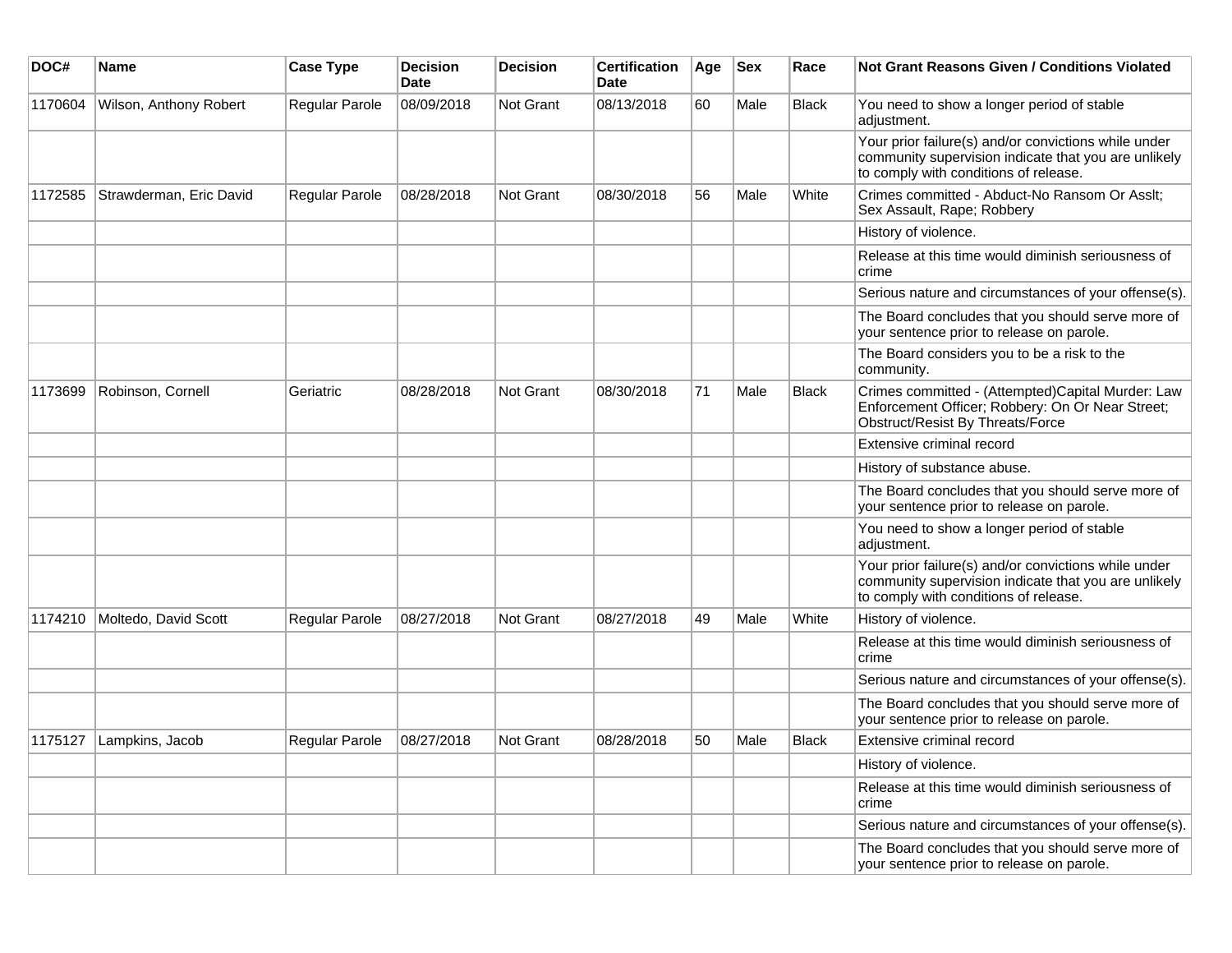| DOC#    | <b>Name</b>                    | <b>Case Type</b>      | <b>Decision</b><br>Date | <b>Decision</b> | <b>Certification</b><br>Date | Age | <b>Sex</b> | Race         | <b>Not Grant Reasons Given / Conditions Violated</b>                                                                                                        |
|---------|--------------------------------|-----------------------|-------------------------|-----------------|------------------------------|-----|------------|--------------|-------------------------------------------------------------------------------------------------------------------------------------------------------------|
| 1175127 | Lampkins, Jacob                | Regular Parole        | 08/27/2018              | Not Grant       | 08/28/2018                   | 50  | Male       | Black        | The Board considers you to be a risk to the<br>community.                                                                                                   |
|         |                                |                       |                         |                 |                              |     |            |              | Your prior failure(s) and/or convictions while under<br>community supervision indicate that you are unlikely<br>to comply with conditions of release.       |
|         |                                |                       |                         |                 |                              |     |            |              | Your record of institutional infractions indicates a<br>disregard for rules and that you are not ready to<br>conform to society.                            |
| 1176052 | Newson, James Lornie           | Geriatric             | 08/08/2018              | Not Grant       | 08/09/2018                   | 60  | Male       | <b>Black</b> | Considering your offense and your institutional<br>records, the Board concludes that you should serve<br>more of your sentence before being paroled.        |
|         |                                |                       |                         |                 |                              |     |            |              | Crimes committed - Kidnap/Abduct; Robbery;<br>Robbery                                                                                                       |
|         |                                |                       |                         |                 |                              |     |            |              | Extensive criminal record                                                                                                                                   |
|         |                                |                       |                         |                 |                              |     |            |              | Release at this time would diminish seriousness of<br>crime                                                                                                 |
|         |                                |                       |                         |                 |                              |     |            |              | You need further participation in institutional work<br>and/or educational programs to indicate your positive<br>progression towards re-entry into society. |
|         |                                |                       |                         |                 |                              |     |            |              | You need to show a longer period of stable<br>adjustment.                                                                                                   |
| 1177924 | Williams, Andre Christop       | Regular Parole        | 08/18/2018              | Not Grant       | 08/20/2018                   | 55  | Male       | <b>Black</b> | No Interest in Parole                                                                                                                                       |
| 1179902 | Hardy, George Thomas Jr.       | Geriatric             | 08/01/2018              | Not Grant       | 08/06/2018                   | 69  | Male       | White        | Crimes committed - Rape: Intercourse By<br>Force/Threat/Intimidation; Sodomy: By Force Or<br>Victim Helplessness                                            |
|         |                                |                       |                         |                 |                              |     |            |              | Extensive criminal record                                                                                                                                   |
|         |                                |                       |                         |                 |                              |     |            |              | History of violence.                                                                                                                                        |
|         |                                |                       |                         |                 |                              |     |            |              | Serious nature and circumstances of your offense(s).                                                                                                        |
|         |                                |                       |                         |                 |                              |     |            |              | The Board considers you to be a risk to the<br>community.                                                                                                   |
| 1180819 | Vinson, John Carroll Jr.       | Regular Parole        | 08/24/2018              | Not Grant       | 08/27/2018                   | 73  | Male       | White        | Crimes committed - Homicide-1st Degree                                                                                                                      |
|         |                                |                       |                         |                 |                              |     |            |              | Other                                                                                                                                                       |
|         |                                |                       |                         |                 |                              |     |            |              | Serious nature and circumstances of your offense(s).                                                                                                        |
| 1181763 | Johnson, Joshua                | <b>Regular Parole</b> | 08/24/2018              | Not Grant       | 08/27/2018                   | 63  | Male       | Black        | Extensive criminal record                                                                                                                                   |
|         |                                |                       |                         |                 |                              |     |            |              | Serious nature and circumstances of your offense(s).                                                                                                        |
|         |                                |                       |                         |                 |                              |     |            |              | The Board considers you to be a risk to the<br>community.                                                                                                   |
|         | 1182412 Crider, Carroll Earman | Geriatric             | 08/28/2018              | Not Grant       | 08/28/2018                   | 67  | Male       | White        | Crimes committed - Object Sexual Penetration: By<br>Force Or Helpless; Object Sexual Penetration: By<br>Force Or Helpless                                   |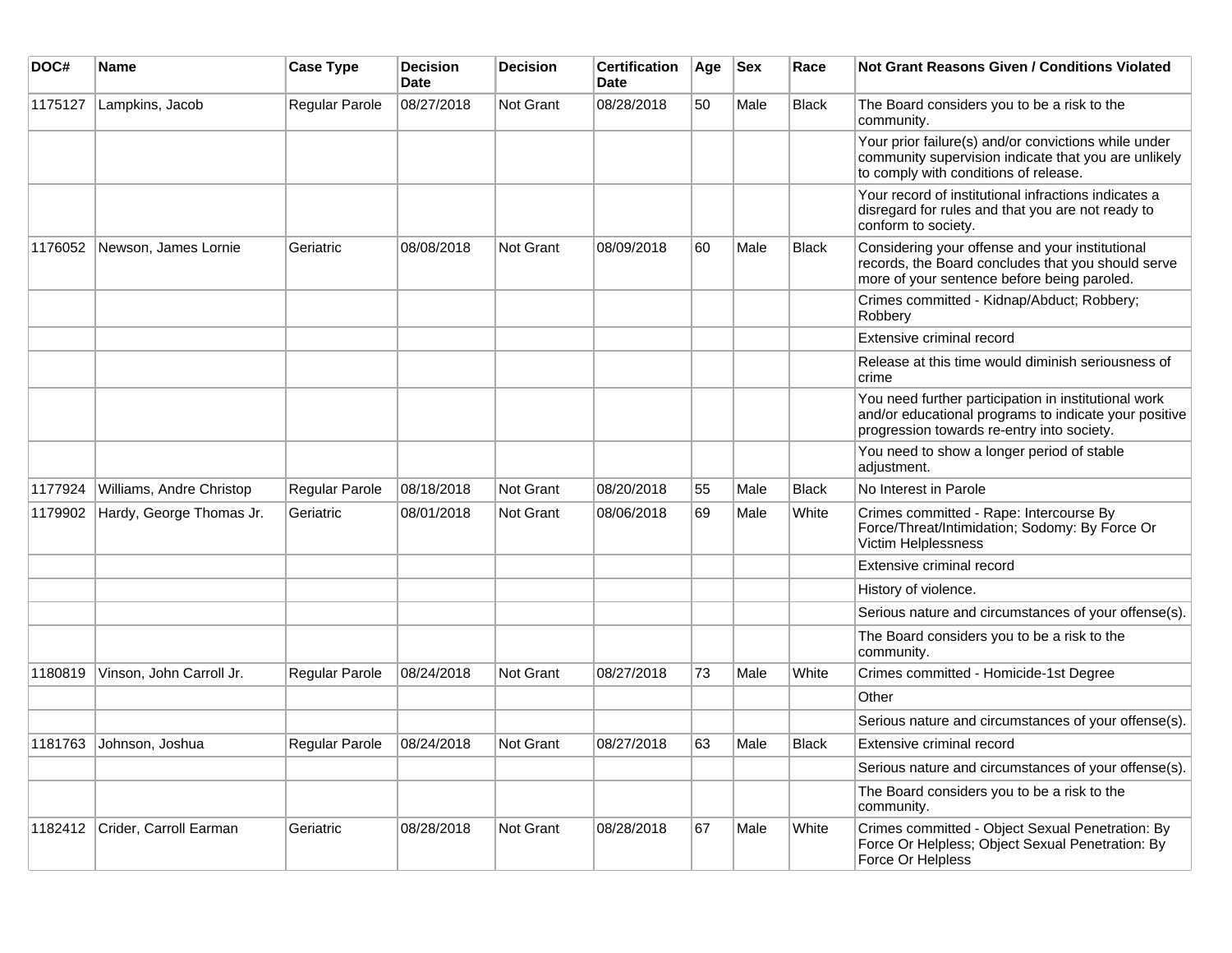| DOC#    | <b>Name</b>                    | <b>Case Type</b> | <b>Decision</b><br><b>Date</b> | <b>Decision</b> | <b>Certification</b><br>Date | Age | <b>Sex</b>   | Race  | <b>Not Grant Reasons Given / Conditions Violated</b>                                                                                                                     |
|---------|--------------------------------|------------------|--------------------------------|-----------------|------------------------------|-----|--------------|-------|--------------------------------------------------------------------------------------------------------------------------------------------------------------------------|
| 1182412 | Crider, Carroll Earman         | Geriatric        | 08/28/2018                     | Not Grant       | 08/28/2018                   | 67  | Male         | White | Release at this time would diminish seriousness of<br>crime                                                                                                              |
|         |                                |                  |                                |                 |                              |     |              |       | Serious nature and circumstances of your offense(s).                                                                                                                     |
|         |                                |                  |                                |                 |                              |     |              |       | The Board concludes that you should serve more of<br>your sentence prior to release on parole.                                                                           |
|         |                                |                  |                                |                 |                              |     |              |       | The Board considers you to be a risk to the<br>community.                                                                                                                |
| 1188316 | Evangelista, Otilioubaldo      | Geriatric        | 08/17/2018                     | Not Grant       | 08/17/2018                   | 64  | Male         | Black | Crimes committed - Abduction: Of Person W/ Intent<br>To Defile; Rape: Intercourse By<br>Force/Threat/Intimidation                                                        |
|         |                                |                  |                                |                 |                              |     |              |       | History of violence.                                                                                                                                                     |
|         |                                |                  |                                |                 |                              |     |              |       | Release at this time would diminish seriousness of<br>crime                                                                                                              |
|         |                                |                  |                                |                 |                              |     |              |       | Serious nature and circumstances of your offense(s).                                                                                                                     |
|         |                                |                  |                                |                 |                              |     |              |       | The Board concludes that you should serve more of<br>your sentence prior to release on parole.                                                                           |
|         |                                |                  |                                |                 |                              |     |              |       | The Board considers you to be a risk to the<br>community.                                                                                                                |
| 1189445 | Boothe, Deborah J              | Geriatric        | 08/16/2018                     | Not Grant       | 08/17/2018                   | 63  | Female White |       | Crimes committed - Murder: 1st Degree; Firearm:<br>Use In Commission Of Felony, 1st Off                                                                                  |
|         |                                |                  |                                |                 |                              |     |              |       | Release at this time would diminish seriousness of<br>crime                                                                                                              |
|         |                                |                  |                                |                 |                              |     |              |       | Serious nature and circumstances of your offense(s).                                                                                                                     |
|         |                                |                  |                                |                 |                              |     |              |       | The Board concludes that you should serve more of<br>your sentence prior to release on parole.                                                                           |
| 1189806 | Barnett, Edger                 | Geriatric        | 08/13/2018                     | Not Grant       | 08/14/2018                   | 63  | Male         | Black | Crimes committed - Rape: Intercourse By<br>Force/Threat/Intimidation; Burglarious Tools:<br>Possession Of; (Attempted)Burglary: Enter House To<br>Commit Larceny/A&B/Etc |
|         |                                |                  |                                |                 |                              |     |              |       | Extensive criminal record                                                                                                                                                |
|         |                                |                  |                                |                 |                              |     |              |       | Release at this time would diminish seriousness of<br>crime                                                                                                              |
|         |                                |                  |                                |                 |                              |     |              |       | Serious nature and circumstances of your offense(s).                                                                                                                     |
|         |                                |                  |                                |                 |                              |     |              |       | The Board concludes that you should serve more of<br>your sentence prior to release on parole.                                                                           |
|         |                                |                  |                                |                 |                              |     |              |       | The Board considers you to be a risk to the<br>community.                                                                                                                |
| 1194274 | <b>Rhinehart, Kent Charles</b> | Geriatric        | 08/03/2018                     | Not Grant       | 08/09/2018                   | 66  | Male         | White | Crimes committed - Aggravated Sexual Battery:<br>Victim <13 Yrs; Aggravated Sexual Battery: Victim<br><13 Yrs; Aggravated Sexual Battery: Victim <13 Yrs                 |
|         |                                |                  |                                |                 |                              |     |              |       | Release at this time would diminish seriousness of<br>crime                                                                                                              |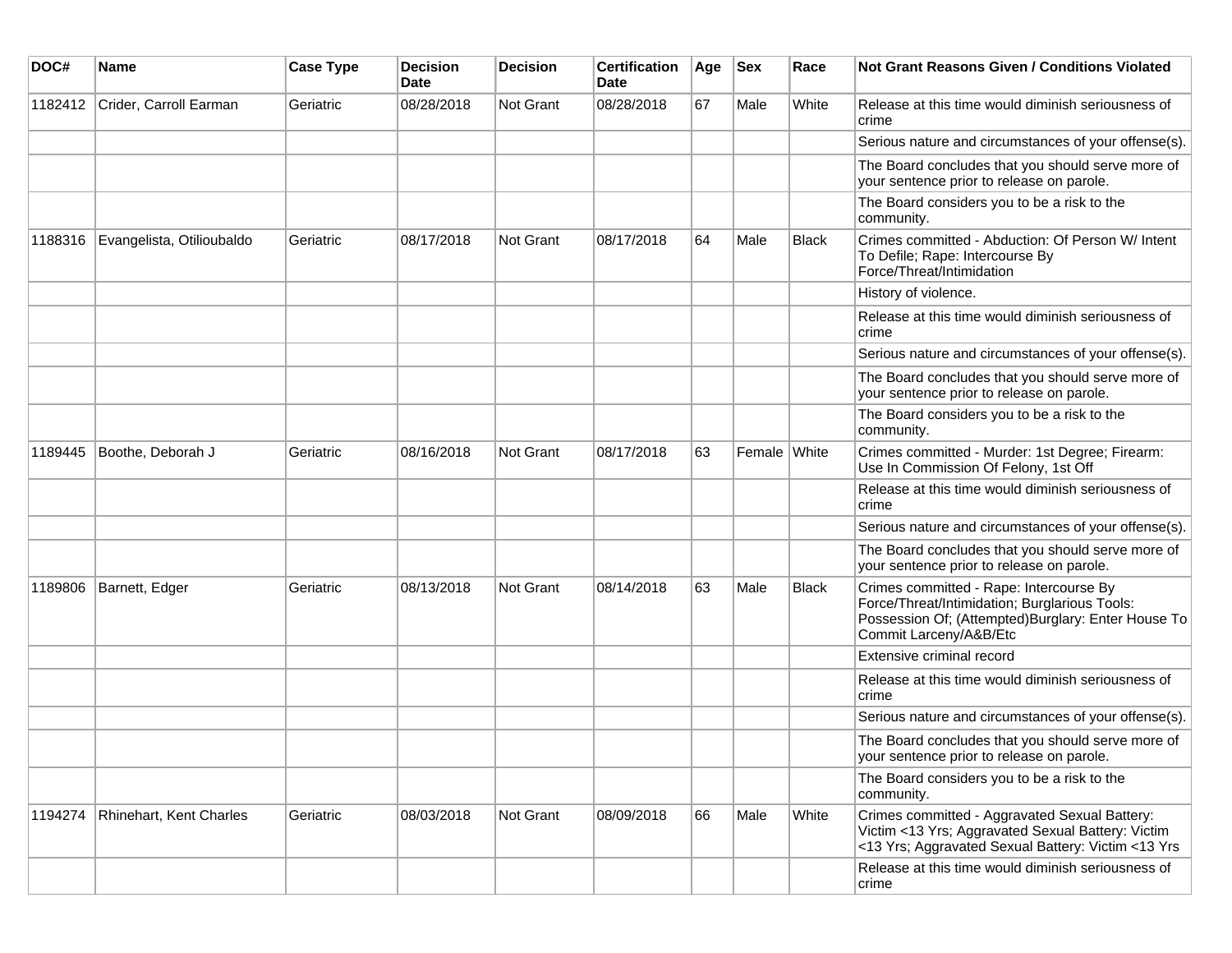| DOC#    | Name                     | <b>Case Type</b> | <b>Decision</b><br><b>Date</b> | <b>Decision</b>  | <b>Certification</b><br><b>Date</b> | Age | <b>Sex</b> | Race  | <b>Not Grant Reasons Given / Conditions Violated</b>                                                                                                                                |
|---------|--------------------------|------------------|--------------------------------|------------------|-------------------------------------|-----|------------|-------|-------------------------------------------------------------------------------------------------------------------------------------------------------------------------------------|
| 1194274 | Rhinehart, Kent Charles  | Geriatric        | 08/03/2018                     | Not Grant        | 08/09/2018                          | 66  | Male       | White | Serious nature and circumstances of your offense(s).                                                                                                                                |
| 1196524 | Varish, Richard Louis    | Geriatric        | 08/01/2018                     | Not Grant        | 08/06/2018                          | 81  | Male       | White | Extensive criminal record                                                                                                                                                           |
|         |                          |                  |                                |                  |                                     |     |            |       | Release at this time would diminish seriousness of<br>crime                                                                                                                         |
|         |                          |                  |                                |                  |                                     |     |            |       | Serious nature and circumstances of your offense(s).                                                                                                                                |
|         |                          |                  |                                |                  |                                     |     |            |       | The Board concludes that you should serve more of<br>your sentence prior to release on parole.                                                                                      |
|         |                          |                  |                                |                  |                                     |     |            |       | The Board considers you to be a risk to the<br>community.                                                                                                                           |
|         |                          |                  |                                |                  |                                     |     |            |       | Your prior failure(s) and/or convictions while under<br>community supervision indicate that you are unlikely<br>to comply with conditions of release.                               |
| 1196598 | Wright, Bruce Arnold Sr. | Geriatric        | 08/22/2018                     | <b>Not Grant</b> | 08/23/2018                          | 65  | Male       | White | Crimes committed - Aggravated Sexual Battery:<br>Victim <13 Yrs; Aggravated Sexual Battery: Victim<br><13 Yrs; Indecent Liberties: W/Child <15Y                                     |
|         |                          |                  |                                |                  |                                     |     |            |       | Release at this time would diminish seriousness of<br>crime                                                                                                                         |
|         |                          |                  |                                |                  |                                     |     |            |       | Serious nature and circumstances of your offense(s).                                                                                                                                |
|         |                          |                  |                                |                  |                                     |     |            |       | The Board considers you to be a risk to the<br>community.                                                                                                                           |
| 1199778 | Driggs, Ernest Phillip   | Geriatric        | 08/04/2018                     | <b>Not Grant</b> | 08/09/2018                          | 69  | Male       | White | Crimes committed - Sexually Explicit Items: Produce<br>Material W/Minor; Sexually Explicit Items: Produce<br>Material W/Minor; Sexually Explicit Items: Produce<br>Material W/Minor |
|         |                          |                  |                                |                  |                                     |     |            |       | Release at this time would diminish seriousness of<br>crime                                                                                                                         |
|         |                          |                  |                                |                  |                                     |     |            |       | Serious nature and circumstances of your offense(s).                                                                                                                                |
|         |                          |                  |                                |                  |                                     |     |            |       | The Board concludes that you should serve more of<br>your sentence prior to release on parole.                                                                                      |
|         |                          |                  |                                |                  |                                     |     |            |       | The Board considers you to be a risk to the<br>community.                                                                                                                           |
|         |                          |                  |                                |                  |                                     |     |            |       | Your prior failure(s) and/or convictions while under<br>community supervision indicate that you are unlikely<br>to comply with conditions of release.                               |
| 1202885 | Justice, Ricky Lewis     | Geriatric        | 08/14/2018                     | Not Grant        | 08/17/2018                          | 66  | Male       | White | Crimes committed - (Attempted)Capital Murder: By<br>Person >=21 Of Person <14; Malicious Wounding;<br>Firearm: Use In Commission Of Felony, 1st Off                                 |
|         |                          |                  |                                |                  |                                     |     |            |       | Extensive criminal record                                                                                                                                                           |
|         |                          |                  |                                |                  |                                     |     |            |       | Release at this time would diminish seriousness of<br>crime                                                                                                                         |
|         |                          |                  |                                |                  |                                     |     |            |       | Serious nature and circumstances of your offense(s).                                                                                                                                |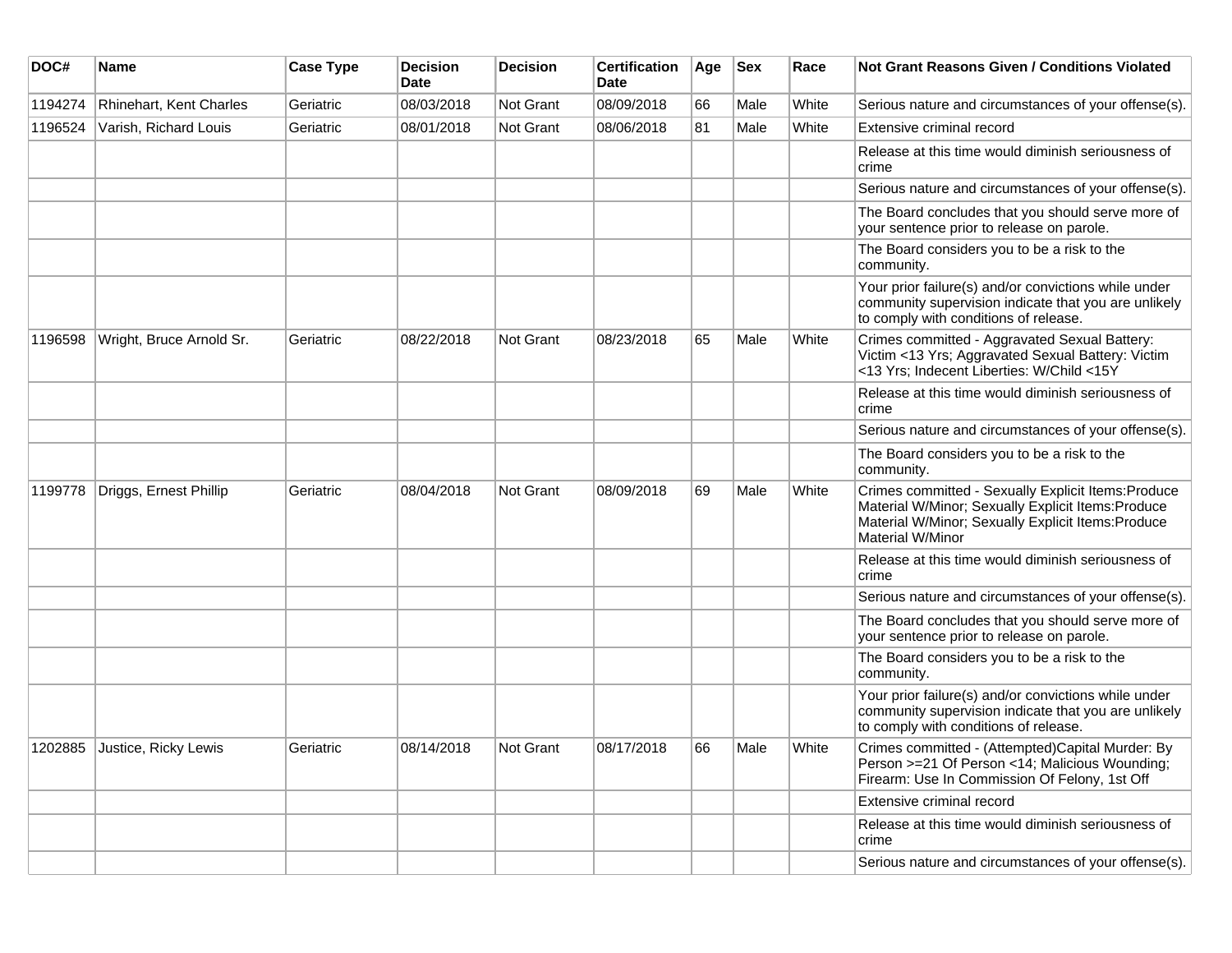| DOC#    | Name                            | <b>Case Type</b> | <b>Decision</b><br><b>Date</b> | <b>Decision</b>  | <b>Certification</b><br>Date | Age | <b>Sex</b> | Race  | <b>Not Grant Reasons Given / Conditions Violated</b>                                                                                                    |
|---------|---------------------------------|------------------|--------------------------------|------------------|------------------------------|-----|------------|-------|---------------------------------------------------------------------------------------------------------------------------------------------------------|
| 1202885 | Justice, Ricky Lewis            | Geriatric        | 08/14/2018                     | Not Grant        | 08/17/2018                   | 66  | Male       | White | The Board concludes that you should serve more of<br>your sentence prior to release on parole.                                                          |
| 1407262 | Combs, Lawrence Edward          | Geriatric        | 08/03/2018                     | Not Grant        | 08/07/2018                   | 71  | Male       | White | Crimes committed - Aggravated Sexual Battery:<br>Victim <13 Yrs; Sodomy: By Force Or Victim<br>Helplessness; Sodomy: By Force Or Victim<br>Helplessness |
|         |                                 |                  |                                |                  |                              |     |            |       | Extensive criminal record                                                                                                                               |
|         |                                 |                  |                                |                  |                              |     |            |       | History of violence.                                                                                                                                    |
|         |                                 |                  |                                |                  |                              |     |            |       | Release at this time would diminish seriousness of<br>crime                                                                                             |
|         |                                 |                  |                                |                  |                              |     |            |       | Serious nature and circumstances of your offense(s).                                                                                                    |
|         |                                 |                  |                                |                  |                              |     |            |       | The Board concludes that you should serve more of<br>your sentence prior to release on parole.                                                          |
|         |                                 |                  |                                |                  |                              |     |            |       | The Board considers you to be a risk to the<br>community.                                                                                               |
| 1411388 | Dean, Freddie Ellis             | Geriatric        | 08/07/2018                     | Not Grant        | 08/09/2018                   | 66  | Male       | White | No Interest in Parole                                                                                                                                   |
| 1418304 | Vandyke, Howard Jesse           | Geriatric        | 08/01/2018                     | Not Grant        | 08/07/2018                   | 78  | Male       | White | Release at this time would diminish seriousness of<br>crime                                                                                             |
|         |                                 |                  |                                |                  |                              |     |            |       | Serious nature and circumstances of your offense(s).                                                                                                    |
|         |                                 |                  |                                |                  |                              |     |            |       | The Board considers you to be a risk to the<br>community.                                                                                               |
| 1418856 | Laguardia, Thomas Joseph<br>Sr. | Geriatric        | 08/08/2018                     | Not Grant        | 08/13/2018                   | 66  | Male       | White | Crimes committed - (Attempted)Capital Murder:<br>Killing For Hire; (Attempted)Capital Murder: Killing<br>For Hire                                       |
|         |                                 |                  |                                |                  |                              |     |            |       | Release at this time would diminish seriousness of<br>crime                                                                                             |
|         |                                 |                  |                                |                  |                              |     |            |       | Serious nature and circumstances of your offense(s).                                                                                                    |
|         |                                 |                  |                                |                  |                              |     |            |       | The Board concludes that you should serve more of<br>your sentence prior to release on parole.                                                          |
| 1429726 | Holt, Stephen Foster            | Geriatric        | 08/14/2018                     | <b>Not Grant</b> | 08/15/2018                   | 72  | Male       | White | No Interest in Parole                                                                                                                                   |
| 1429931 | Fuller, Joseph Roger            | Geriatric        | 08/13/2018                     | <b>Not Grant</b> | 08/14/2018                   | 77  | Male       | White | Crimes committed - Malicious Wounding; Crim<br>History: False Statement On Consent Form; Drugs:<br>Distrib/Sell For Profit Sch I Or II                  |
|         |                                 |                  |                                |                  |                              |     |            |       | History of violence.                                                                                                                                    |
|         |                                 |                  |                                |                  |                              |     |            |       | Release at this time would diminish seriousness of<br>crime                                                                                             |
|         |                                 |                  |                                |                  |                              |     |            |       | Serious nature and circumstances of your offense(s).                                                                                                    |
|         |                                 |                  |                                |                  |                              |     |            |       | The Board concludes that you should serve more of<br>your sentence prior to release on parole.                                                          |
|         |                                 |                  |                                |                  |                              |     |            |       | The Board considers you to be a risk to the<br>community.                                                                                               |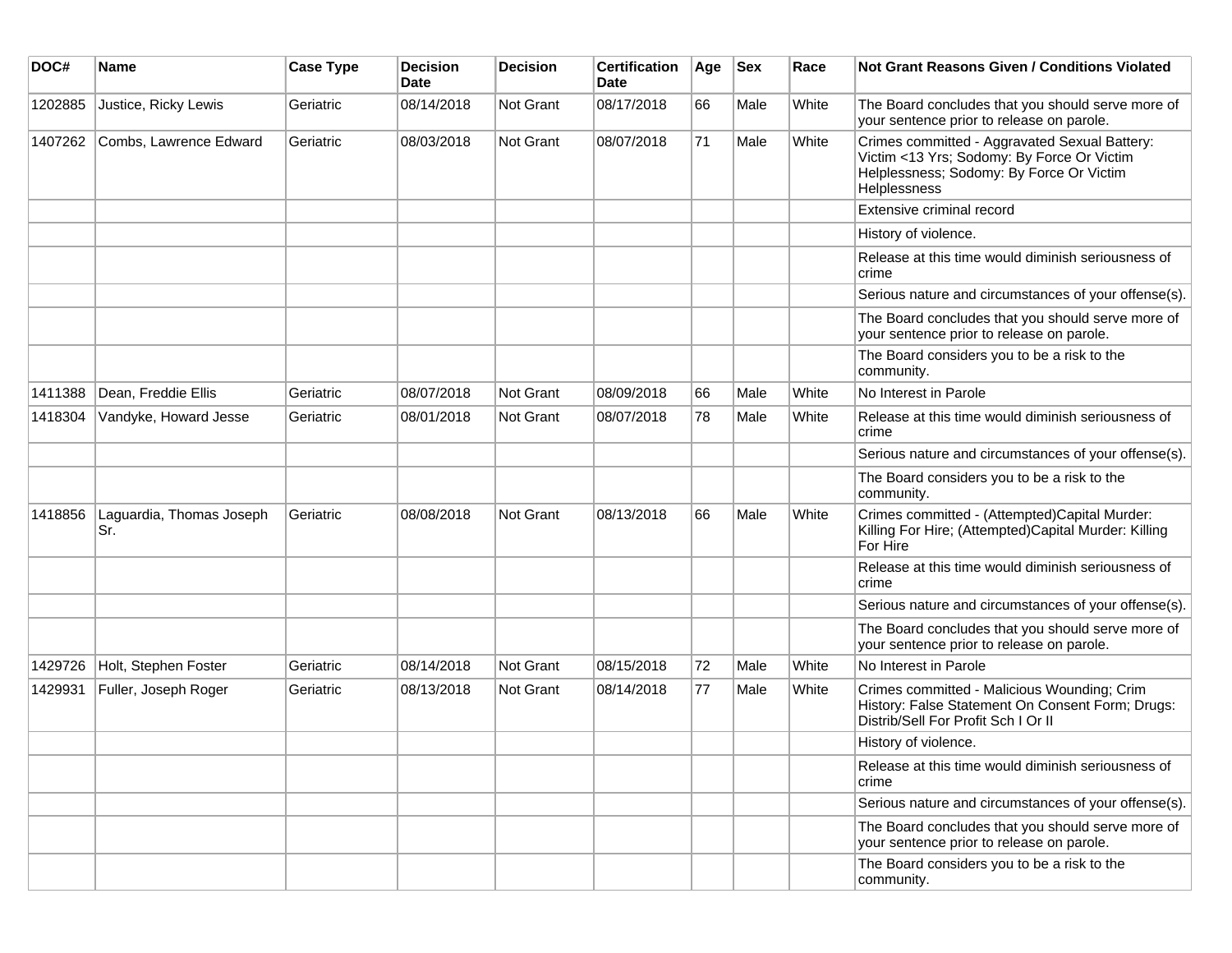| DOC#    | <b>Name</b>                           | <b>Case Type</b> | <b>Decision</b><br><b>Date</b> | <b>Decision</b> | <b>Certification</b><br>Date | Age | <b>Sex</b> | Race  | <b>Not Grant Reasons Given / Conditions Violated</b>                                                                                                                          |
|---------|---------------------------------------|------------------|--------------------------------|-----------------|------------------------------|-----|------------|-------|-------------------------------------------------------------------------------------------------------------------------------------------------------------------------------|
| 1429958 | Morris, Junior Harold                 | Geriatric        | 08/09/2018                     | Not Grant       | 08/09/2018                   | 65  | Male       | White | Other                                                                                                                                                                         |
|         |                                       |                  |                                |                 |                              |     |            |       | Release at this time would diminish seriousness of<br>crime                                                                                                                   |
|         |                                       |                  |                                |                 |                              |     |            |       | Serious nature and circumstances of your offense(s).                                                                                                                          |
|         |                                       |                  |                                |                 |                              |     |            |       | The Board concludes that you should serve more of<br>your sentence prior to release on parole.                                                                                |
| 1449519 | Bartley, Alan Dale                    | Geriatric        | 08/14/2018                     | Not Grant       | 08/15/2018                   | 65  | Male       | White | Crimes committed - Murder: 1st Degree; Unlawful<br>Bodily Injury; (Attempted)Malicious Wounding                                                                               |
|         |                                       |                  |                                |                 |                              |     |            |       | Extensive criminal record                                                                                                                                                     |
|         |                                       |                  |                                |                 |                              |     |            |       | Release at this time would diminish seriousness of<br>crime                                                                                                                   |
|         |                                       |                  |                                |                 |                              |     |            |       | Serious nature and circumstances of your offense(s).                                                                                                                          |
|         |                                       |                  |                                |                 |                              |     |            |       | The Board concludes that you should serve more of<br>your sentence prior to release on parole.                                                                                |
| 1450619 | Tyree, Willie Pleasant                | Geriatric        | 08/03/2018                     | Not Grant       | 08/09/2018                   | 68  | Male       | White | Release at this time would diminish seriousness of<br>crime                                                                                                                   |
|         |                                       |                  |                                |                 |                              |     |            |       | Serious nature and circumstances of your offense(s).                                                                                                                          |
|         |                                       |                  |                                |                 |                              |     |            |       | The Board concludes that you should serve more of<br>your sentence prior to release on parole.                                                                                |
|         |                                       |                  |                                |                 |                              |     |            |       | The Board considers you to be a risk to the<br>community.                                                                                                                     |
| 1451603 | <b>FREDO, EUGENE ALLEN</b>            | Geriatric        | 08/11/2018                     | Not Grant       | 08/13/2018                   | 67  | Male       | White | Crimes committed - Aggravated Sexual Battery:<br>Victim <13 Yrs; Sodomy: Victim <13 Yrs; Sodomy:<br>Victim <13 Yrs                                                            |
|         |                                       |                  |                                |                 |                              |     |            |       | Release at this time would diminish seriousness of<br>crime                                                                                                                   |
|         |                                       |                  |                                |                 |                              |     |            |       | Serious nature and circumstances of your offense(s).                                                                                                                          |
|         |                                       |                  |                                |                 |                              |     |            |       | The Board concludes that you should serve more of<br>your sentence prior to release on parole.                                                                                |
|         |                                       |                  |                                |                 |                              |     |            |       | The Board considers you to be a risk to the<br>community.                                                                                                                     |
| 1452812 | Combs-Lafleur, Steven Henri Geriatric |                  | 08/26/2018                     | Not Grant       | 08/27/2018                   | 69  | Male       | White | Crimes committed - Murder: 1st Degree                                                                                                                                         |
|         |                                       |                  |                                |                 |                              |     |            |       | Release at this time would diminish seriousness of<br>crime                                                                                                                   |
|         |                                       |                  |                                |                 |                              |     |            |       | Serious nature and circumstances of your offense(s).                                                                                                                          |
| 1454071 | Atwell, Fred Lee Jr.                  | Geriatric        | 08/16/2018                     | Not Grant       | 08/20/2018                   | 69  | Male       | White | Crimes committed - Robbery: Business W/ Use Of<br>Gun Or Simulated Gun; Obtain Money/Etc: False<br>Pretense, Larceny>=\$200; Firearm: Use In<br>Commission Of Felony, 1st Off |
|         |                                       |                  |                                |                 |                              |     |            |       | History of violence.                                                                                                                                                          |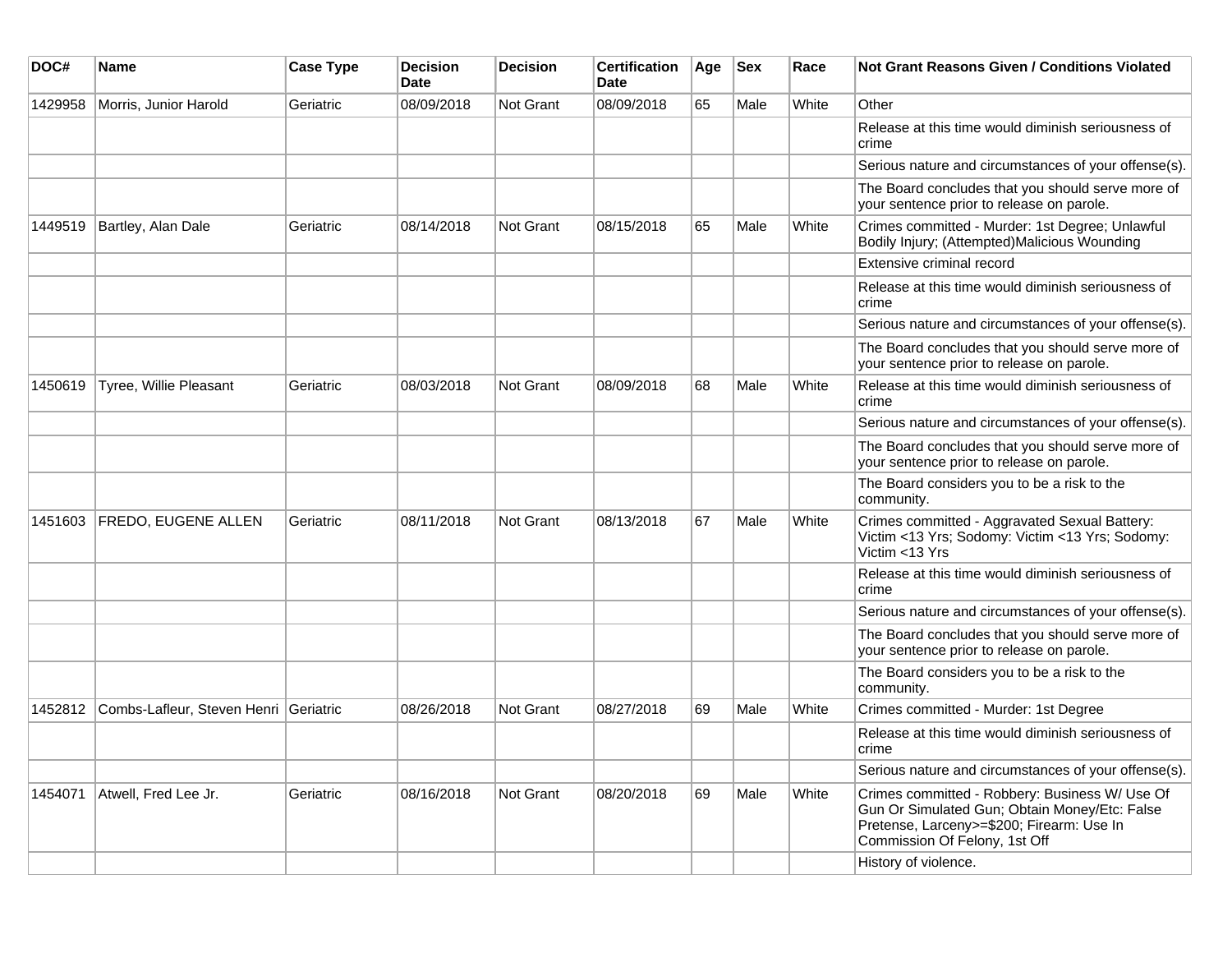| DOC#    | <b>Name</b>                | <b>Case Type</b> | <b>Decision</b><br><b>Date</b> | <b>Decision</b> | <b>Certification</b><br>Date | Age | <b>Sex</b> | Race  | <b>Not Grant Reasons Given / Conditions Violated</b>                                                                                                                |
|---------|----------------------------|------------------|--------------------------------|-----------------|------------------------------|-----|------------|-------|---------------------------------------------------------------------------------------------------------------------------------------------------------------------|
| 1454071 | Atwell, Fred Lee Jr.       | Geriatric        | 08/16/2018                     | Not Grant       | 08/20/2018                   | 69  | Male       | White | Release at this time would diminish seriousness of<br>crime                                                                                                         |
|         |                            |                  |                                |                 |                              |     |            |       | Serious nature and circumstances of your offense(s).                                                                                                                |
|         |                            |                  |                                |                 |                              |     |            |       | The Board concludes that you should serve more of<br>your sentence prior to release on parole.                                                                      |
| 1456242 | Puckett, Jackson Devoe     | Geriatric        | 08/18/2018                     | Not Grant       | 08/20/2018                   | 66  | Male       | White | Crimes committed - (Attempted)Indecent Liberties:<br>W/Child <15Y; (Attempted)Possess Obscene<br>Material With Minor, Felony; Propose Sex By<br>Computer Etc. < 15Y |
|         |                            |                  |                                |                 |                              |     |            |       | Release at this time would diminish seriousness of<br>crime                                                                                                         |
|         |                            |                  |                                |                 |                              |     |            |       | The Board considers you to be a risk to the<br>community.                                                                                                           |
| 1458663 | Pinson, Odarius Trevard    | Regular Parole   | 08/01/2018                     | Not Grant       | 08/07/2018                   | 27  | Male       | Black | Considering your offense and your institutional<br>records, the Board concludes that you should serve<br>more of your sentence before being paroled.                |
|         |                            |                  |                                |                 |                              |     |            |       | Release at this time would diminish seriousness of<br>crime                                                                                                         |
|         |                            |                  |                                |                 |                              |     |            |       | The Board concludes that you should serve more of<br>your sentence prior to release on parole.                                                                      |
|         |                            |                  |                                |                 |                              |     |            |       | You need further participation in institutional work<br>and/or educational programs to indicate your positive<br>progression towards re-entry into society.         |
| 1461438 | McMullen, Gregory Charles  | Geriatric        | 08/23/2018                     | Not Grant       | 08/24/2018                   | 71  | Male       | White | Crimes committed - Aggravated Sexual Battery:<br>Victim <13 Yrs; Produce Child Porn Age 15+,<br>Offender 7+ Yrs                                                     |
|         |                            |                  |                                |                 |                              |     |            |       | Release at this time would diminish seriousness of<br>crime                                                                                                         |
|         |                            |                  |                                |                 |                              |     |            |       | Serious nature and circumstances of your offense(s).                                                                                                                |
| 1463461 | Durham, Charles Hubert Jr. | Geriatric        | 08/22/2018                     | Not Grant       | 08/22/2018                   | 76  | Male       | White | Crimes committed - Sodomy: Victim <13 Yrs                                                                                                                           |
|         |                            |                  |                                |                 |                              |     |            |       | Release at this time would diminish seriousness of<br>crime                                                                                                         |
|         |                            |                  |                                |                 |                              |     |            |       | Serious nature and circumstances of your offense(s).                                                                                                                |
|         |                            |                  |                                |                 |                              |     |            |       | The Board concludes that you should serve more of<br>your sentence prior to release on parole.                                                                      |
|         |                            |                  |                                |                 |                              |     |            |       | The Board considers you to be a risk to the<br>community.                                                                                                           |
| 1464585 | Young, Donald Martin       | Geriatric        | 08/21/2018                     | Not Grant       | 08/21/2018                   | 69  | Male       | White | History of violence.                                                                                                                                                |
|         |                            |                  |                                |                 |                              |     |            |       | Release at this time would diminish seriousness of<br>crime                                                                                                         |
|         |                            |                  |                                |                 |                              |     |            |       | Serious nature and circumstances of your offense(s).                                                                                                                |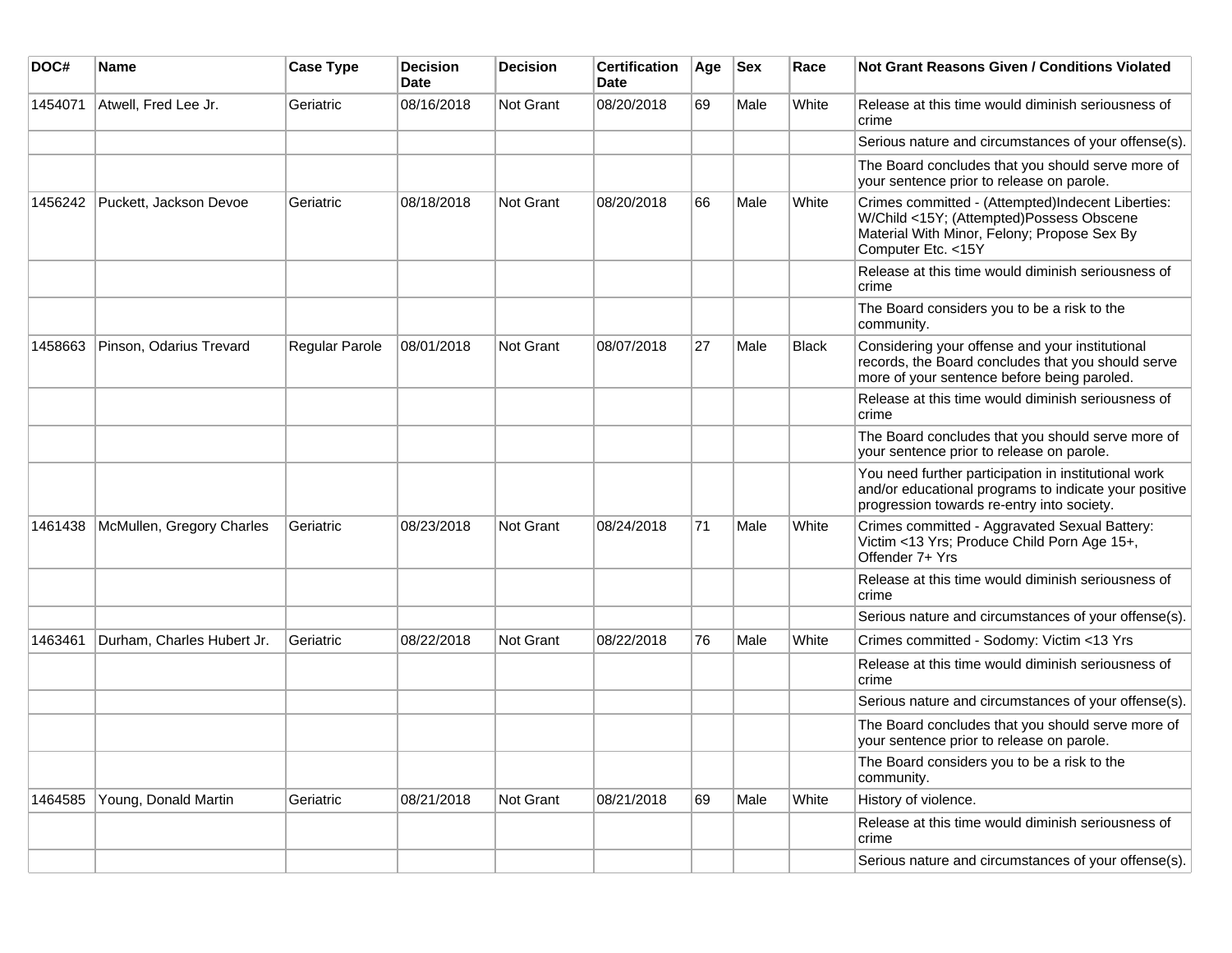| DOC#    | <b>Name</b>                 | <b>Case Type</b> | <b>Decision</b><br><b>Date</b> | <b>Decision</b>  | <b>Certification</b><br><b>Date</b> | Age | <b>Sex</b>   | Race         | <b>Not Grant Reasons Given / Conditions Violated</b>                                                                                                        |
|---------|-----------------------------|------------------|--------------------------------|------------------|-------------------------------------|-----|--------------|--------------|-------------------------------------------------------------------------------------------------------------------------------------------------------------|
| 1516493 | Levy, Lillian Mae           | Geriatric        | 08/14/2018                     | Not Grant        | 08/15/2018                          | 83  | Female White |              | Crimes committed - Murder: 2nd Degree; Firearm:<br>Use In Commission Of Felony, 1st Off                                                                     |
|         |                             |                  |                                |                  |                                     |     |              |              | Release at this time would diminish seriousness of<br>crime                                                                                                 |
|         |                             |                  |                                |                  |                                     |     |              |              | The Board concludes that you should serve more of<br>your sentence prior to release on parole.                                                              |
| 1582321 | Bonilla, Nelson Antonio Jr. | Regular Parole   | 08/17/2018                     | <b>Not Grant</b> | 08/20/2018                          | 23  | Male         | White        | Crimes committed - Robbery: Street W/ Use Of Gun<br>Or Simulated Gun; Steal Property >= \$5 From<br>Person (Pick Pocket)                                    |
|         |                             |                  |                                |                  |                                     |     |              |              | Serious nature and circumstances of your offense(s).                                                                                                        |
|         |                             |                  |                                |                  |                                     |     |              |              | You need further participation in institutional work<br>and/or educational programs to indicate your positive<br>progression towards re-entry into society. |
| 1659403 | Dean, William McCarthy      | Regular Parole   | 08/20/2018                     | <b>Not Grant</b> | 08/21/2018                          | 22  | Male         | White        | Release at this time would diminish seriousness of<br>crime                                                                                                 |
|         |                             |                  |                                |                  |                                     |     |              |              | The Board considers you to be a risk to the<br>community.                                                                                                   |
|         |                             |                  |                                |                  |                                     |     |              |              | You need further participation in institutional work<br>and/or educational programs to indicate your positive<br>progression towards re-entry into society. |
|         |                             |                  |                                |                  |                                     |     |              |              | Your record of institutional infractions indicates a<br>disregard for rules and that you are not ready to<br>conform to society.                            |
| 1747543 | Starke, Ishamel Lamont      | Regular Parole   | 08/27/2018                     | <b>Not Grant</b> | 08/28/2018                          | 21  | Male         | Black        | Release at this time would diminish seriousness of<br>crime                                                                                                 |
|         |                             |                  |                                |                  |                                     |     |              |              | The Board concludes that you should serve more of<br>your sentence prior to release on parole.                                                              |
|         |                             |                  |                                |                  |                                     |     |              |              | The Board considers you to be a risk to the<br>community.                                                                                                   |
|         |                             |                  |                                |                  |                                     |     |              |              | You need further participation in institutional work<br>and/or educational programs to indicate your positive<br>progression towards re-entry into society. |
|         |                             |                  |                                |                  |                                     |     |              |              | Your record of institutional infractions indicates a<br>disregard for rules and that you are not ready to<br>conform to society.                            |
| 1747642 | Askew, Armond Deray         | Regular Parole   | 08/17/2018                     | <b>Not Grant</b> | 08/20/2018                          | 21  | Male         | <b>Black</b> | Release at this time would diminish seriousness of<br>crime                                                                                                 |
|         |                             |                  |                                |                  |                                     |     |              |              | Serious nature and circumstances of your offense(s).                                                                                                        |
|         |                             |                  |                                |                  |                                     |     |              |              | The Board concludes that you should serve more of<br>your sentence prior to release on parole.                                                              |
|         |                             |                  |                                |                  |                                     |     |              |              | The Board considers you to be a risk to the<br>community.                                                                                                   |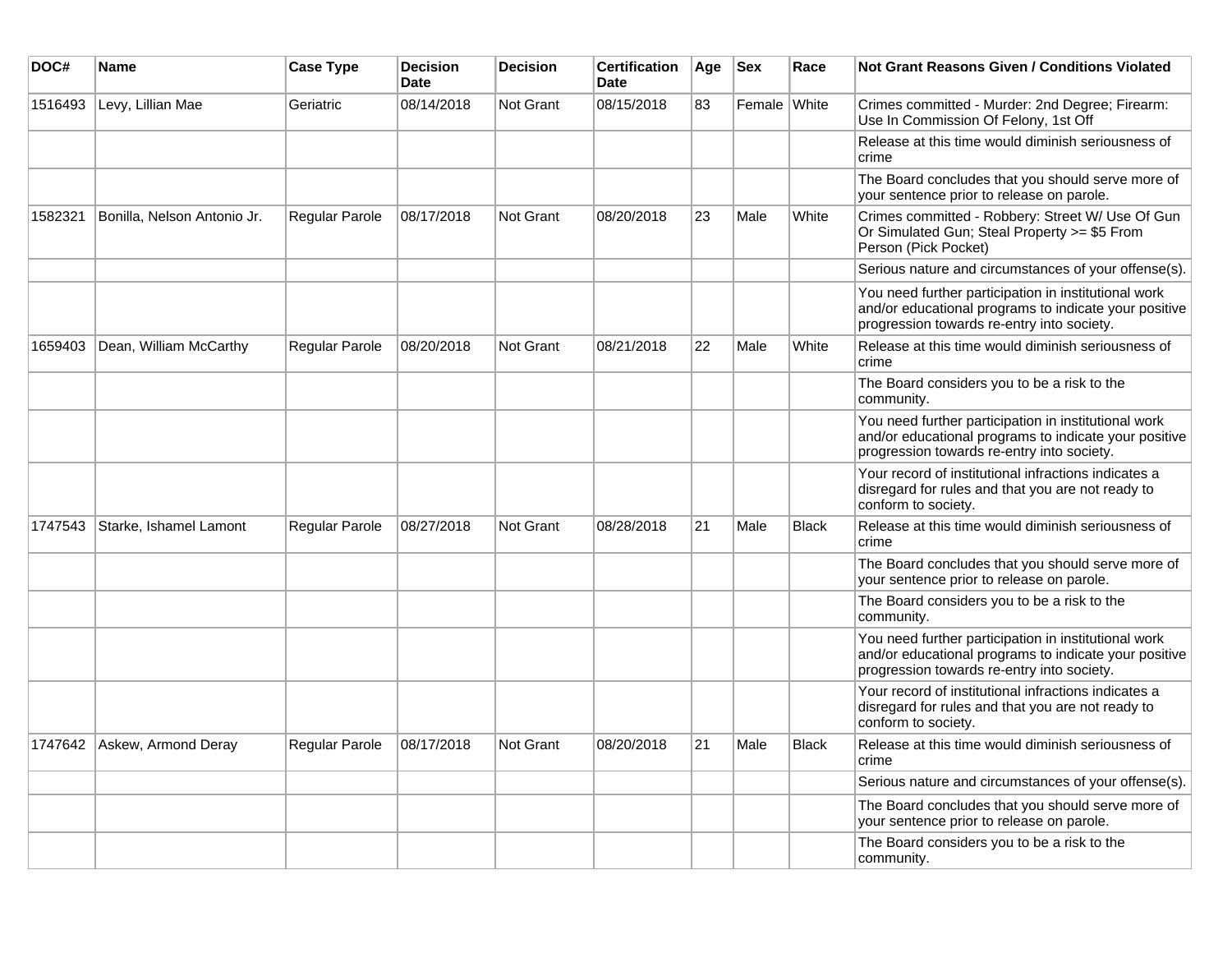| DOC#    | <b>Name</b>            | <b>Case Type</b>      | <b>Decision</b><br><b>Date</b> | <b>Decision</b> | <b>Certification</b><br>Date | Age | <b>Sex</b> | Race         | Not Grant Reasons Given / Conditions Violated                                                                                                               |
|---------|------------------------|-----------------------|--------------------------------|-----------------|------------------------------|-----|------------|--------------|-------------------------------------------------------------------------------------------------------------------------------------------------------------|
| 1747642 | Askew, Armond Deray    | Regular Parole        | 08/17/2018                     | Not Grant       | 08/20/2018                   | 21  | Male       | Black        | You need further participation in institutional work<br>and/or educational programs to indicate your positive<br>progression towards re-entry into society. |
|         |                        |                       |                                |                 |                              |     |            |              | Your prior failure(s) and/or convictions while under<br>community supervision indicate that you are unlikely<br>to comply with conditions of release.       |
| 1768471 | Bigesby, Erik Dominic  | <b>Regular Parole</b> | 08/23/2018                     | Not Grant       | 08/24/2018                   | 19  | Male       | <b>Black</b> | Crimes committed - Assault: (Misdemeanor);<br>Burglary: Enter House To Commit Larceny/A&B/Etc;<br>Public Records: Forgery                                   |
|         |                        |                       |                                |                 |                              |     |            |              | Release at this time would diminish seriousness of<br>crime                                                                                                 |
|         |                        |                       |                                |                 |                              |     |            |              | The Board concludes that you should serve more of<br>your sentence prior to release on parole.                                                              |
|         |                        |                       |                                |                 |                              |     |            |              | The Board considers you to be a risk to the<br>community.                                                                                                   |
|         |                        |                       |                                |                 |                              |     |            |              | You need further participation in institutional work<br>and/or educational programs to indicate your positive<br>progression towards re-entry into society. |
|         |                        |                       |                                |                 |                              |     |            |              | You need to show a longer period of stable<br>adjustment.                                                                                                   |
| 1785286 | Fields, Demontae Tyrek | Regular Parole        | 08/09/2018                     | Not Grant       | 08/13/2018                   | 20  | Male       | Black        | Considering your offense and your institutional<br>records, the Board concludes that you should serve<br>more of your sentence before being paroled.        |
|         |                        |                       |                                |                 |                              |     |            |              | Extensive criminal record                                                                                                                                   |
|         |                        |                       |                                |                 |                              |     |            |              | Release at this time would diminish seriousness of<br>crime                                                                                                 |
|         |                        |                       |                                |                 |                              |     |            |              | The Board concludes that you should serve more of<br>your sentence prior to release on parole.                                                              |
|         |                        |                       |                                |                 |                              |     |            |              | You need further participation in institutional work<br>and/or educational programs to indicate your positive<br>progression towards re-entry into society. |
|         |                        |                       |                                |                 |                              |     |            |              | You need to show a longer period of stable<br>adjustment.                                                                                                   |
|         |                        |                       |                                |                 |                              |     |            |              | Your record indicates a serious disregard for the<br>property rights of others.                                                                             |
|         |                        |                       |                                |                 |                              |     |            |              | Your record of institutional infractions indicates a<br>disregard for rules and that you are not ready to<br>conform to society.                            |
| 1860963 | Berry, Marcus Andre    | Regular Parole        | 08/16/2018                     | Not Grant       | 08/17/2018                   | 20  | Male       | <b>Black</b> | Release at this time would diminish seriousness of<br>crime                                                                                                 |
|         |                        |                       |                                |                 |                              |     |            |              | Serious nature and circumstances of your offense(s).                                                                                                        |
|         |                        |                       |                                |                 |                              |     |            |              | The Board concludes that you should serve more of<br>your sentence prior to release on parole.                                                              |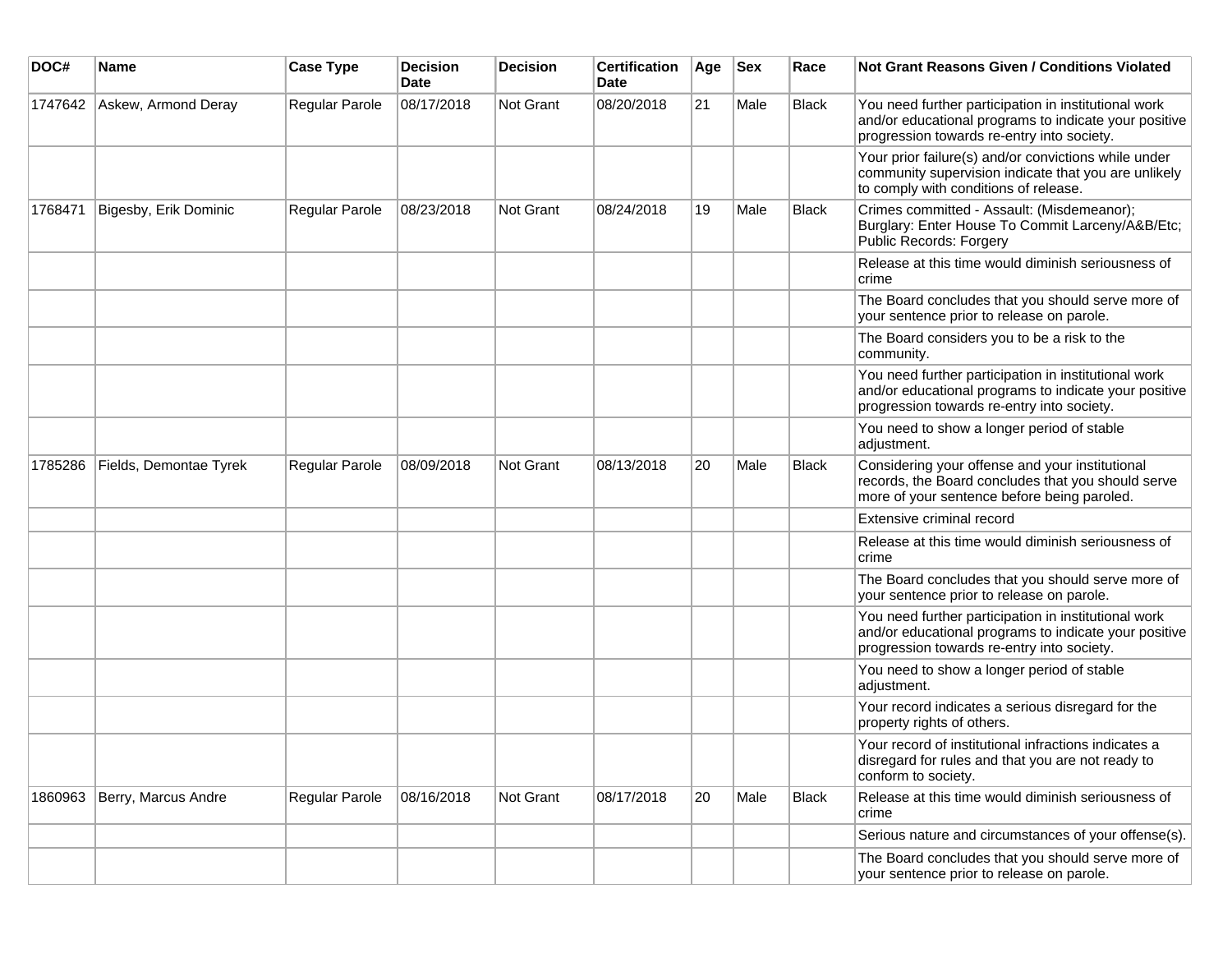| DOC#    | <b>Name</b>               | <b>Case Type</b>      | <b>Decision</b><br><b>Date</b> | <b>Decision</b> | <b>Certification</b><br>Date | Age | <b>Sex</b> | Race         | <b>Not Grant Reasons Given / Conditions Violated</b>                                                                                                        |
|---------|---------------------------|-----------------------|--------------------------------|-----------------|------------------------------|-----|------------|--------------|-------------------------------------------------------------------------------------------------------------------------------------------------------------|
| 1860963 | Berry, Marcus Andre       | Regular Parole        | 08/16/2018                     | Not Grant       | 08/17/2018                   | 20  | Male       | Black        | You need further participation in institutional work<br>and/or educational programs to indicate your positive<br>progression towards re-entry into society. |
|         |                           |                       |                                |                 |                              |     |            |              | You need to show a longer period of stable<br>adjustment.                                                                                                   |
|         |                           |                       |                                |                 |                              |     |            |              | Your record of institutional infractions indicates a<br>disregard for rules and that you are not ready to<br>conform to society.                            |
| 1866150 | Cross, Andrea Leon        | <b>Regular Parole</b> | 08/30/2018                     | Not Grant       | 08/30/2018                   | 20  | Male       | <b>Black</b> | Release at this time would diminish seriousness of<br>crime                                                                                                 |
|         |                           |                       |                                |                 |                              |     |            |              | Serious nature and circumstances of your offense(s).                                                                                                        |
|         |                           |                       |                                |                 |                              |     |            |              | The Board concludes that you should serve more of<br>your sentence prior to release on parole.                                                              |
|         |                           |                       |                                |                 |                              |     |            |              | The Board considers you to be a risk to the<br>community.                                                                                                   |
|         |                           |                       |                                |                 |                              |     |            |              | You need further participation in institutional work<br>and/or educational programs to indicate your positive<br>progression towards re-entry into society. |
|         |                           |                       |                                |                 |                              |     |            |              | You need to show a longer period of stable<br>adjustment.                                                                                                   |
| 1868814 | Fields, Robert Daniel III | Regular Parole        | 08/19/2018                     | Not Grant       | 08/21/2018                   | 21  | Male       | <b>Black</b> | Crimes committed - Malicious Wounding; Drugs:<br>Distrib/PWI Marijuana >1/2 Oz To 5 Lbs                                                                     |
|         |                           |                       |                                |                 |                              |     |            |              | Release at this time would diminish seriousness of<br>crime                                                                                                 |
|         |                           |                       |                                |                 |                              |     |            |              | Serious nature and circumstances of your offense(s).                                                                                                        |
|         |                           |                       |                                |                 |                              |     |            |              | The Board concludes that you should serve more of<br>your sentence prior to release on parole.                                                              |
|         |                           |                       |                                |                 |                              |     |            |              | You need further participation in institutional work<br>and/or educational programs to indicate your positive<br>progression towards re-entry into society. |
|         |                           |                       |                                |                 |                              |     |            |              | You need to show a longer period of stable<br>adjustment.                                                                                                   |
| 1885163 | Booker, Larry Danell III  | Regular Parole        | 08/16/2018                     | Not Grant       | 08/20/2018                   | 19  | Male       | <b>Black</b> | Release at this time would diminish seriousness of<br>crime                                                                                                 |
|         |                           |                       |                                |                 |                              |     |            |              | Serious nature and circumstances of your offense(s).                                                                                                        |
|         |                           |                       |                                |                 |                              |     |            |              | The Board concludes that you should serve more of<br>your sentence prior to release on parole.                                                              |
|         |                           |                       |                                |                 |                              |     |            |              | The Board considers you to be a risk to the<br>community.                                                                                                   |
|         |                           |                       |                                |                 |                              |     |            |              | You need further participation in institutional work<br>and/or educational programs to indicate your positive<br>progression towards re-entry into society. |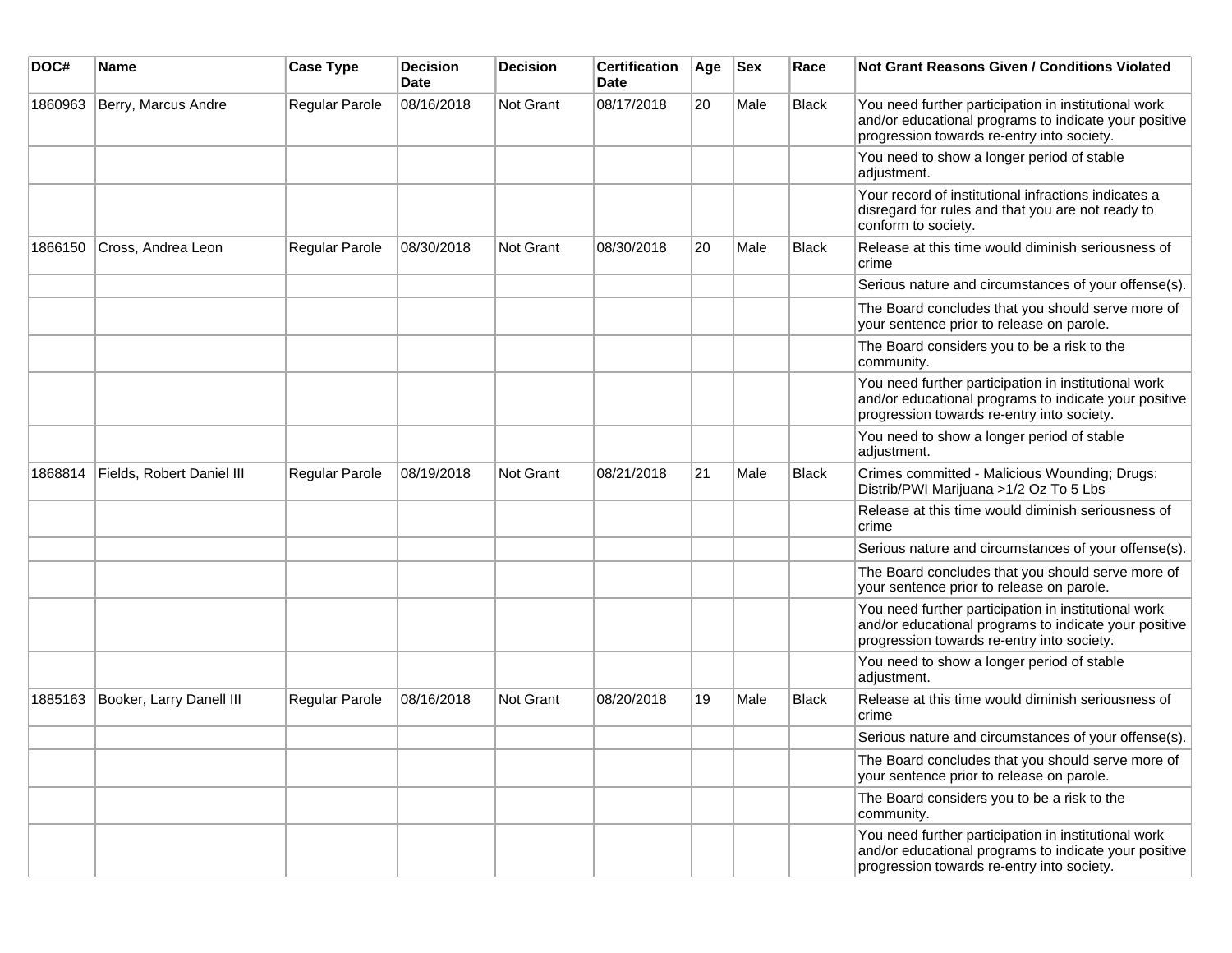| DOC#    | Name                     | <b>Case Type</b>      | <b>Decision</b><br>Date | <b>Decision</b>  | <b>Certification</b><br>Date | Age | <b>Sex</b> | Race         | <b>Not Grant Reasons Given / Conditions Violated</b>                                                                                                                                                                                                                                         |
|---------|--------------------------|-----------------------|-------------------------|------------------|------------------------------|-----|------------|--------------|----------------------------------------------------------------------------------------------------------------------------------------------------------------------------------------------------------------------------------------------------------------------------------------------|
| 1885163 | Booker, Larry Danell III | Regular Parole        | 08/16/2018              | Not Grant        | 08/20/2018                   | 19  | Male       | Black        | Your prior failure(s) and/or convictions while under<br>community supervision indicate that you are unlikely<br>to comply with conditions of release.                                                                                                                                        |
|         |                          |                       |                         |                  |                              |     |            |              | Your record of institutional infractions indicates a<br>disregard for rules and that you are not ready to<br>conform to society.                                                                                                                                                             |
| 1911482 | Williams, Cortez Trevell | <b>Regular Parole</b> | 08/28/2018              | <b>Not Grant</b> | 08/30/2018                   | 18  | Male       | Black        | Serious nature and circumstances of your offense(s).                                                                                                                                                                                                                                         |
|         |                          |                       |                         |                  |                              |     |            |              | You need further participation in institutional work<br>and/or educational programs to indicate your positive<br>progression towards re-entry into society.                                                                                                                                  |
| 1048890 | Holland, Ernest Carlton  | Violation<br>Hearing  | 08/15/2018              | Revoke           | 08/16/2018                   | 55  | Male       | White        |                                                                                                                                                                                                                                                                                              |
|         |                          |                       |                         |                  |                              |     |            |              | 01. I will obey all Federal, State and local laws and<br>ordinances.                                                                                                                                                                                                                         |
| 1051949 | Layne, Franklin W III    | Violation<br>Hearing  | 08/17/2018              | Revoke           | 08/21/2018                   | 59  | Male       | White        |                                                                                                                                                                                                                                                                                              |
|         |                          |                       |                         |                  |                              |     |            |              | 01. I will obey all Federal, State and local laws and<br>ordinances.                                                                                                                                                                                                                         |
| 1083885 | Stephens, Paul T         | Violation<br>Hearing  | 08/21/2018              | Revoke           | 08/21/2018                   | 53  | Male       | <b>Black</b> |                                                                                                                                                                                                                                                                                              |
|         |                          |                       |                         |                  |                              |     |            |              | 06. I will follow the Probation and Parole Officer's<br>instructions and will be truthful, cooperative, and<br>report as instructed.                                                                                                                                                         |
|         |                          |                       |                         |                  |                              |     |            |              | 11. I will not abscond from supervision. I understand<br>I will be considered an absconder when my<br>whereabouts are no longer known to my supervising<br>officer. I freely, voluntarily and intelligently waive<br>any right I may have to extradition if arrested outside<br>of Virginia. |
| 1084978 | Gleason, Todd Matthew    | Violation<br>Hearing  | 08/24/2018              | Revoke           | 08/29/2018                   | 46  | Male       | White        |                                                                                                                                                                                                                                                                                              |
|         |                          |                       |                         |                  |                              |     |            |              | 01. I will obey all Federal, State and local laws and<br>ordinances.                                                                                                                                                                                                                         |
| 1126652 | Barnes, Avery Kenneth    | Violation<br>Hearing  | 08/20/2018              | Revoke           | 08/21/2018                   | 42  | Male       | Black        |                                                                                                                                                                                                                                                                                              |
|         |                          |                       |                         |                  |                              |     |            |              | 02. I will report any arrest, including traffic tickets,<br>within 3 days to the Probation and Parole Officer.                                                                                                                                                                               |
|         |                          |                       |                         |                  |                              |     |            |              | 04. I will report in person or by telephone to the<br>Probation and Parole office listed below within three<br>working days of my release from incarceration, and<br>as otherwise instructed thereafter.                                                                                     |
|         |                          |                       |                         |                  |                              |     |            |              | 06. I will follow the Probation and Parole Officer's<br>instructions and will be truthful, cooperative, and<br>report as instructed.                                                                                                                                                         |